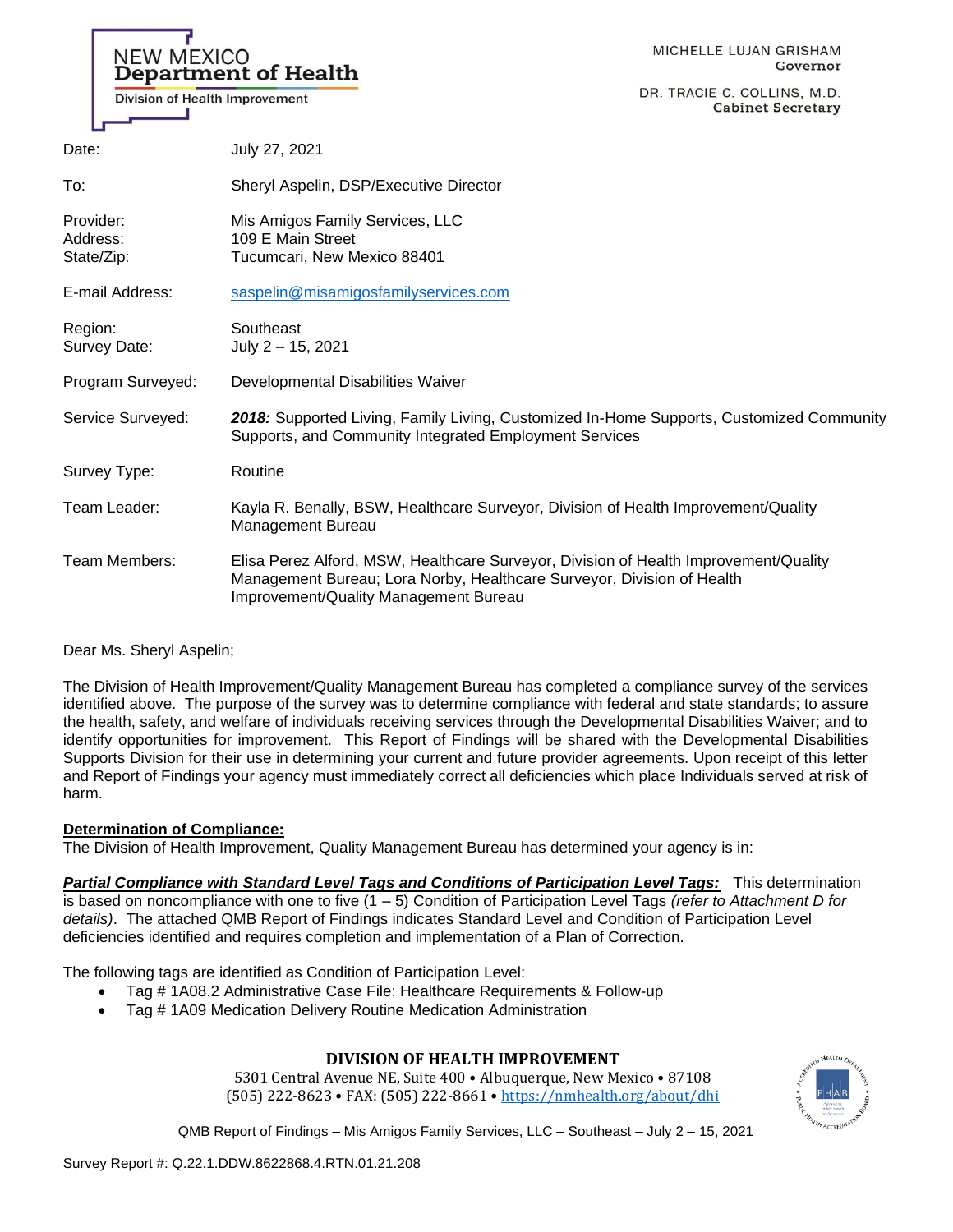- Tag # 1A09.1 Medication Delivery PRN Medication Administration
- Tag # 1A15.2 Administrative Case File: Healthcare Documentation (Therap and Required Plans)
- Tag # 1A31 Client Rights/Human Rights

The following tags are identified as Standard Level:

- Tag # 1A32.1 Administrative Case File: Individual Service Plan Implementation (*Not Completed at Frequency)*
- Tag # 1A22 Agency Personnel Competency
- Tag # 1A25 Caregiver Criminal History Screening
- Tag # 1A43.1 General Events Reporting: Individual Reporting
- Tag # IS25 Community Integrated Employment Services /Supported Employment Reimbursement
- Tag # IS30 Customized Community Supports Reimbursement

### **Plan of Correction:**

The attached Report of Findings identifies the deficiencies found during your agency's on-site compliance review. You are required to complete and implement a Plan of Correction. Your agency has a total of 45 business days (10 business days to submit your POC for approval and 35 days to implement your *approved* Plan of Correction) from the receipt of this letter.

You were provided information during the exit meeting portion of your on-site survey. Please refer to this information (Attachment A) for specific instruction on completing your Plan of Correction. At a minimum your Plan of Correction should address the following for each Tag cited:

### **Corrective Action for Current Citation**:

• How is the deficiency going to be corrected? (i.e. obtained documents, retrain staff, individuals and/or staff no longer in service, void/adjusts completed, etc.) This can be specific to each deficiency cited or if possible an overall correction, i.e. all documents will be requested and filed as appropriate.

### **On-going Quality Assurance/Quality Improvement Processes:**

- What is going to be done on an ongoing basis? (i.e. file reviews, etc.)
- How many individuals is this going to effect? (i.e. percentage of individuals reviewed, number of files reviewed, etc.)
- How often will this be completed? (i.e. weekly, monthly, quarterly, etc.)
- Who is responsible? (responsible position within your agency)
- What steps will be taken if issues are found? (i.e. retraining, requesting documents, filing RORA, etc.)
- How is this integrated in your agency's QIS, QI Committee reviews and annual report?

### **Submission of your Plan of Correction:**

Please submit your agency's Plan of Correction in the available space on the two right-hand columns of the Report of Findings. *(See attachment "A" for additional guidance in completing the Plan of Correction)*.

Within 10 business days of receipt of this letter your agency Plan of Correction must be submitted to the parties below:

**1. Quality Management Bureau, Attention: Monica Valdez, Plan of Correction Coordinator in any of the following ways:**

a. Electronically at [MonicaE.Valdez@state.nm.us](mailto:MonicaE.Valdez@state.nm.us) *(preferred method)*

- b. Fax to 505-222-8661, or
- c. Mail to POC Coordinator, 5301 Central Ave NE Suite 400, Albuquerque, New Mexico 87108

### **2. Developmental Disabilities Supports Division Regional Office for region of service surveyed**

Upon notification from QMB that your *Plan of Correction has been approved*, you must implement all remedies and corrective actions to come into compliance. If your Plan of Correction is denied, you must resubmit a revised plan as soon as possible for approval, as your POC approval and all remedies must be completed within 45 business days of the receipt of this letter.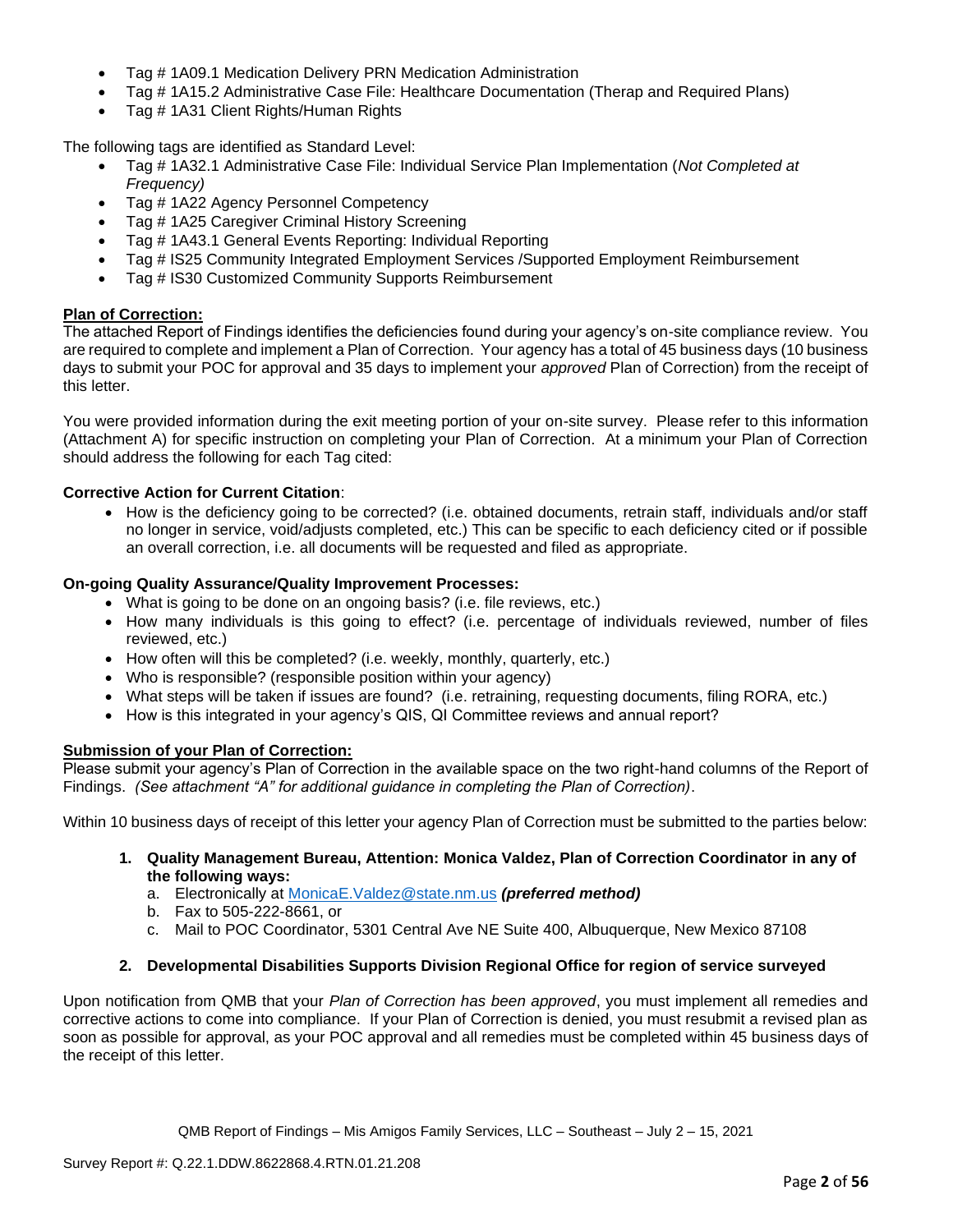Failure to submit your POC within the allotted 10 business days or complete and implement your Plan of Correction within the total 45 business days allowed may result in the imposition of a \$200 per day Civil Monetary Penalty until it is received, completed and/or implemented.

### **Billing Deficiencies:**

If you have deficiencies noted in this report of findings under the *Service Domain: Medicaid Billing/Reimbursement*, you must complete a "Void/Adjust" claim or remit the identified overpayment via a check within 30 calendar days of the date of this letter to HSD/OIG/PIU, *though this is not the preferred method of payment*. If you choose to pay via check, please include a copy of this letter with the payment. Make the check payable to the New Mexico Human Services Department and mail to:

> Attention: *Lisa Medina-Lujan* HSD/OIG/Program Integrity Unit 1474 Rodeo Road Santa Fe, New Mexico 87505

If you have questions and would like to speak with someone at HSD/OIG/PIU, please contact:

### *Lisa Medina-Lujan [\(Lisa.medina-lujan@state.nm.us\)](mailto:Lisa.medina-lujan@state.nm.us)*

Please be advised that there is a one-week lag period for applying payments received by check to Void/Adjust claims. During this lag period, your other claim payments may be applied to the amount you owe even though you have sent a refund, reducing your payment amount. For this reason, we recommend that you allow the system to recover the overpayment instead of sending in a check.

### **Request for Informal Reconsideration of Findings (IRF):**

If you disagree with a finding of deficient practice, you have 10 business days upon receipt of this notice to request an IRF. Submit your request for an IRF in writing to:

> ATTN: QMB Bureau Chief Request for Informal Reconsideration of Findings 5301 Central Ave NE Suite #400 Albuquerque, NM 87108 Attention: IRF request/QMB

See Attachment "C" for additional guidance in completing the request for Informal Reconsideration of Findings. The request for an IRF will not delay the implementation of your Plan of Correction which must be completed within 45 total business days (10 business days to submit your POC for approval and 35 days to implement your *approved* Plan of Correction). Providers may not appeal the nature or interpretation of the standard or regulation, the team composition or sampling methodology. If the IRF approves the modification or removal of a finding, you will be advised of any changes.

Please contact the Plan of Correction Coordinator, Monica Valdez at 505-273-1930 or email at: [MonicaE.Valdez@state.nm.us](mailto:MonicaE.Valdez@state.nm.us) if you have questions about the Report of Findings or Plan of Correction. Thank you for your cooperation and for the work you perform.

Sincerely,

Kayla R. Benally, BSW

Kayla R. Benally, BSW Team Lead/Healthcare Surveyor Division of Health Improvement Quality Management Bureau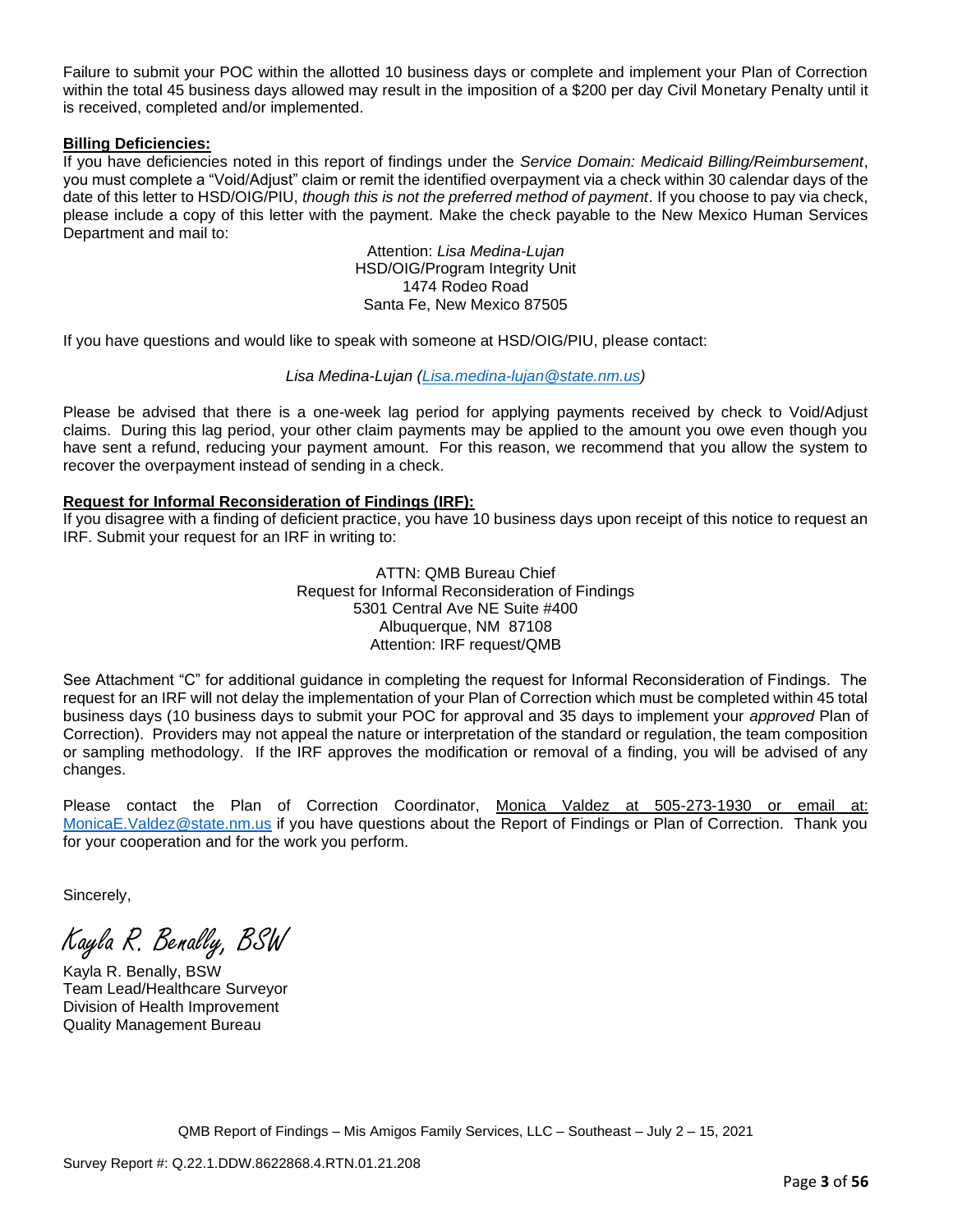| <b>Survey Process Employed:</b>            |                                                                                                                                                                                                                             |
|--------------------------------------------|-----------------------------------------------------------------------------------------------------------------------------------------------------------------------------------------------------------------------------|
| <b>Administrative Review Start Date:</b>   | July 2, 2021                                                                                                                                                                                                                |
| Contact:                                   | <b>Mis Amigos Family Services, LLC</b><br>Sheryl Aspelin, DSP/Executive Director                                                                                                                                            |
|                                            | <b>DOH/DHI/QMB</b><br>Kayla R. Benally, BSW, Team Lead/Healthcare Surveyor                                                                                                                                                  |
| On-site Entrance Conference Date:          | Entrance Conference was waived by provider.                                                                                                                                                                                 |
| <b>Exit Conference Date:</b>               | July 15, 2021                                                                                                                                                                                                               |
| Present:                                   | <b>Mis Amigos Family Services, LLC</b><br>Sheryl Aspelin, DSP / Executive Director<br>Johnny Sanchez, SC / Director of Operations<br>Arlem Fierro, Nurse<br>Krista Mericle, Nurse<br>Melissa Rodriguez, Service Coordinator |
|                                            | <b>DOH/DHI/QMB</b><br>Kayla R. Benally, BSW, Team Lead/Healthcare Surveyor<br>Elisa Perez Alford, MSW, Healthcare Surveyor<br>Lora Norby, Healthcare Surveyor<br>Wolf Krusemark, BFA, Healthcare Surveyor Supervisor        |
|                                            | <b>DDSD - SE Regional Office</b><br>Michelle Lyon, Regional Director                                                                                                                                                        |
| Administrative Locations Visited:          | 0 (Note: No administrative locations visited due to COVID-19<br>Public Health Emergency.)                                                                                                                                   |
| <b>Total Sample Size:</b>                  | 9                                                                                                                                                                                                                           |
|                                            | 0 - Jackson Class Members<br>9 - Non-Jackson Class Members                                                                                                                                                                  |
|                                            | 3 - Supported Living<br>3 - Family Living<br>3 - Customized In-Home Supports<br>8 - Customized Community Supports<br>4 - Community Integrated Employment                                                                    |
| <b>Total Homes Visited</b>                 | 4                                                                                                                                                                                                                           |
| <b>Supported Living Homes Visited</b><br>❖ | 1<br>Note: The following Individuals share a SL<br>residence:<br>$\triangleright$ #2, 8, 9                                                                                                                                  |
| <b>Family Living Homes Visited</b><br>❖    | 3                                                                                                                                                                                                                           |
| Persons Served Records Reviewed            | 9                                                                                                                                                                                                                           |
| Persons Served Interviewed                 | 4                                                                                                                                                                                                                           |
| <b>Persons Served Observed</b>             | 2 (Note: 2 individuals chose not to participate in interviews)                                                                                                                                                              |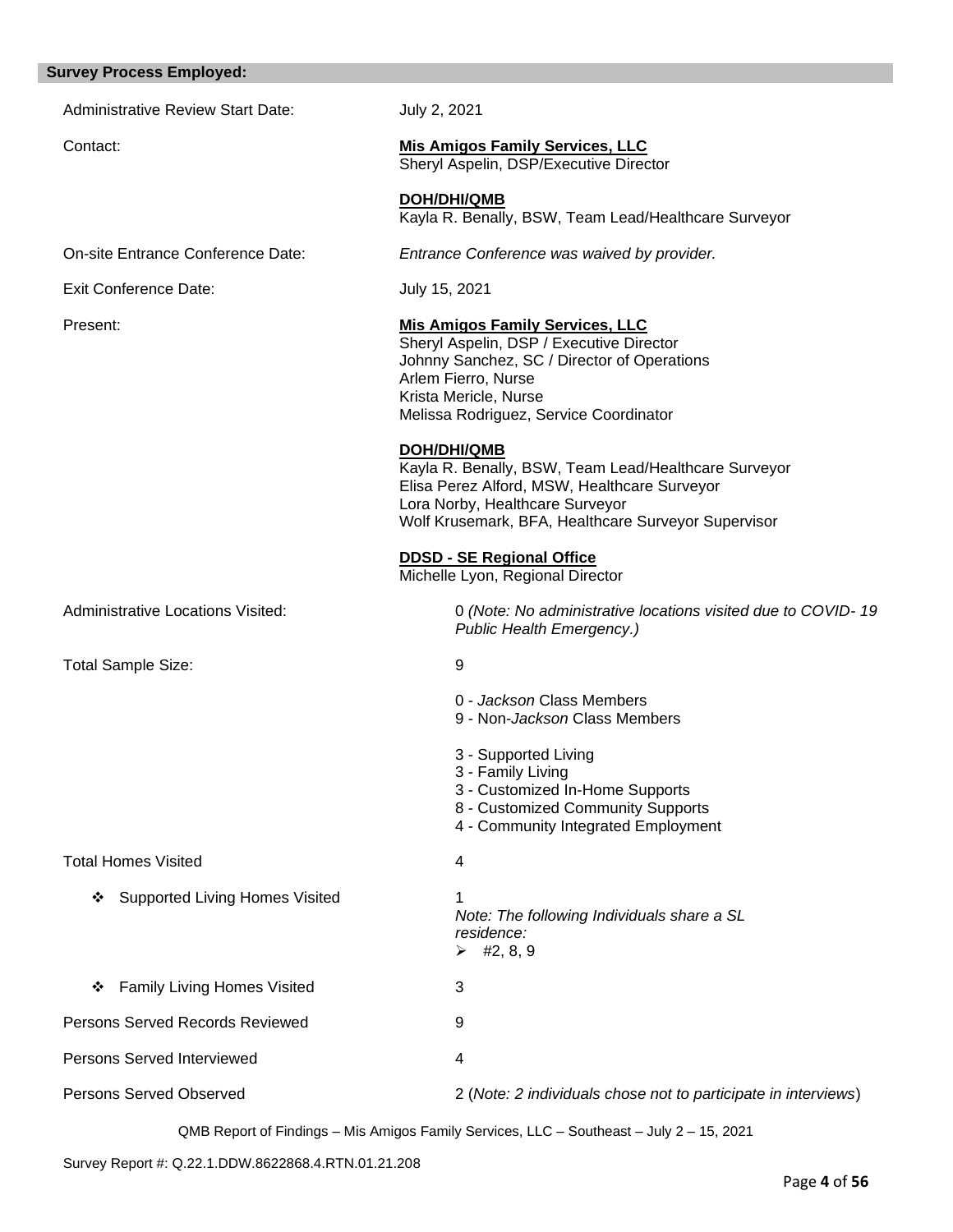| Persons Served Not Seen and/or Not Available          | 3 (Note: 3 Individuals were not available during the on-site<br>survey.)                    |
|-------------------------------------------------------|---------------------------------------------------------------------------------------------|
| Direct Support Personnel Records Reviewed             | 21                                                                                          |
| Direct Support Personnel Interviewed                  | 7 (Note: Interviews conducted by video / phone due to COVID-<br>19 Public Health Emergency) |
| Substitute Care/Respite Personnel<br>Records Reviewed | 8                                                                                           |
| Service Coordinator Records Reviewed                  | 2                                                                                           |
| Nurse Interview                                       | 1                                                                                           |

Administrative Processes and Records Reviewed:

- Medicaid Billing/Reimbursement Records for all Services Provided
- Accreditation Records
- Oversight of Individual Funds
- Individual Medical and Program Case Files, including, but not limited to:
	- <sup>o</sup>Individual Service Plans
	- **Progress on Identified Outcomes**
	- **<sup>o</sup>Healthcare Plans**
	- Medication Administration Records
	- Medical Emergency Response Plans
	- **Therapy Evaluations and Plans**
	- Healthcare Documentation Regarding Appointments and Required Follow-Up Other Required Health Information
- Internal Incident Management Reports and System Process / General Events Reports
- Personnel Files, including nursing and subcontracted staff
- Staff Training Records, Including Competency Interviews with Staff
- Agency Policy and Procedure Manual
- Caregiver Criminal History Screening Records
- Consolidated Online Registry/Employee Abuse Registry
- Human Rights Committee Notes and Meeting Minutes
- Evacuation Drills of Residences and Service Locations
- Quality Assurance / Improvement Plan
- 
- CC: Distribution List: DOH Division of Health Improvement
	- DOH Developmental Disabilities Supports Division
	- DOH Office of Internal Audit

HSD - Medical Assistance Division

NM Attorney General's Office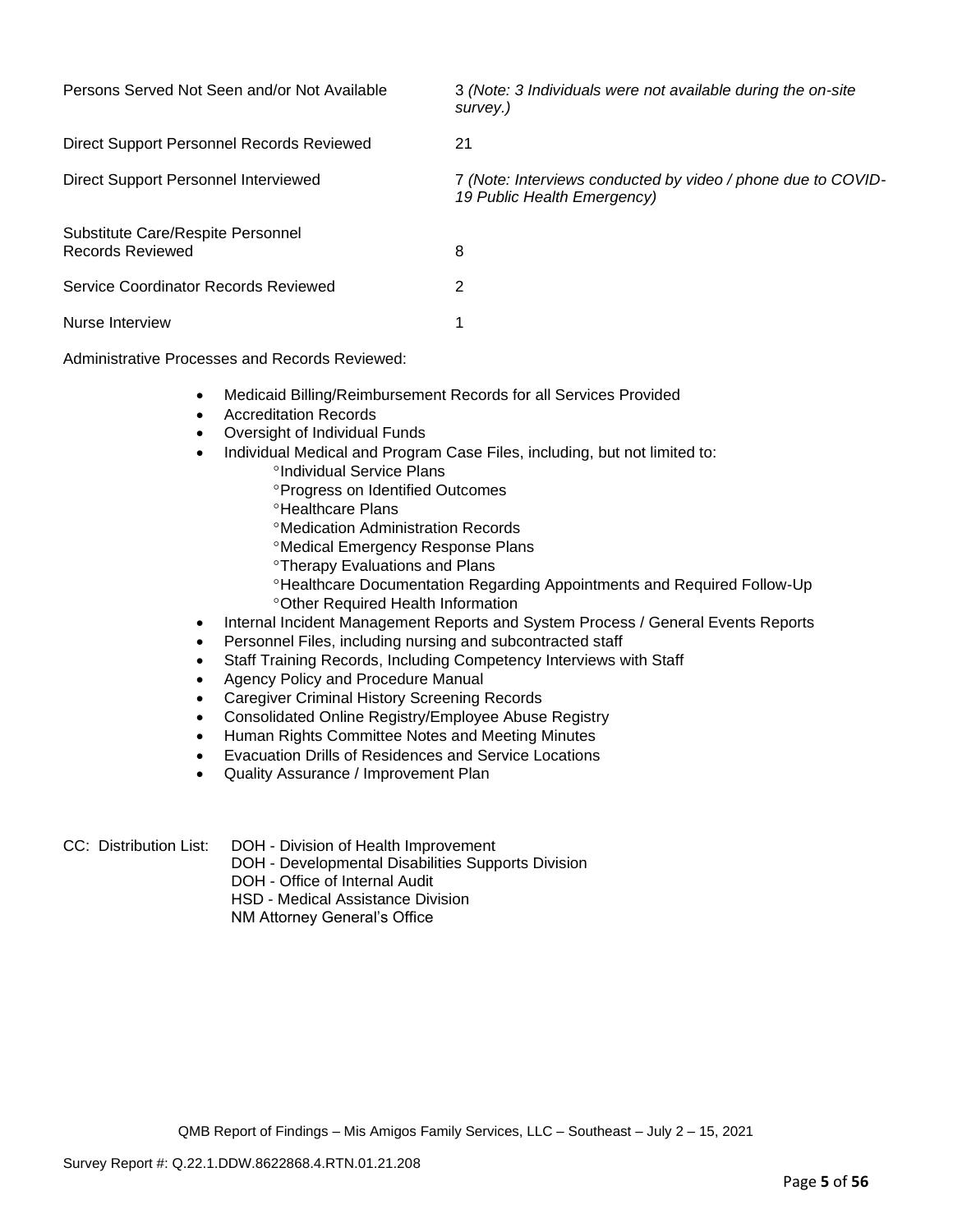### **Attachment A**

# **Provider Instructions for Completing the QMB Plan of Correction (POC) Process**

### *Introduction:*

After a QMB Compliance Survey, your QMB Report of Findings will be sent to you via e-mail.

Each provider must develop and implement a Plan of Correction (POC) that identifies specific quality assurance and quality improvement activities the agency will implement to correct deficiencies and prevent continued deficiencies and non-compliance.

Agencies must submit their Plan of Correction within ten (10) business days from the date you receive the QMB Report of Findings. (Providers who do not submit a POC within 10 business days may be referred to the DDSD Regional Office for purposes of contract management or the Internal Review Committee [IRC] for possible actions or sanctions).

Agencies must fully implement their approved Plan of Correction within 45 business days (10 business days to submit your POC for approval and 35 days to implement your approved Plan of Correction) from the date they receive the QMB Report of Findings. Providers who fail to complete a POC within the 45-business days allowed will be referred to the IRC for possible actions or sanctions.

If you have questions about the Plan of Correction process, call the Plan of Correction Coordinator at 505-273-1930 or email at [MonicaE.Valdez@state.nm.us.](mailto:MonicaE.Valdez@state.nm.us) Requests for technical assistance must be requested through your Regional DDSD Office.

The POC process cannot resolve disputes regarding findings. If you wish to dispute a finding on the official Report of Findings, you must file an Informal Reconsideration of Findings (IRF) request within ten (10) business days of receiving your report. Please note that you must still submit a POC for findings that are in question (see Attachment C).

### *Instructions for Completing Agency POC:*

### *Required Content*

Your Plan of Correction should provide a step-by-step description of the methods to correct each deficient practice cited to prevent recurrence and information that ensures the regulation cited comes into and remains in compliance. The remedies noted in your POC are expected to be added to your Agency's required, annual Quality Assurance (QA) Plan.

If a deficiency has already been corrected since the on-site survey, the plan should state how it was corrected, the completion date (date the correction was accomplished), and how possible recurrence of the deficiency will be prevented.

*The following details should be considered when developing your Plan of Correction:*

#### *The Plan of Correction must address each deficiency cited in the Report of Findings unless otherwise noted with a "No Plan of Correction Required statement." The Plan of Correction must address the five (5) areas listed below:*

- 1. How the specific and realistic corrective action will be accomplished for individuals found to have been affected by the deficient practice.
- 2. How the agency will identify other individuals who have the potential to be affected by the same deficient practice, and how the agency will act to protect those individuals in similar situations.
- 3. What Quality Assurance measures will be put into place and what systemic changes made to ensure the deficient practice will not recur.
- 4. Indicate how the agency plans to monitor its performance to make certain solutions are sustained. The agency must develop a QA plan for ensuring correction is achieved and sustained. This QA plan must be implemented, and the corrective action is evaluated for its effectiveness. The plan of correction is integrated into the agency quality assurance system; and
- 5. Include dates when corrective actions will be completed. The corrective action completion dates must be acceptable to the State.

*The following details should be considered when developing your Plan of Correction:*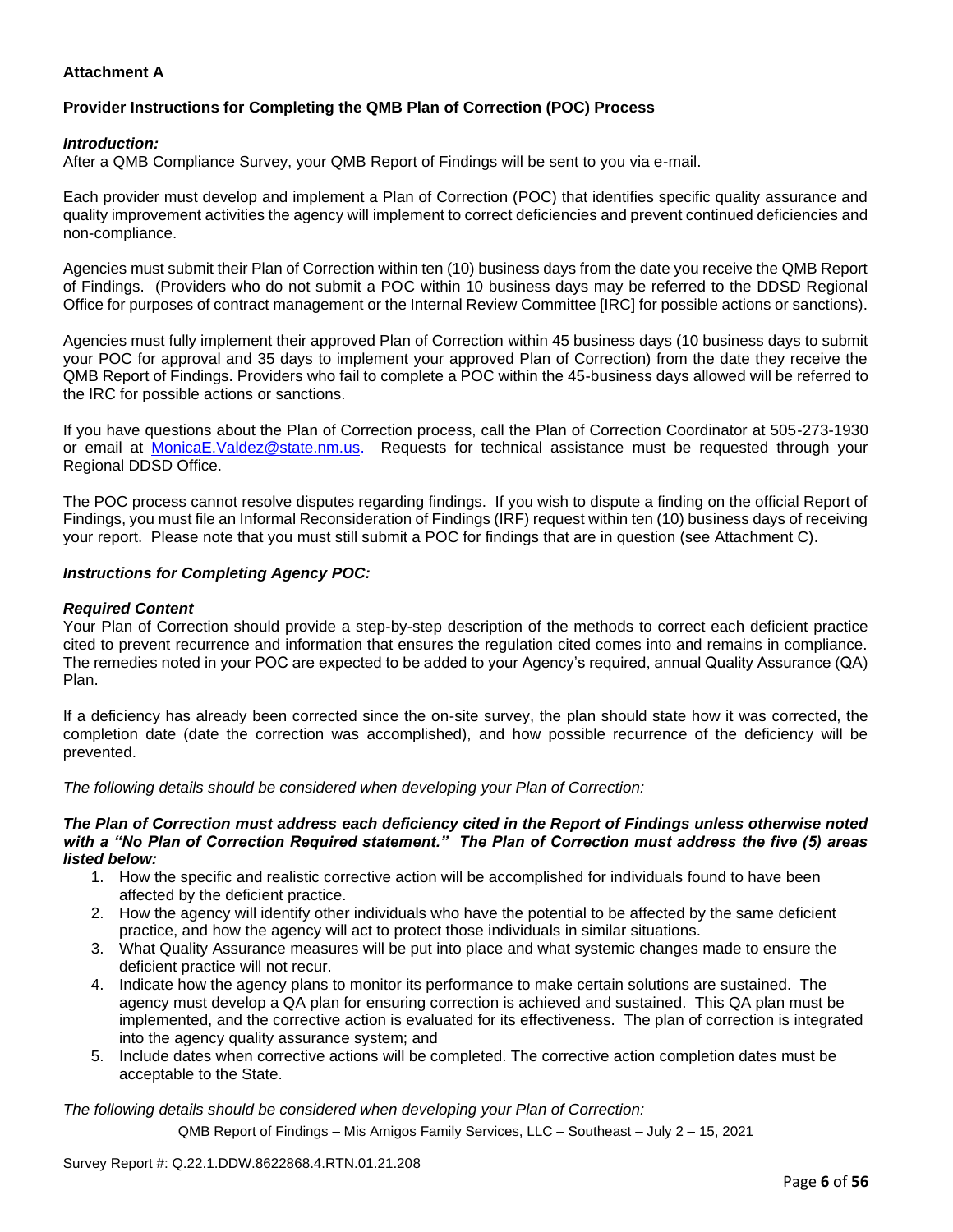- Details about how and when Individual Served, agency personnel and administrative and service delivery site files are audited by agency personnel to ensure they contain required documents;
- Information about how medication administration records are reviewed to verify they contain all required information before they are distributed to service sites, as they are being used, and after they are completed;
- Your processes for ensuring that all required agency personnel are trained on required DDSD required trainings;
- How accuracy in billing/reimbursement documentation is assured;
- How health, safety is assured;
- For Case Management providers, how Individual Service Plans are reviewed to verify they meet requirements, how the timeliness of level of care (LOC) packet submissions and consumer visits are tracked;
- Your process for gathering, analyzing and responding to quality data indicators; and,
- Details about Quality Targets in various areas, current status, analyses about why targets were not met, and remedies implemented.

*Note:* **Instruction or in-service of staff alone may not be a sufficient plan of correction.** This is a good first step toward correction, but additional steps must be taken to ensure the deficiency is corrected and will not recur.

### *Completion Dates*

- The plan of correction must include a **completion date** (entered in the far right-hand column) for each finding. Be sure the date is **realistic** in the amount of time your Agency will need to correct the deficiency; not to exceed 45 total business days.
- Direct care issues should be corrected immediately and monitored appropriately.
- Some deficiencies may require a staged plan to accomplish total correction.
- Deficiencies requiring replacement of equipment, etc., may require more time to accomplish correction but should show reasonable time frames.

### *Initial Submission of the Plan of Correction Requirements*

- 1. The Plan of Correction must be completed on the official QMB Survey Report of Findings/Plan of Correction Form and received by QMB within ten (10) business days from the date you received the report of findings.
- 2. For questions about the POC process, call the POC Coordinator, Monica Valdez at 505-273-1930 or email at [MonicaE.Valdez@state.nm.us](mailto:MonicaE.Valdez@state.nm.us) for assistance.
- 3. For Technical Assistance (TA) in developing or implementing your POC, contact your Regional DDSD Office.
- 4. Submit your POC to Monica Valdez, POC Coordinator in any of the following ways:
	- a. Electronically at [MonicaE.Valdez@state.nm.us](mailto:MonicaE.Valdez@state.nm.us) *(preferred method)*
		- b. Fax to 505-222-8661, or
		- c. Mail to POC Coordinator, 5301 Central Ave NE Suite 400, Albuquerque, New Mexico 87108
- 5. *Do not submit supporting documentation* (evidence of compliance) to QMB *until after* your POC has been approved by the QMB.
- 6. QMB will notify you when your POC has been "approved" or "denied."
	- a. During this time, whether your POC is "approved," or "denied," you will have a maximum of 45-business days from the date of receipt of your Report of Findings to correct all survey deficiencies.
	- b. If your POC is denied, it must be revised and resubmitted as soon as possible, as the 45-business day limit is in effect.
	- c. If your POC is denied a second time your agency may be referred to the Internal Review Committee.
	- d. You will receive written confirmation when your POC has been approved by QMB and a final deadline for completion of your POC.
	- e. Please note that all POC correspondence will be sent electronically unless otherwise requested.
- 7. Failure to submit your POC within 10 business days without prior approval of an extension by QMB will result in a referral to the Internal Review Committee and the possible implementation of monetary penalties and/or sanctions.

### *POC Document Submission Requirements*

Once your POC has been approved by the QMB Plan of Correction Coordinator you must submit copies of documents as evidence that all deficiencies have been corrected, as follows.

1. Your internal documents are due within a *maximum* of 45-business days of receipt of your Report of Findings.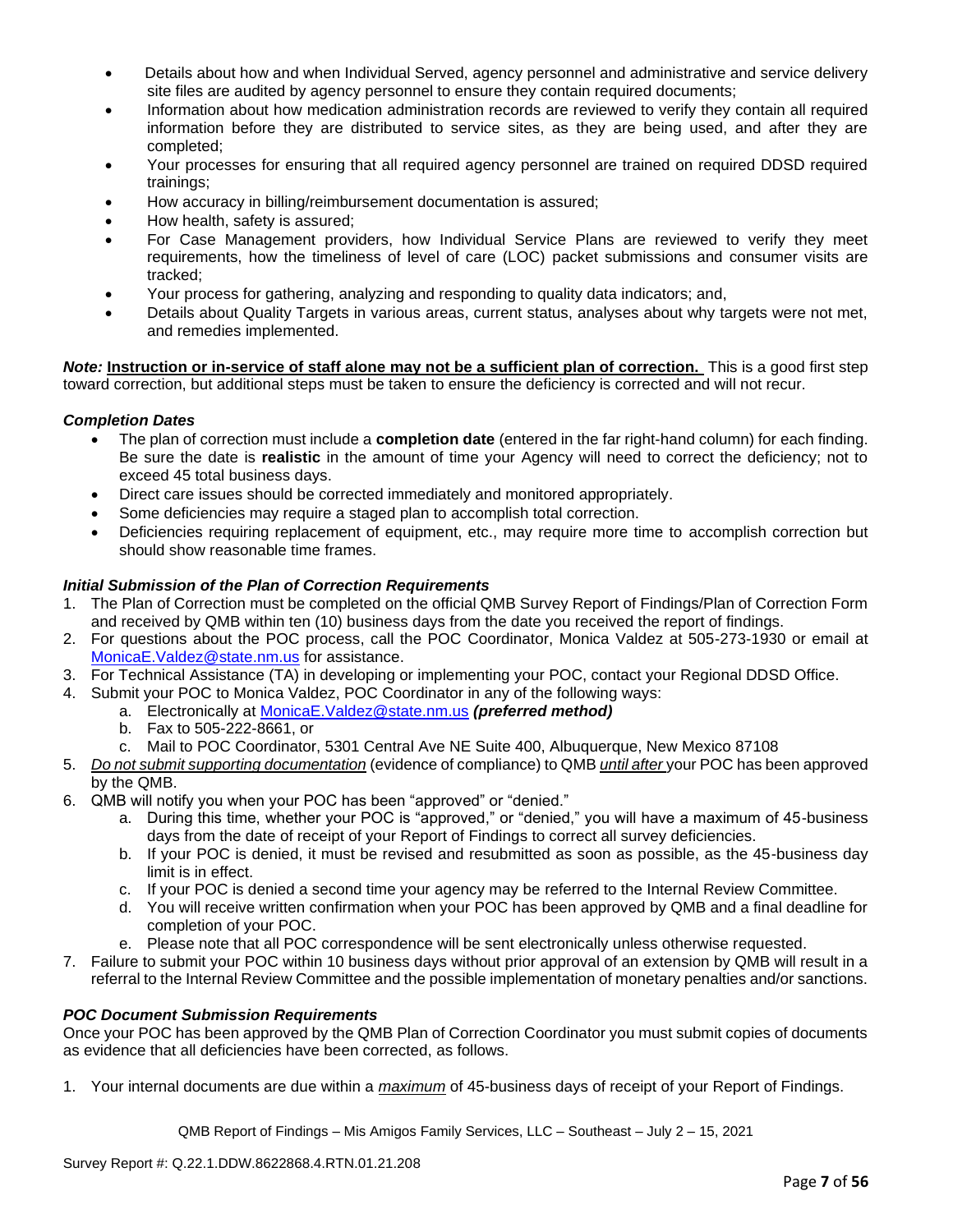- 2. It is preferred that you submit your documents via USPS or other carrier (scanned and saved to CD/DVD disc, flash drive, etc.). If documents containing HIPAA Protected Health Information (PHI) documents must be submitted through S-Comm (Therap), Fax or Postal System, do not send PHI directly to NMDOH email accounts. If the documents do not contain protected Health information (PHI) then you may submit your documents electronically scanned and attached to e-mails.
- 3. All submitted documents *must be annotated*; please be sure the tag numbers and Identification numbers are indicated on each document submitted. Documents which are not annotated with the Tag number and Identification number may not be accepted.
- 4. Do not submit original documents; Please provide copies or scanned electronic files for evidence. Originals must be maintained in the agency file(s) per DDSD Standards.
- 5. In lieu of some documents, you may submit copies of file or home audit forms that clearly indicate cited deficiencies have been corrected, other attestations of correction must be approved by the Plan of Correction Coordinator prior to their submission.
- 6. When billing deficiencies are cited, you must provide documentation to justify billing and/or void and adjust forms submitted to Xerox State Healthcare, LLC for the deficiencies cited in the Report of Findings.

**Revisions, Modifications or Extensions to your Plan of Correction (post QMB approval) must be made in writing and submitted to the Plan of Correction Coordinator, prior to the completion date and are approved on a case-by-case basis. No changes may be made to your POC or the timeframes for implementation without written approval of the POC Coordinator.**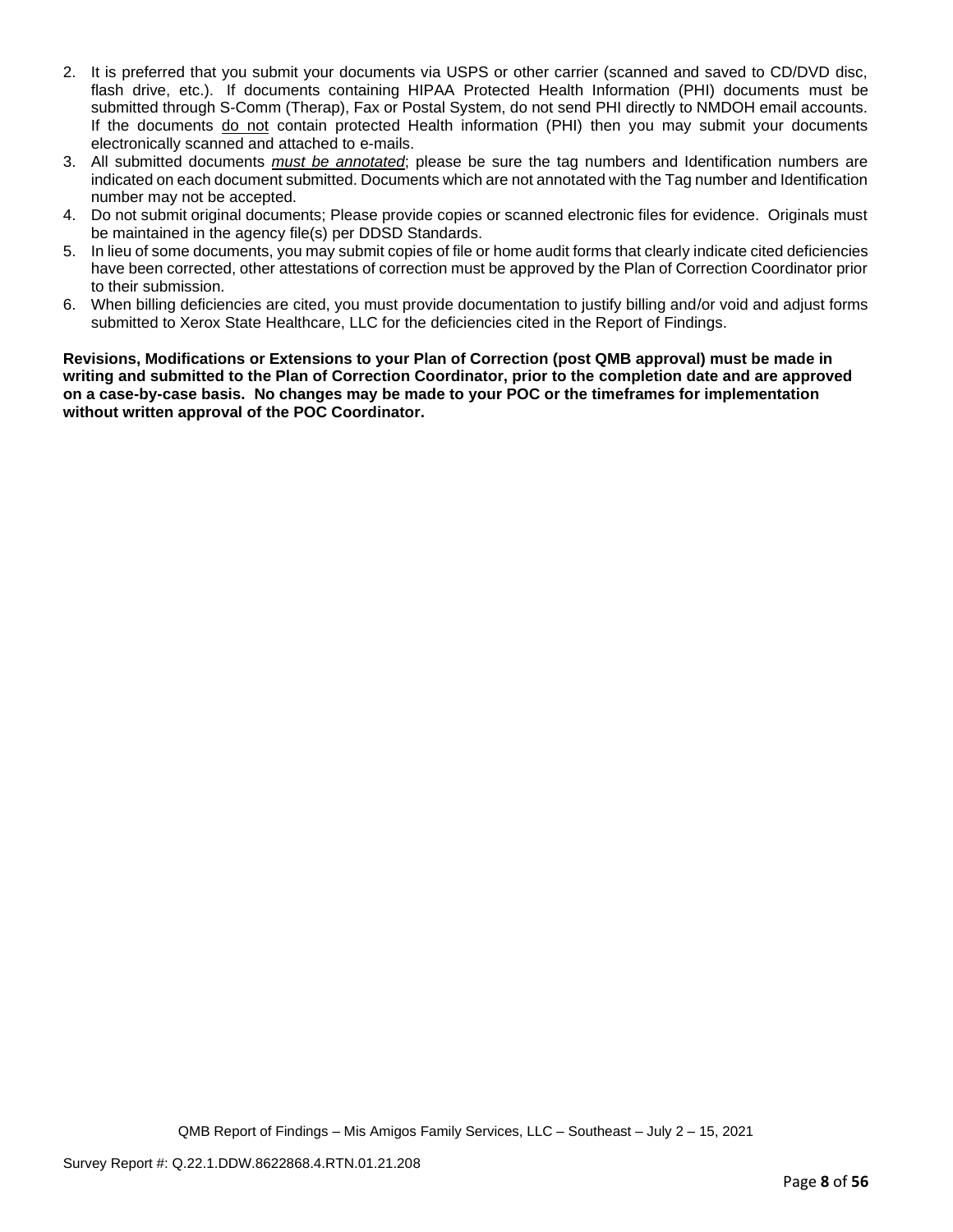### **Department of Health, Division of Health Improvement QMB Determination of Compliance Process**

The Division of Health Improvement, Quality Management Bureau (QMB) surveys compliance of the Developmental Disabilities Waiver (DDW) standards and other state and federal regulations. For the purpose of the LCA / CI survey the CMS waiver assurances have been grouped into four (4) Service Domains: Plan of Care (ISP Implementation); Qualified Providers; Health, Welfare and Safety; and Administrative Oversight (note that Administrative Oversight listed in this document is not the same as the CMS assurance of Administrative Authority. Used in this context it is related to the agency's operational policies and procedures, Quality Assurance system and Medicaid billing and reimbursement processes.)

The QMB Determination of Compliance process is based on provider compliance or non-compliance with standards and regulations identified during the on-site survey process and as reported in the QMB Report of Findings. All areas reviewed by QMB have been agreed to by DDSD and DHI/QMB and are reflective of CMS requirements. All deficiencies (non-compliance with standards and regulations) are identified and cited as either a Standard level deficiency or a Condition of Participation level deficiency in the QMB Reports of Findings. All deficiencies require corrective action when non-compliance is identified.

Each deficiency in your Report of Findings has been predetermined to be a Standard Level Deficiency, a Condition of Participation Level Deficiency, if below 85% compliance or a non-negotiable Condition of Participation Level Deficiency. Your Agency's overall Compliance Determination is based on a Scope and Severity Scale which takes into account the number of Standard and Condition Level Tags cited as well as the percentage of Individuals affected in the sample.

### **Conditions of Participation (CoPs)**

CoPs are based on the Centers for Medicare and Medicaid Services, Home and Community-Based Waiver required assurances, in addition to the New Mexico Developmental Disability Waiver (DDW) Service Standards. The Division of Health Improvement (DHI), in conjunction with the Developmental Disability Support Division (DDSD), has identified certain deficiencies that have the potential to be a Condition of Participation Level, if the tag falls below 85% compliance based on the number of people affected. Additionally, there are what are called nonnegotiable Conditions of Participation, regardless if one person or multiple people are affected. In this context, a CoP is defined as an essential / fundamental regulation or standard, which when out of compliance directly affects the health and welfare of the Individuals served. If no deficiencies within a Tag are at the level of a CoP, it is cited as a Standard Level Deficiency.

### *Service Domains and CoPs for Living Care Arrangements and Community Inclusion are as follows:*

**Service Domain: Service Plan: ISP Implementation -** *Services are delivered in accordance with the service plan, including type, scope, amount, duration and frequency specified in the service plan.*

### **Potential Condition of Participation Level Tags, if compliance is below 85%:**

- **1A08.3 –** Administrative Case File: Individual Service Plan / ISP Components
- **1A32 –** Administrative Case File: Individual Service Plan Implementation
- **LS14 –** Residential Service Delivery Site Case File (ISP and Healthcare Requirements)
- **IS14 –** CCS / CIES Service Delivery Site Case File (ISP and Healthcare Requirements)

**Service Domain: Qualified Providers -** *The State monitors non-licensed/non-certified providers to assure adherence to waiver requirements. The State implements its policies and procedures for verifying that provider training is conducted in accordance with State requirements and the approved waiver.*

### **Potential Condition of Participation Level Tags, if compliance is below 85%:**

- **1A20 -** Direct Support Personnel Training
- **1A22 -** Agency Personnel Competency
- **1A37 –** Individual Specific Training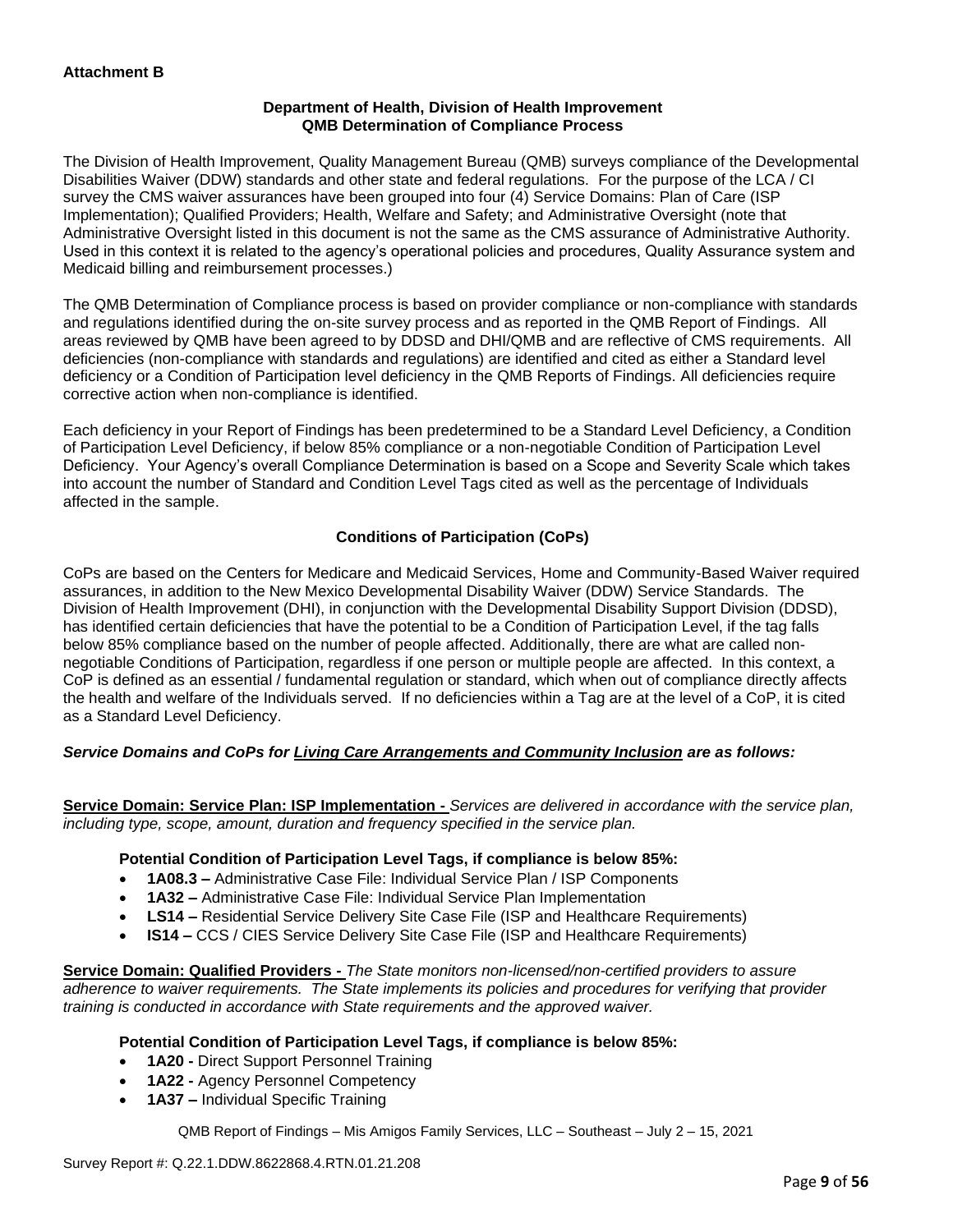### **Non-Negotiable Condition of Participation Level Tags (one or more Individuals are cited):**

- **1A25.1 –** Caregiver Criminal History Screening
- **1A26.1 –** Consolidated On-line Registry Employee Abuse Registry

**Service Domain: Health, Welfare and Safety -** *The State, on an ongoing basis, identifies, addresses and seeks to prevent occurrences of abuse, neglect and exploitation. Individuals shall be afforded their basic human rights. The provider supports individuals to access needed healthcare services in a timely manner.*

### **Potential Condition of Participation Level Tags, if compliance is below 85%:**

- **1A08.2 –** Administrative Case File: Healthcare Requirements & Follow-up
- **1A09 –** Medication Delivery Routine Medication Administration
- **1A09.1 –** Medication Delivery PRN Medication Administration
- **1A15.2 –** Administrative Case File: Healthcare Documentation (Therap and Required Plans)

### **Non-Negotiable Condition of Participation Level Tags (one or more Individuals are cited):**

- **1A05 –** General Requirements / Agency Policy and Procedure Requirements
- **1A07 –** Social Security Income (SSI) Payments
- **1A09.2 –** Medication Delivery Nurse Approval for PRN Medication
- **1A15 –** Healthcare Coordination Nurse Availability / Knowledge
- **1A31 –** Client Rights/Human Rights
- **LS25.1 –** Residential Reqts. (Physical Environment Supported Living / Family Living / Intensive Medical Living)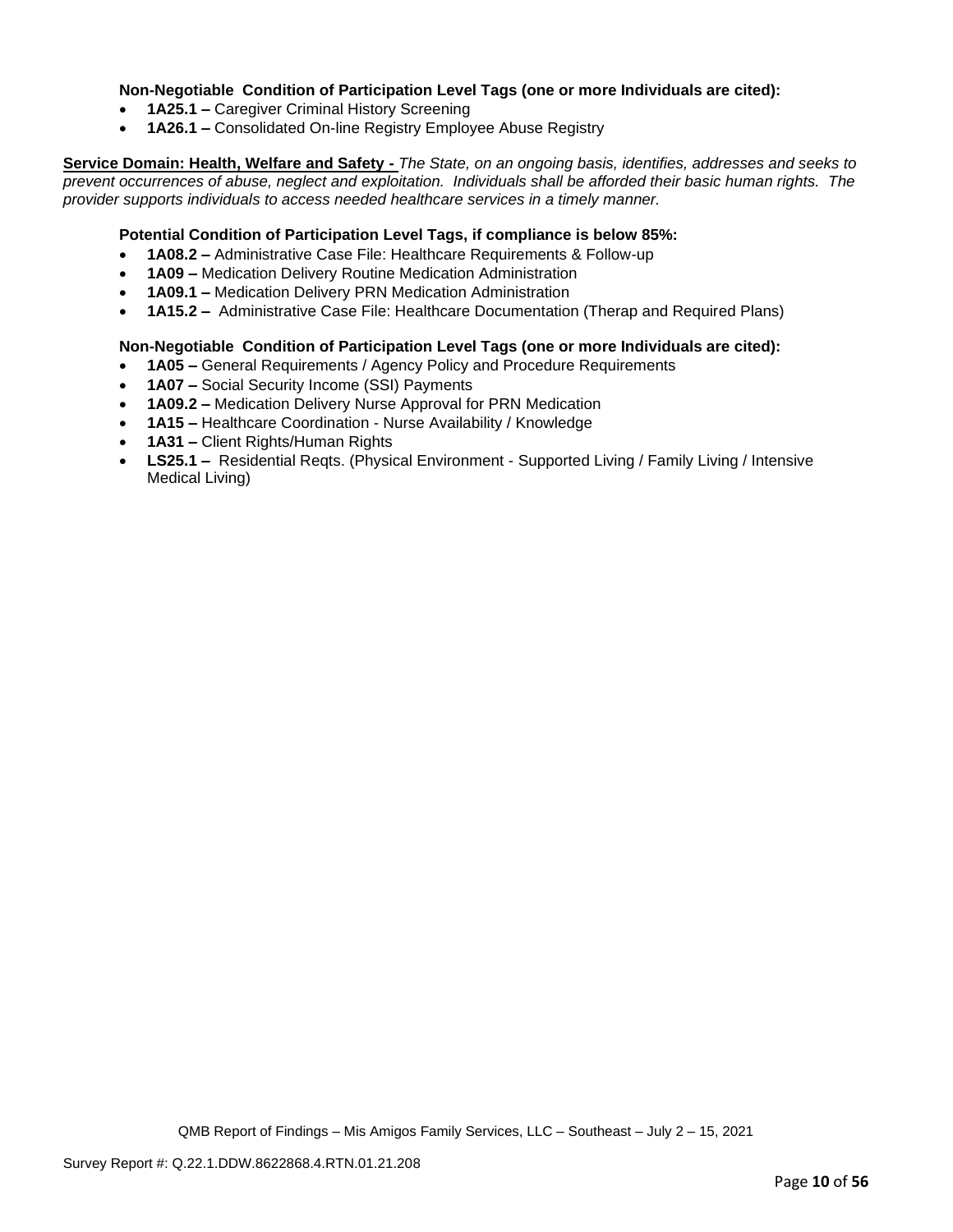### **Attachment C**

#### **Guidelines for the Provider Informal Reconsideration of Finding (IRF) Process**

#### **Introduction:**

Throughout the QMB Survey process, surveyors are openly communicating with providers. Open communication means surveyors have clarified issues and/or requested missing information before completing the review through the use of the signed/dated "Document Request," or "Administrative Needs," etc. forms. Regardless, there may still be instances where the provider disagrees with a specific finding. Providers may use the following process to informally dispute a finding.

#### **Instructions:**

- 1. The Informal Reconsideration of the Finding (IRF) request must be received in writing to the QMB Bureau Chief **within 10 business days** of receipt of the final Report of Findings **(***Note: No extensions are granted for the IRF)***.**
- 2. The written request for an IRF *must* be completed on the QMB Request for Informal Reconsideration of Finding form available on the QMB website: <https://nmhealth.org/about/dhi/cbp/irf/>
- 3. The written request for an IRF must specify in detail the request for reconsideration and why the finding is inaccurate.
- 4. The IRF request must include all supporting documentation or evidence.
- 5. If you have questions about the IRF process, email the IRF Chairperson, Valerie V. Valdez at [valerie.valdez@state.nm.us](mailto:valerie.valdez@state.nm.us) for assistance.

### **The following limitations apply to the IRF process:**

- The written request for an IRF and all supporting evidence must be received within 10 business days.
- Findings based on evidence requested during the survey and not provided may not be subject to reconsideration.
- The supporting documentation must be new evidence not previously reviewed or requested by the survey team.
- Providers must continue to complete their Plan of Correction during the IRF process
- Providers may not request an IRF to challenge the sampling methodology.
- Providers may not request an IRF based on disagreement with the nature of the standard or regulation.
- Providers may not request an IRF to challenge the team composition.
- Providers may not request an IRF to challenge the DHI/QMB determination of compliance or the length of their DDSD provider contract.

A Provider forfeits the right to an IRF if the request is not received within 10 business days of receiving the report and/or does not include all supporting documentation or evidence to show compliance with the standards and regulations.

The IRF Committee will review the request; the Provider will be notified in writing of the ruling; no face-to-face meeting will be conducted.

When a Provider requests that a finding be reconsidered, it does not stop or delay the Plan of Correction process. **Providers must continue to complete the Plan of Correction, including the finding in dispute regardless of the IRF status.** If a finding is removed or modified, it will be noted and removed or modified from the Report of Findings. It should be noted that in some cases a Plan of Correction may be completed prior to the IRF process being completed. The provider will be notified in writing on the decisions of the IRF committee.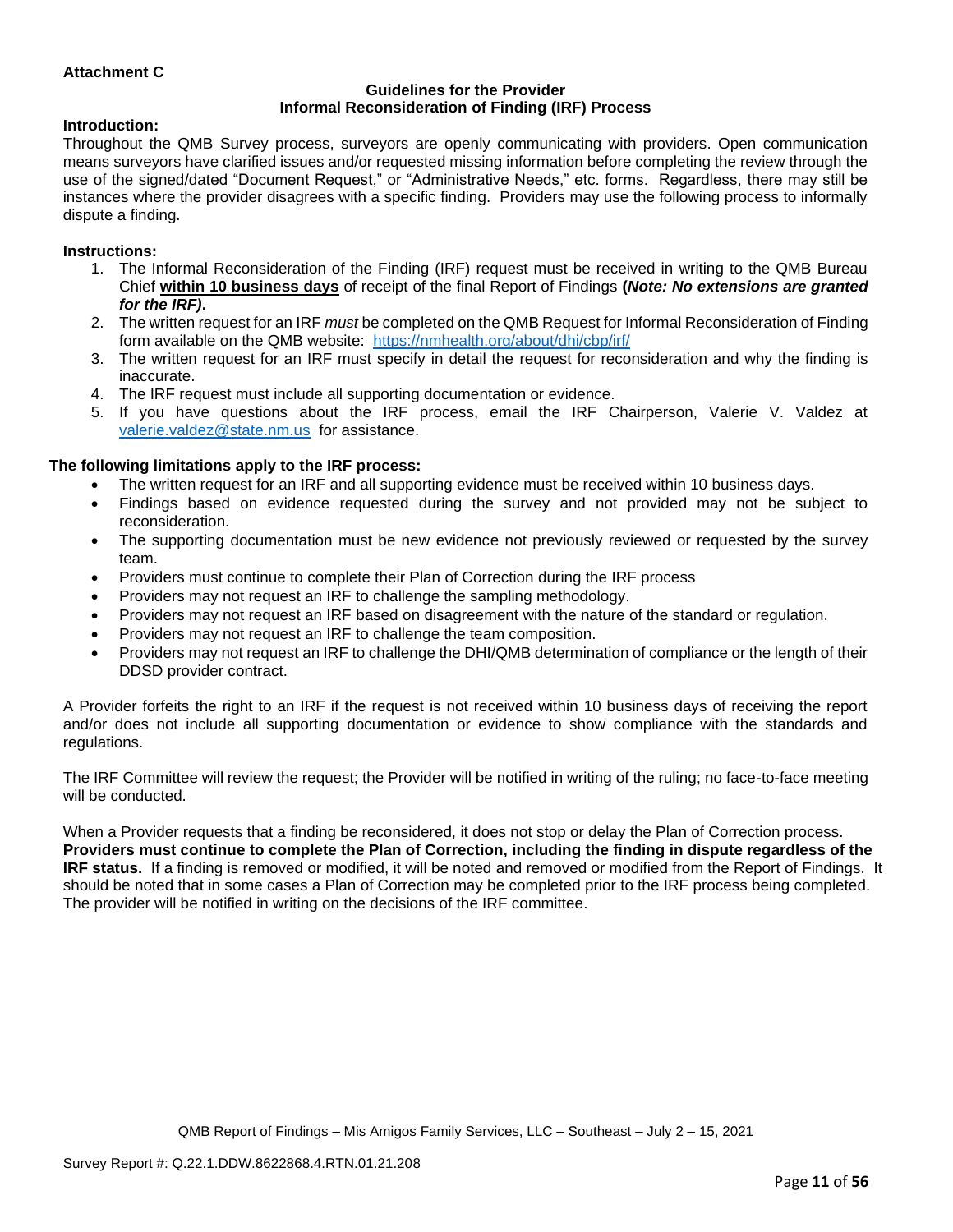### **QMB Determinations of Compliance**

### **Compliance:**

The QMB determination of *Compliance* indicates that a provider has either no deficiencies found during a survey or that no deficiencies at the Condition of Participation Level were found. The agency has obtained a level of compliance such that there is a minimal potential for harm to individuals' health and safety. To qualify for a determination of *Compliance*, the provider must have received no Conditions of Participation Level Deficiencies and have a minimal number of Individuals on the sample affected by the findings indicated in the Standards Level Tags.

### **Partial-Compliance with Standard Level Tags:**

The QMB determination of *Partial-Compliance with Standard Level Tags* indicates that a provider is in compliance with all Condition of Participation Level deficiencies but is out of compliance with a certain percentage of Standard Level deficiencies. This partial-compliance, if not corrected, may result in a negative outcome or the potential for more than minimal harm to individuals' health and safety. There are two ways to receive a determination of Partial Compliance with Standard Level Tags:

- 1. Your Report of Findings includes 16 or fewer Standards Level Tags with between 75% and 100% of the survey sample affected in any tag.
- 2. Your Report of Findings includes 17 or more Standard Level Tags with between 50% to 74% of the survey sample affected in any tag.

### **Partial-Compliance with Standard Level Tags and Condition of Participation Level Tags:**

The QMB determination of *Partial-Compliance with Standard Level Tags and Condition of Participation Level Tags*  indicates that a provider is out of compliance with one to five  $(1 - 5)$  Condition of Participation Level Tags. This partial-compliance, if not corrected, may result in a serious negative outcome or the potential for more than minimal harm to individuals' health and safety.

### **Non-Compliance:**

The QMB determination of *Non-Compliance* indicates a provider is significantly out of compliance with both Standard Level deficiencies and Conditions of Participation level deficiencies. This non-compliance, if not corrected, may result in a serious negative outcome or the potential for more than minimal harm to individuals' health and safety. There are three ways an agency can receive a determination of Non-Compliance:

- 1. Your Report of Findings includes 17 or more total Tags with 0 to 5 Condition of Participation Level Tags with 75% to 100% of the survey sample affected in any Condition of Participation Level tag.
- 2. Your Report of Findings includes any amount of Standard Level Tags with 6 or more Condition of Participation Level Tags.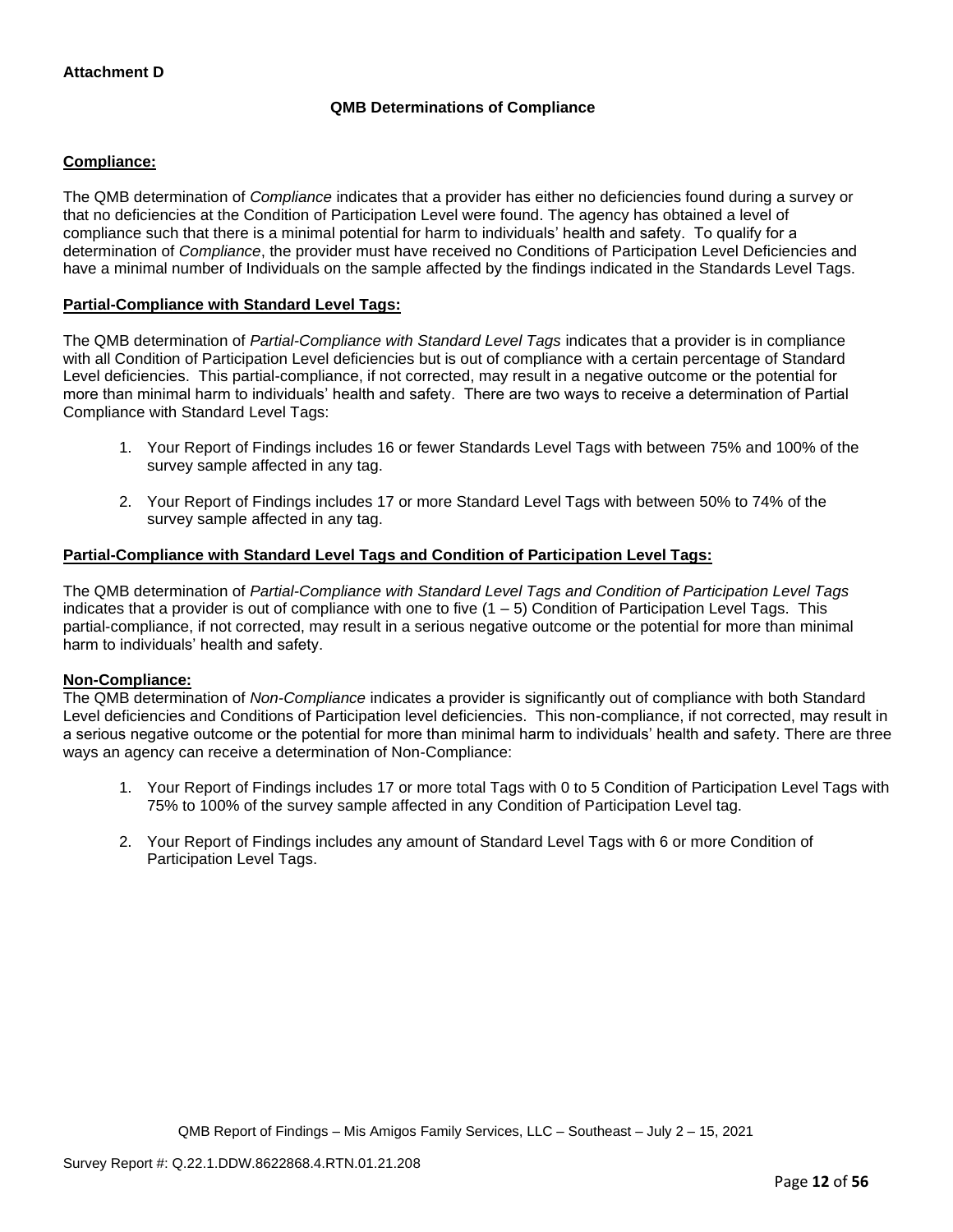| Compliance                                                                                                 | <b>Weighting</b>                                                                                                              |                                                                                                                                 |                                                                                                                          |                                                                                                                        |                                                                                                                                |                                                                                                                             |                                                                                                               |
|------------------------------------------------------------------------------------------------------------|-------------------------------------------------------------------------------------------------------------------------------|---------------------------------------------------------------------------------------------------------------------------------|--------------------------------------------------------------------------------------------------------------------------|------------------------------------------------------------------------------------------------------------------------|--------------------------------------------------------------------------------------------------------------------------------|-----------------------------------------------------------------------------------------------------------------------------|---------------------------------------------------------------------------------------------------------------|
| <b>Determination</b>                                                                                       |                                                                                                                               | LOW                                                                                                                             |                                                                                                                          | <b>MEDIUM</b>                                                                                                          |                                                                                                                                |                                                                                                                             | <b>HIGH</b>                                                                                                   |
| <b>Total Tags:</b>                                                                                         | up to 16                                                                                                                      | 17 or more                                                                                                                      | up to 16                                                                                                                 | 17 or more                                                                                                             | <b>Any Amount</b>                                                                                                              | 17 or more                                                                                                                  | <b>Any Amount</b>                                                                                             |
|                                                                                                            | and                                                                                                                           | and                                                                                                                             | and                                                                                                                      | and                                                                                                                    | And/or                                                                                                                         | and                                                                                                                         | And/or                                                                                                        |
| <b>COP Level Tags:</b>                                                                                     | 0 COP                                                                                                                         | 0 COP                                                                                                                           | 0 COP                                                                                                                    | 0 COP                                                                                                                  | 1 to 5 COP                                                                                                                     | 0 to 5 CoPs                                                                                                                 | 6 or more COP                                                                                                 |
|                                                                                                            | and                                                                                                                           | and                                                                                                                             | and                                                                                                                      | and                                                                                                                    |                                                                                                                                | and                                                                                                                         |                                                                                                               |
| Sample Affected:                                                                                           | 0 to 74%                                                                                                                      | 0 to 49%                                                                                                                        | 75 to 100%                                                                                                               | 50 to 74%                                                                                                              |                                                                                                                                | 75 to 100%                                                                                                                  |                                                                                                               |
| "Non-Compliance"                                                                                           |                                                                                                                               |                                                                                                                                 |                                                                                                                          |                                                                                                                        |                                                                                                                                | 17 or more<br><b>Total Tags with</b><br>75 to 100% of<br>the Individuals<br>in the sample<br>cited in any CoP<br>Level tag. | Any Amount of<br><b>Standard Level</b><br>Tags and 6 or<br>more Conditions<br>of Participation<br>Level Tags. |
| "Partial Compliance<br>with Standard Level<br>tags and Condition of<br><b>Participation Level</b><br>Tags" |                                                                                                                               |                                                                                                                                 |                                                                                                                          |                                                                                                                        | <b>Any Amount</b><br><b>Standard Level</b><br>Tags, plus 1 to 5<br><b>Conditions of</b><br><b>Participation Level</b><br>tags. |                                                                                                                             |                                                                                                               |
| "Partial Compliance<br>with Standard Level<br>tags"                                                        |                                                                                                                               |                                                                                                                                 | up to 16<br><b>Standard Level</b><br>Tags with 75 to<br>100% of the<br>individuals in<br>the sample cited<br>in any tag. | 17 or more<br><b>Standard Level</b><br>Tags with 50 to<br>74% of the<br>individuals in<br>the sample cited<br>any tag. |                                                                                                                                |                                                                                                                             |                                                                                                               |
| "Compliance"                                                                                               | Up to 16<br><b>Standard Level</b><br>Tags with 0 to<br><b>74% of the</b><br>individuals in<br>the sample<br>cited in any tag. | 17 or more<br><b>Standard Level</b><br>Tags with 0 to<br><b>49% of the</b><br>individuals in<br>the sample cited<br>in any tag. |                                                                                                                          |                                                                                                                        |                                                                                                                                |                                                                                                                             |                                                                                                               |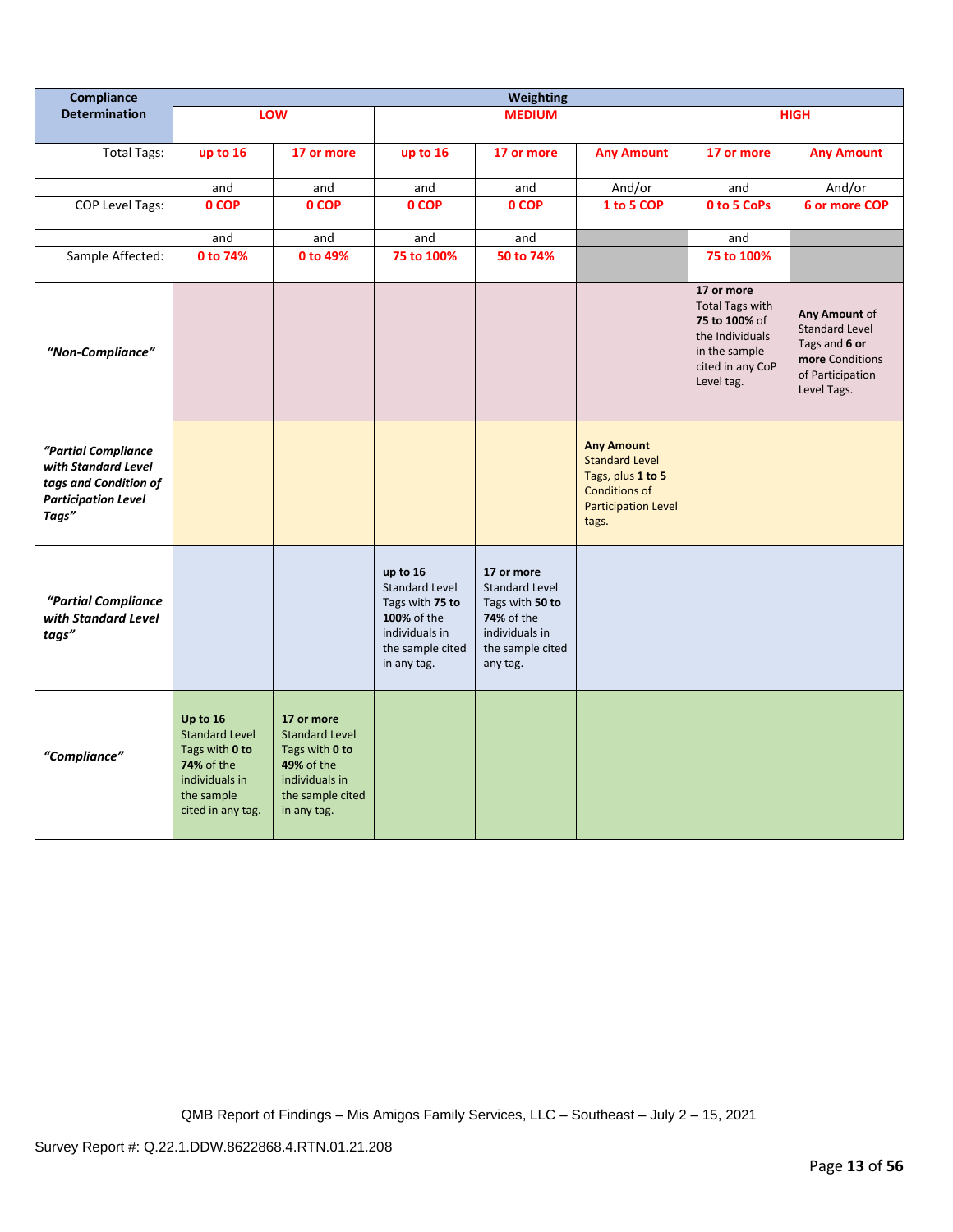**Agency: Mis Amigos Family Services, LLC – Southeast Region** Program: Developmental Disabilities Waiver<br>Service: 2018: Supported Living, Family Liv Service: **2018:** Supported Living, Family Living, Customized In-Home Supports, Customized Community Supports<br>Survey Type: Routine, and Community Integrated Employment Services Survey Type: Routine, and Community Integrated Employment Services<br>Survey Date: July 2 – 15, 2021 **Survey Date: July 2 – 15, 2021**

| <b>Standard of Care</b>                                                                                                                                                                                                                                                                                                                                                                                                                                                                                                                                                                                                                                                                                                                                                                                                                                                                                                                                                                                                                                | <b>Deficiencies</b>                                                                                                                                                                                                                                                                                                                                                                                                                                                                                                                                                                                                                                                                                                                                                       | Agency Plan of Correction, On-going QA/QI<br>and Responsible Party                                                                                                                                                                                                                                                                                        | <b>Completion</b><br><b>Date</b> |
|--------------------------------------------------------------------------------------------------------------------------------------------------------------------------------------------------------------------------------------------------------------------------------------------------------------------------------------------------------------------------------------------------------------------------------------------------------------------------------------------------------------------------------------------------------------------------------------------------------------------------------------------------------------------------------------------------------------------------------------------------------------------------------------------------------------------------------------------------------------------------------------------------------------------------------------------------------------------------------------------------------------------------------------------------------|---------------------------------------------------------------------------------------------------------------------------------------------------------------------------------------------------------------------------------------------------------------------------------------------------------------------------------------------------------------------------------------------------------------------------------------------------------------------------------------------------------------------------------------------------------------------------------------------------------------------------------------------------------------------------------------------------------------------------------------------------------------------------|-----------------------------------------------------------------------------------------------------------------------------------------------------------------------------------------------------------------------------------------------------------------------------------------------------------------------------------------------------------|----------------------------------|
| frequency specified in the service plan.                                                                                                                                                                                                                                                                                                                                                                                                                                                                                                                                                                                                                                                                                                                                                                                                                                                                                                                                                                                                               |                                                                                                                                                                                                                                                                                                                                                                                                                                                                                                                                                                                                                                                                                                                                                                           | Service Domain: Service Plans: ISP Implementation - Services are delivered in accordance with the service plan, including type, scope, amount, duration and                                                                                                                                                                                               |                                  |
| Tag #1A32.1 Administrative Case File:<br><b>Individual Service Plan Implementation (Not</b><br><b>Completed at Frequency)</b>                                                                                                                                                                                                                                                                                                                                                                                                                                                                                                                                                                                                                                                                                                                                                                                                                                                                                                                          | <b>Standard Level Deficiency</b>                                                                                                                                                                                                                                                                                                                                                                                                                                                                                                                                                                                                                                                                                                                                          |                                                                                                                                                                                                                                                                                                                                                           |                                  |
| NMAC 7.26.5.16.C and D Development of<br>the ISP. Implementation of the ISP. The ISP<br>shall be implemented according to the<br>timelines determined by the IDT and as<br>specified in the ISP for each stated desired<br>outcomes and action plan.                                                                                                                                                                                                                                                                                                                                                                                                                                                                                                                                                                                                                                                                                                                                                                                                   | Based on administrative record review, the<br>Agency did not implement the ISP according to<br>the timelines determined by the IDT and as<br>specified in the ISP for each stated desired<br>outcomes and action plan for 2 of 9 individuals.                                                                                                                                                                                                                                                                                                                                                                                                                                                                                                                             | Provider:<br><b>State your Plan of Correction for the</b><br>deficiencies cited in this tag here (How is the<br>deficiency going to be corrected? This can be<br>specific to each deficiency cited or if possible an<br>overall correction?): $\rightarrow$                                                                                               |                                  |
| C. The IDT shall review and discuss<br>information and recommendations with the<br>individual, with the goal of supporting the<br>individual in attaining desired outcomes. The<br>IDT develops an ISP based upon the<br>individual's personal vision statement,<br>strengths, needs, interests and preferences.<br>The ISP is a dynamic document, revised<br>periodically, as needed, and amended to<br>reflect progress towards personal goals and<br>achievements consistent with the individual's<br>future vision. This regulation is consistent with<br>standards established for individual plan<br>development as set forth by the commission on<br>the accreditation of rehabilitation facilities<br>(CARF) and/or other program accreditation<br>approved and adopted by the developmental<br>disabilities division and the department of<br>health. It is the policy of the developmental<br>disabilities division (DDD), that to the extent<br>permitted by funding, each individual receive<br>supports and services that will assist and | As indicated by Individuals ISP the following<br>was found with regards to the implementation<br>of ISP Outcomes:<br><b>Supported Living Data Collection / Data</b><br>Tracking/Progress with regards to ISP<br>Outcomes:<br>Individual #2<br>• According to the Live Outcome; Action Step<br>for " will pick up clothes, items" is to be<br>completed 2 times per week. Evidence<br>found indicated it was not being completed<br>at the required frequency as indicated in the<br>ISP for 3/2021.<br>• According to the Live Outcome; Action Step<br>for " will wash, throw/put away clothes,<br>items" is to be completed 2 times per week.<br>Evidence found indicated it was not being<br>completed at the required frequency as<br>indicated in the ISP for 3/2021. | <b>Provider:</b><br><b>Enter your ongoing Quality</b><br><b>Assurance/Quality Improvement</b><br>processes as it related to this tag number<br>here (What is going to be done? How many<br>individuals is this going to affect? How often will<br>this be completed? Who is responsible? What<br>steps will be taken if issues are found?): $\rightarrow$ |                                  |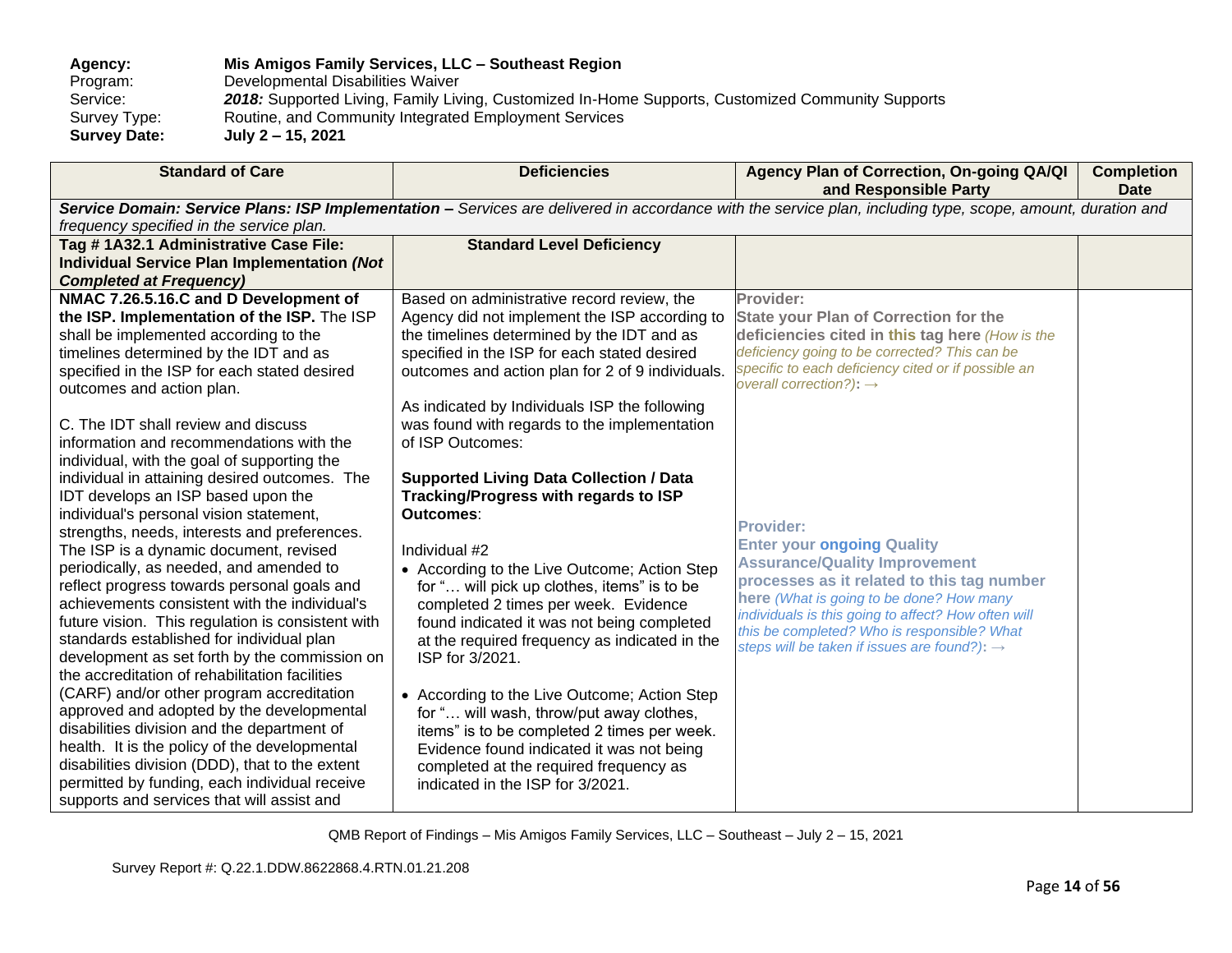| encourage independence and productivity in         | <b>Customized Community Supports Data</b>      |  |
|----------------------------------------------------|------------------------------------------------|--|
| the community and attempt to prevent               | <b>Collection/Data Tracking/Progress with</b>  |  |
| regression or loss of current capabilities.        | regards to ISP Outcomes:                       |  |
| Services and supports include specialized          |                                                |  |
| and/or generic services, training, education       | Individual #8                                  |  |
| and/or treatment as determined by the IDT and      | • According to the Fun Outcome; Action Step    |  |
| documented in the ISP.                             | for " will use his camera to take pictures" is |  |
|                                                    | to be completed 2 times per week. Evidence     |  |
|                                                    |                                                |  |
| D. The intent is to provide choice and obtain      | found indicated it was not being completed     |  |
| opportunities for individuals to live, work and    | at the required frequency as indicated in the  |  |
| play with full participation in their communities. | ISP for 3/2021 - 4/2021.                       |  |
| The following principles provide direction and     |                                                |  |
| purpose in planning for individuals with           | • According to the Fun Outcome; Action Step    |  |
| developmental disabilities. [05/03/94; 01/15/97;   | for " will print pictures he has taken" is to  |  |
| Recompiled 10/31/01]                               | be completed 1 time per month. Evidence        |  |
|                                                    | found indicated it was not being completed     |  |
| Developmental Disabilities (DD) Waiver             | at the required frequency as indicated in the  |  |
| Service Standards 2/26/2018; Re-Issue:             | ISP for 3/2021 - 4/2021.                       |  |
| 12/28/2018; Eff 1/1/2019                           |                                                |  |
| Chapter 6: Individual Service Plan (ISP)           |                                                |  |
| 6.8 ISP Implementation and Monitoring: All         |                                                |  |
| DD Waiver Provider Agencies with a signed          |                                                |  |
| SFOC are required to provide services as           |                                                |  |
| detailed in the ISP. The ISP must be readily       |                                                |  |
| accessible to Provider Agencies on the             |                                                |  |
| approved budget. (See Chapter 20: Provider         |                                                |  |
| Documentation and Client Records.) CMs             |                                                |  |
| facilitate and maintain communication with the     |                                                |  |
|                                                    |                                                |  |
| person, his/her representative, other IDT          |                                                |  |
| members, Provider Agencies, and relevant           |                                                |  |
| parties to ensure that the person receives the     |                                                |  |
| maximum benefit of his/her services and that       |                                                |  |
| revisions to the ISP are made as needed. All       |                                                |  |
| DD Waiver Provider Agencies are required to        |                                                |  |
| cooperate with monitoring activities conducted     |                                                |  |
| by the CM and the DOH. Provider Agencies           |                                                |  |
| are required to respond to issues at the           |                                                |  |
| individual level and agency level as described     |                                                |  |
| in Chapter 16: Qualified Provider Agencies.        |                                                |  |
| <b>Chapter 20: Provider Documentation and</b>      |                                                |  |
| <b>Client Records 20.2 Client Records</b>          |                                                |  |
| Requirements: All DD Waiver Provider               |                                                |  |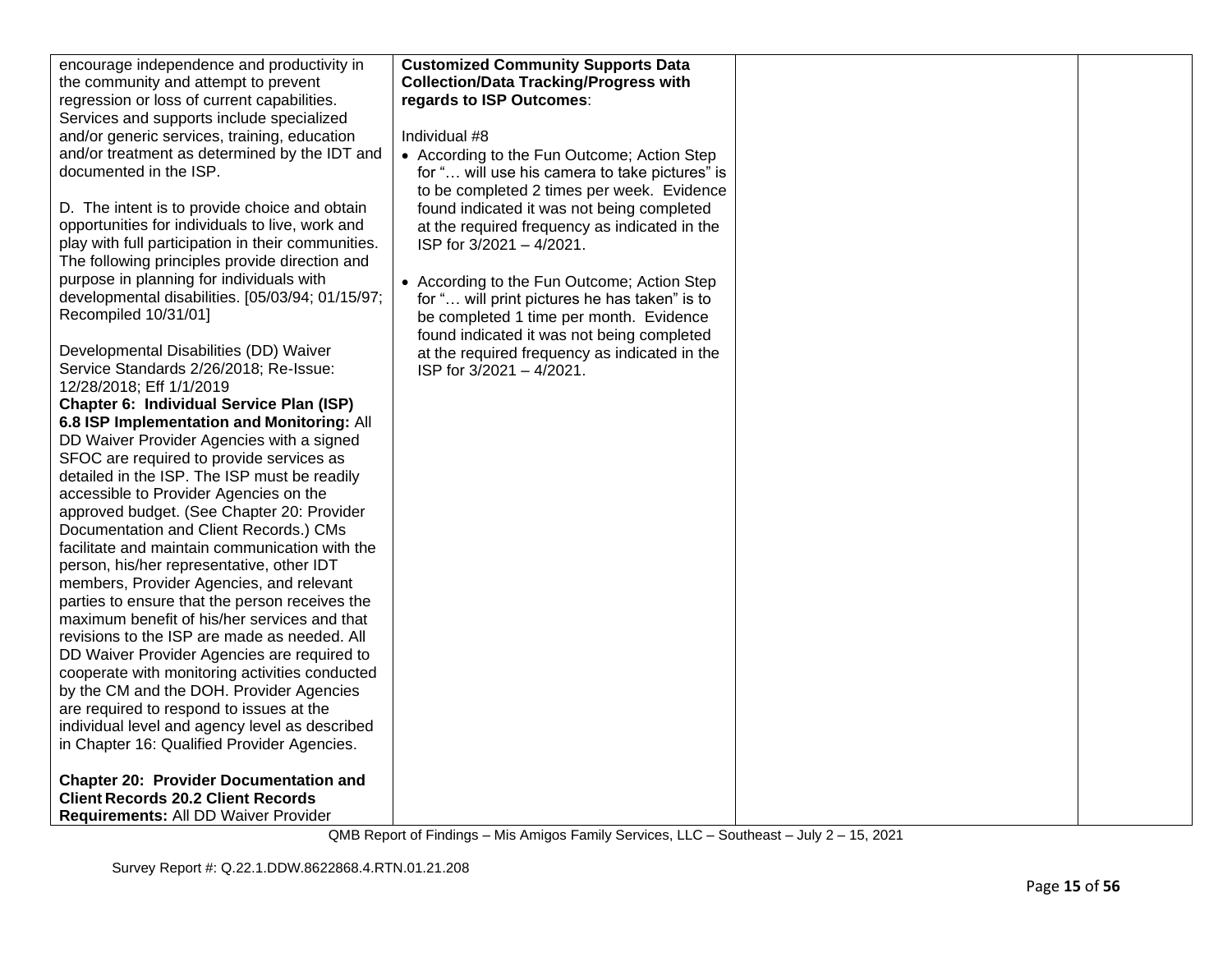| Agencies are required to create and maintain                                                |  |  |
|---------------------------------------------------------------------------------------------|--|--|
| individual client records. The contents of client                                           |  |  |
| records vary depending on the unique needs of                                               |  |  |
| the person receiving services and the resultant                                             |  |  |
| information produced. The extent of                                                         |  |  |
| documentation required for individual client                                                |  |  |
| records per service type depends on the                                                     |  |  |
| location of the file, the type of service being                                             |  |  |
| provided, and the information necessary.                                                    |  |  |
| DD Waiver Provider Agencies are required to                                                 |  |  |
| adhere to the following:                                                                    |  |  |
| Client records must contain all documents                                                   |  |  |
| essential to the service being provided and                                                 |  |  |
| essential to ensuring the health and safety of                                              |  |  |
| the person during the provision of the service.                                             |  |  |
| 2. Provider Agencies must have readily                                                      |  |  |
| accessible records in home and community                                                    |  |  |
| settings in paper or electronic form. Secure                                                |  |  |
| access to electronic records through the                                                    |  |  |
| Therap web-based system using computers or                                                  |  |  |
| mobile devices is acceptable.                                                               |  |  |
| 3. Provider Agencies are responsible for                                                    |  |  |
| ensuring that all plans created by nurses, RDs,                                             |  |  |
| therapists or BSCs are present in all needed                                                |  |  |
| settings.                                                                                   |  |  |
| 4. Provider Agencies must maintain records                                                  |  |  |
| of all documents produced by agency                                                         |  |  |
| personnel or contractors on behalf of each                                                  |  |  |
| person, including any routine notes or data,                                                |  |  |
| annual assessments, semi-annual reports,                                                    |  |  |
| evidence of training provided/received,                                                     |  |  |
| progress notes, and any other interactions for                                              |  |  |
| which billing is generated.                                                                 |  |  |
| Each Provider Agency is responsible for<br>5.                                               |  |  |
| maintaining the daily or other contact notes                                                |  |  |
| documenting the nature and frequency of                                                     |  |  |
| service delivery, as well as data tracking only                                             |  |  |
| for the services provided by their agency.<br>The current Client File Matrix found in<br>6. |  |  |
| Appendix A Client File Matrix details the                                                   |  |  |
| minimum requirements for records to be                                                      |  |  |
| stored in agency office files, the delivery site,                                           |  |  |
| or with DSP while providing services in the                                                 |  |  |
|                                                                                             |  |  |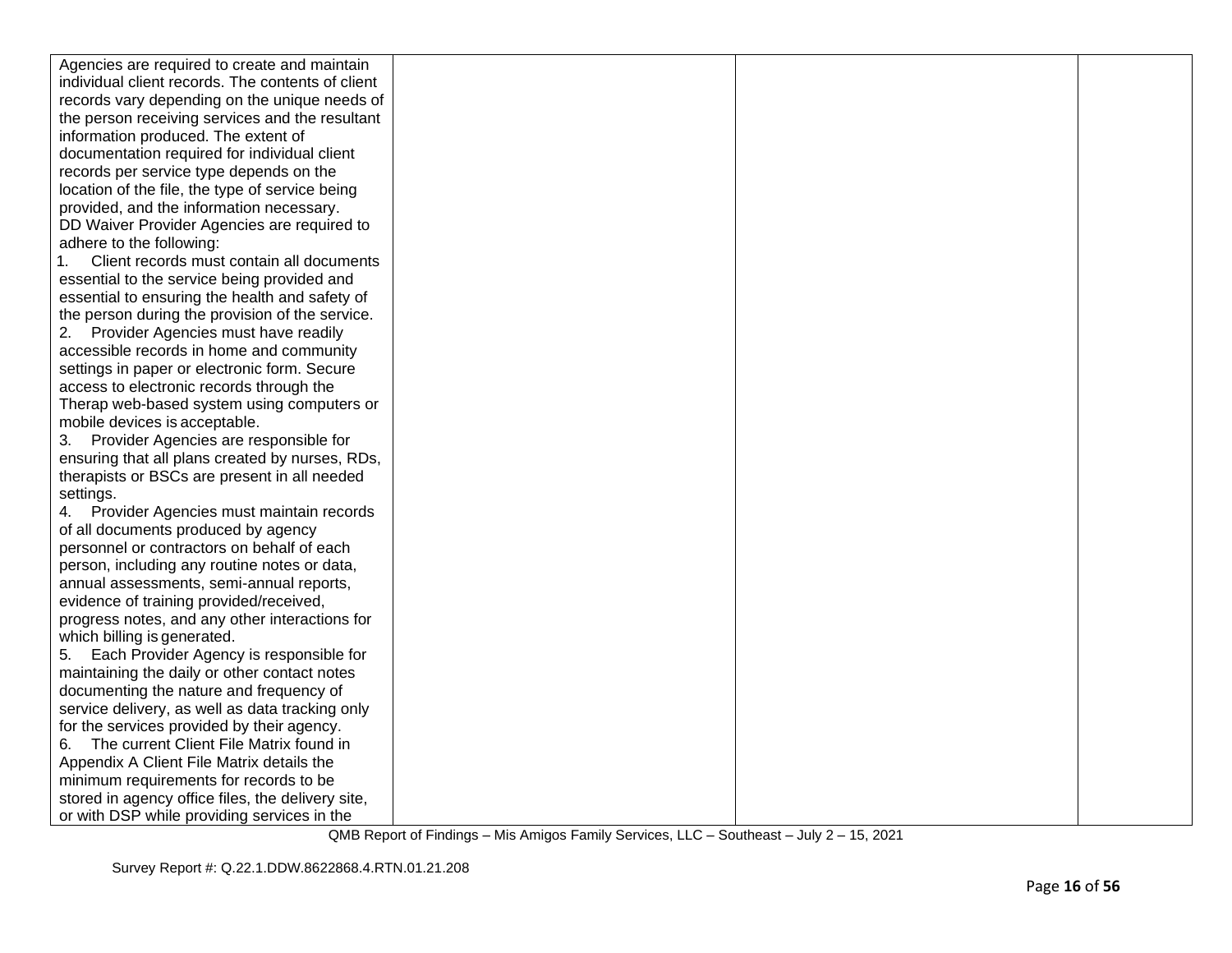| community.<br>7. All records pertaining to JCMs must be<br>retained permanently and must be made<br>available to DDSD upon request, upon the<br>termination or expiration of a provider<br>agreement, or upon provider withdrawal from<br>services. |  |  |
|-----------------------------------------------------------------------------------------------------------------------------------------------------------------------------------------------------------------------------------------------------|--|--|
|                                                                                                                                                                                                                                                     |  |  |
|                                                                                                                                                                                                                                                     |  |  |
|                                                                                                                                                                                                                                                     |  |  |
|                                                                                                                                                                                                                                                     |  |  |
|                                                                                                                                                                                                                                                     |  |  |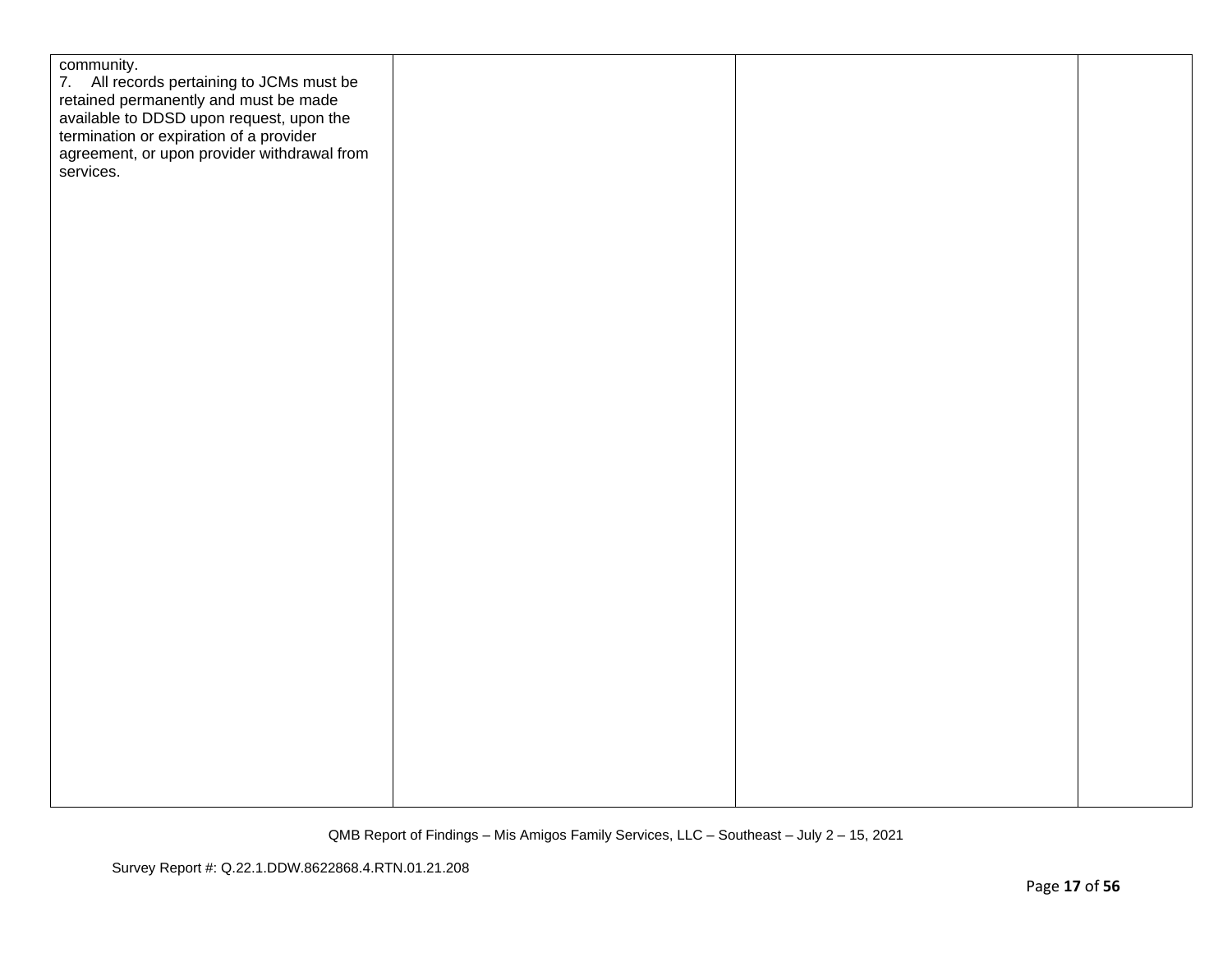| <b>Standard of Care</b>                                                                 | <b>Deficiencies</b>                                                          | Agency Plan of Correction, On-going QA/QI<br>and Responsible Party                                                                                      | <b>Completion</b><br><b>Date</b> |
|-----------------------------------------------------------------------------------------|------------------------------------------------------------------------------|---------------------------------------------------------------------------------------------------------------------------------------------------------|----------------------------------|
|                                                                                         |                                                                              | Service Domain: Qualified Providers - The State monitors non-licensed/non-certified providers to assure adherence to waiver requirements. The State     |                                  |
|                                                                                         |                                                                              | implements its policies and procedures for verifying that provider training is conducted in accordance with State requirements and the approved waiver. |                                  |
| Tag #1A22 Agency Personnel Competency                                                   | <b>Standard Level Deficiency</b>                                             |                                                                                                                                                         |                                  |
| Developmental Disabilities (DD) Waiver                                                  | Based on interview, the Agency did not ensure                                | Provider:                                                                                                                                               |                                  |
| Service Standards 2/26/2018; Re-Issue:                                                  | training competencies were met for 1 of 7                                    | <b>State your Plan of Correction for the</b>                                                                                                            |                                  |
| 12/28/2018; Eff 1/1/2019                                                                | Direct Support Personnel.                                                    | deficiencies cited in this tag here (How is the                                                                                                         |                                  |
| Chapter 13: Nursing Services 13.2.11                                                    |                                                                              | deficiency going to be corrected? This can be<br>specific to each deficiency cited or if possible an                                                    |                                  |
| <b>Training and Implementation of Plans:</b>                                            | When DSP were asked, if the Individual's                                     | overall correction?): $\rightarrow$                                                                                                                     |                                  |
| 1. RNs and LPNs are required to provide<br>Individual Specific Training (IST) regarding | had Medical Emergency Response Plans<br>and where could they be located, the |                                                                                                                                                         |                                  |
| HCPs and MERPs.                                                                         | following was reported:                                                      |                                                                                                                                                         |                                  |
| 2. The agency nurse is required to deliver and                                          |                                                                              |                                                                                                                                                         |                                  |
| document training for DSP/DSS regarding the                                             | • DSP #509 stated, "Aspiration, Respiratory,                                 |                                                                                                                                                         |                                  |
| healthcare interventions/strategies and MERPs                                           | Sleeps with Oxygen and we measure his                                        |                                                                                                                                                         |                                  |
| that the DSP are responsible to implement,                                              | O2 sat, its got to be at least 92." As                                       |                                                                                                                                                         |                                  |
| clearly indicating level of competency achieved                                         | indicated by the Electronic Comprehensive                                    | <b>Provider:</b>                                                                                                                                        |                                  |
| by each trainee as described in Chapter 17.10                                           | Health Assessment Tool, the Individual                                       | <b>Enter your ongoing Quality</b>                                                                                                                       |                                  |
| Individual-Specific Training.                                                           | additionally requires Medical Emergency<br>Response Plan for Other Bowel and | <b>Assurance/Quality Improvement</b>                                                                                                                    |                                  |
| <b>Chapter 17: Training Requirement</b>                                                 | <b>Bladder Concerns; Benign Prostatic</b>                                    | processes as it related to this tag number                                                                                                              |                                  |
| 17.10 Individual-Specific Training: The                                                 | Hypertrophy (Individual #2)                                                  | here (What is going to be done? How many                                                                                                                |                                  |
| following are elements of IST: defined                                                  |                                                                              | individuals is this going to affect? How often will                                                                                                     |                                  |
| standards of performance, curriculum tailored                                           |                                                                              | this be completed? Who is responsible? What<br>steps will be taken if issues are found?): →                                                             |                                  |
| to teach skills and knowledge necessary to                                              |                                                                              |                                                                                                                                                         |                                  |
| meet those standards of performance, and                                                |                                                                              |                                                                                                                                                         |                                  |
| formal examination or demonstration to verify                                           |                                                                              |                                                                                                                                                         |                                  |
| standards of performance, using the                                                     |                                                                              |                                                                                                                                                         |                                  |
| established DDSD training levels of<br>awareness, knowledge, and skill.                 |                                                                              |                                                                                                                                                         |                                  |
| Reaching an awareness level may be                                                      |                                                                              |                                                                                                                                                         |                                  |
| accomplished by reading plans or other                                                  |                                                                              |                                                                                                                                                         |                                  |
| information. The trainee is cognizant of                                                |                                                                              |                                                                                                                                                         |                                  |
| information related to a person's specific                                              |                                                                              |                                                                                                                                                         |                                  |
| condition. Verbal or written recall of basic                                            |                                                                              |                                                                                                                                                         |                                  |
| information or knowing where to access the                                              |                                                                              |                                                                                                                                                         |                                  |
| information can verify awareness.                                                       |                                                                              |                                                                                                                                                         |                                  |
| Reaching a knowledge level may take the                                                 |                                                                              |                                                                                                                                                         |                                  |
| form of observing a plan in action, reading a                                           |                                                                              |                                                                                                                                                         |                                  |
| plan more thoroughly, or having a plan                                                  |                                                                              |                                                                                                                                                         |                                  |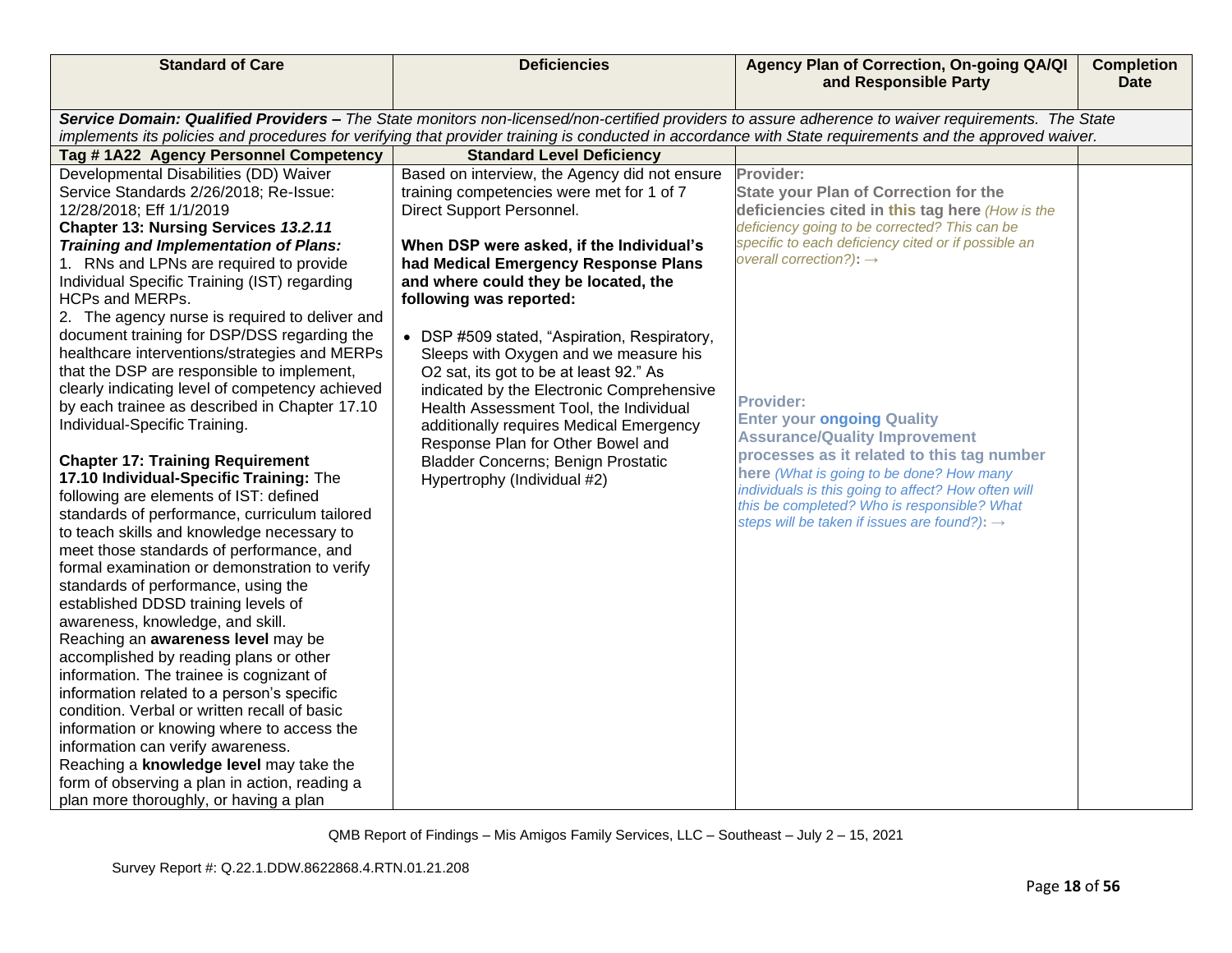| described by the author or their designee.       |  |  |
|--------------------------------------------------|--|--|
| Verbal or written recall or demonstration may    |  |  |
| verify this level of competence.                 |  |  |
| Reaching a skill level involves being trained    |  |  |
| by a therapist, nurse, designated or             |  |  |
| experienced designated trainer. The trainer      |  |  |
| shall demonstrate the techniques according to    |  |  |
| the plan. Then they observe and provide          |  |  |
| feedback to the trainee as they implement the    |  |  |
| techniques. This should be repeated until        |  |  |
| competence is demonstrated. Demonstration        |  |  |
| of skill or observed implementation of the       |  |  |
| techniques or strategies verifies skill level    |  |  |
| competence. Trainees should be observed on       |  |  |
| more than one occasion to ensure appropriate     |  |  |
| techniques are maintained and to provide         |  |  |
| additional coaching/feedback.                    |  |  |
| Individuals shall receive services from          |  |  |
| competent and qualified Provider Agency          |  |  |
| personnel who must successfully complete IST     |  |  |
| requirements in accordance with the              |  |  |
| specifications described in the ISP of each      |  |  |
| person supported.                                |  |  |
| IST must be arranged and conducted at<br>1.      |  |  |
| least annually. IST includes training on the ISP |  |  |
| Desired Outcomes, Action Plans, strategies,      |  |  |
| and information about the person's preferences   |  |  |
| regarding privacy, communication style, and      |  |  |
| routines. More frequent training may be          |  |  |
| necessary if the annual ISP changes before the   |  |  |
| year ends.                                       |  |  |
| IST for therapy-related WDSI, HCPs,<br>2.        |  |  |
| MERPs, CARMPs, PBSA, PBSP, and BCIP,             |  |  |
| must occur at least annually and more often if   |  |  |
| plans change, or if monitoring by the plan       |  |  |
| author or agency finds incorrect                 |  |  |
| implementation, when new DSP or CM are           |  |  |
| assigned to work with a person, or when an       |  |  |
| existing DSP or CM requires a refresher.         |  |  |
| 3. The competency level of the training is       |  |  |
| based on the IST section of the ISP.             |  |  |
| 4. The person should be present for and          |  |  |
| involved in IST whenever possible.               |  |  |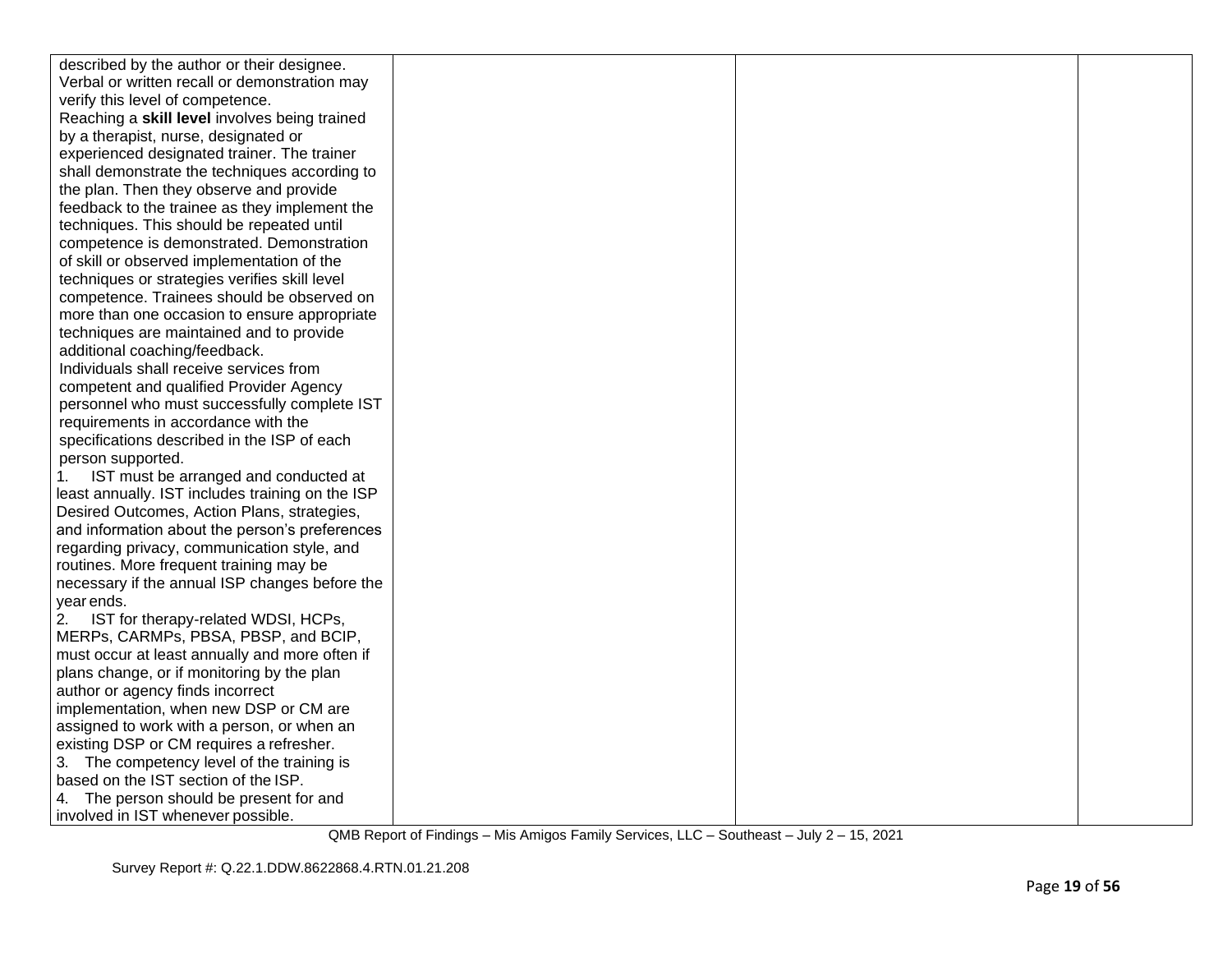| 5. Provider Agencies are responsible for          |  |  |
|---------------------------------------------------|--|--|
| tracking of IST requirements.                     |  |  |
| 6. Provider Agencies must arrange and             |  |  |
| ensure that DSP's are trained on the contents     |  |  |
|                                                   |  |  |
| of the plans in accordance with timelines         |  |  |
| indicated in the Individual-Specific Training     |  |  |
| Requirements: Support Plans section of the        |  |  |
| ISP and notify the plan authors when new DSP      |  |  |
| are hired to arrange for trainings.               |  |  |
| 7. If a therapist, BSC, nurse, or other author of |  |  |
| a plan, healthcare or otherwise, chooses to       |  |  |
| designate a trainer, that person is still         |  |  |
| responsible for providing the curriculum to the   |  |  |
| designated trainer. The author of the plan is     |  |  |
| also responsible for ensuring the designated      |  |  |
| trainer is verifying competency in alignment      |  |  |
| with their curriculum, doing periodic quality     |  |  |
| assurance checks with their designated trainer,   |  |  |
| and re-certifying the designated trainer at least |  |  |
| annually and/or when there is a change to a       |  |  |
| person's plan.                                    |  |  |
|                                                   |  |  |
|                                                   |  |  |
|                                                   |  |  |
|                                                   |  |  |
|                                                   |  |  |
|                                                   |  |  |
|                                                   |  |  |
|                                                   |  |  |
|                                                   |  |  |
|                                                   |  |  |
|                                                   |  |  |
|                                                   |  |  |
|                                                   |  |  |
|                                                   |  |  |
|                                                   |  |  |
|                                                   |  |  |
|                                                   |  |  |
|                                                   |  |  |
|                                                   |  |  |
|                                                   |  |  |
|                                                   |  |  |
|                                                   |  |  |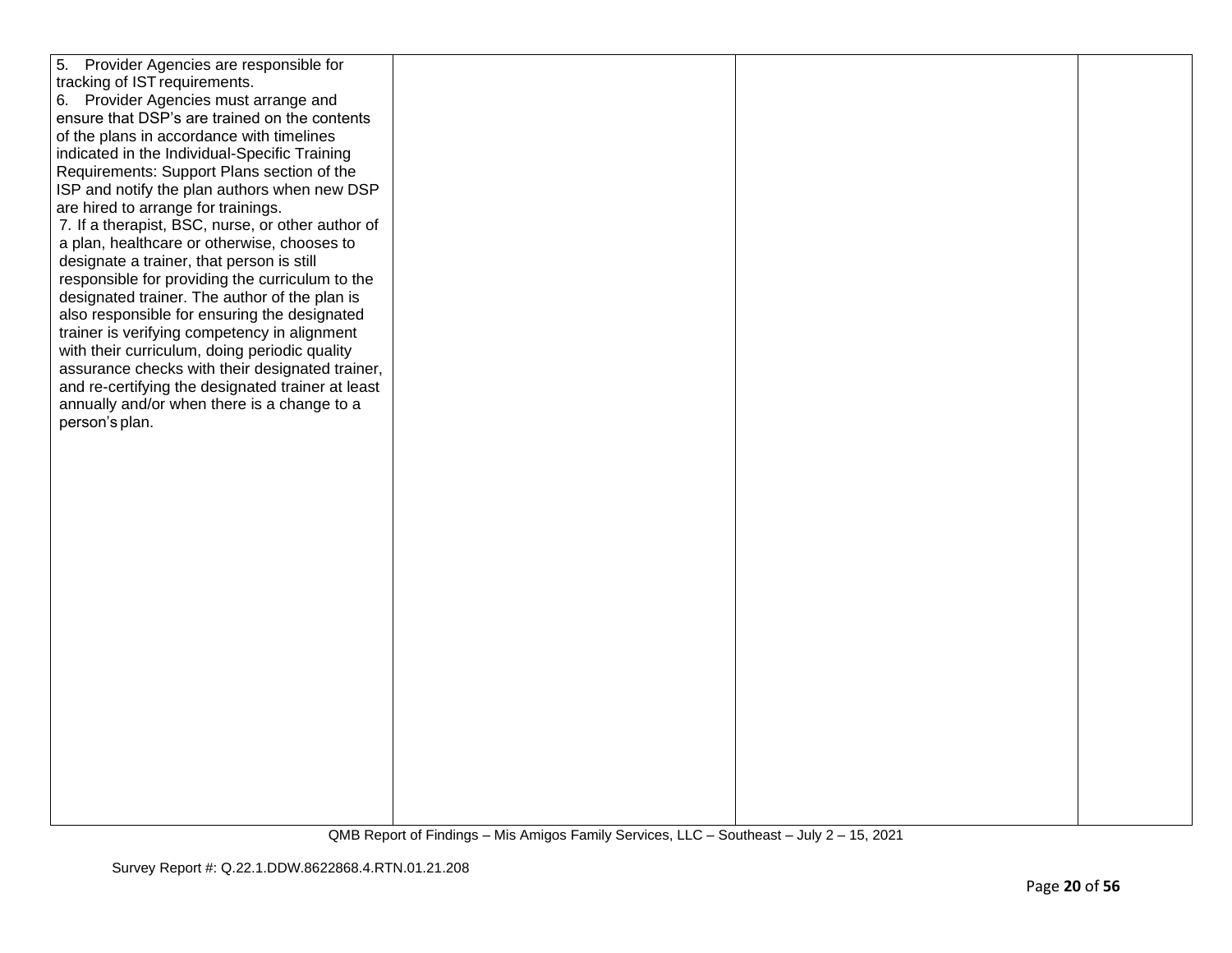| Tag #1A25 Caregiver Criminal History<br><b>Screening</b>                                           | <b>Standard Level Deficiency</b>            |                                                                                                         |  |
|----------------------------------------------------------------------------------------------------|---------------------------------------------|---------------------------------------------------------------------------------------------------------|--|
| NMAC 7.1.9.8 CAREGIVER AND HOSPITAL                                                                | Based on record review, the Agency did not  | Provider:                                                                                               |  |
| <b>CAREGIVER EMPLOYMENT</b>                                                                        | maintain documentation indicating Caregiver | <b>State your Plan of Correction for the</b>                                                            |  |
| <b>REQUIREMENTS:</b>                                                                               | Criminal History Screening was completed as | deficiencies cited in this tag here (How is the                                                         |  |
| A. General: The responsibility for compliance                                                      | required for 1 of 31 Agency Personnel.      | deficiency going to be corrected? This can be                                                           |  |
| with the requirements of the act applies to both                                                   |                                             | specific to each deficiency cited or if possible an                                                     |  |
| the care provider and to all applicants,                                                           | The following Agency Personnel Files        | overall correction?): $\rightarrow$                                                                     |  |
| caregivers and hospital caregivers. All                                                            | contained Caregiver Criminal History        |                                                                                                         |  |
| applicants for employment to whom an offer of                                                      | Screenings, which were not specific to the  |                                                                                                         |  |
| employment is made or caregivers and                                                               | current term of employment:                 |                                                                                                         |  |
| hospital caregivers employed by or contracted                                                      |                                             |                                                                                                         |  |
| to a care provider must consent to a                                                               | <b>Direct Support Personnel (DSP):</b>      |                                                                                                         |  |
| nationwide and statewide criminal history                                                          | • #518 - Date of hire 7/1/2020.             |                                                                                                         |  |
| screening, as described in Subsections D, E                                                        |                                             |                                                                                                         |  |
| and F of this section, upon offer of employment                                                    |                                             | <b>Provider:</b>                                                                                        |  |
| or at the time of entering into a contractual                                                      |                                             | <b>Enter your ongoing Quality</b>                                                                       |  |
| relationship with the care provider. Care                                                          |                                             | <b>Assurance/Quality Improvement</b>                                                                    |  |
| providers shall submit all fees and pertinent                                                      |                                             | processes as it related to this tag number                                                              |  |
| application information for all applicants,                                                        |                                             | here (What is going to be done? How many                                                                |  |
| caregivers or hospital caregivers as described                                                     |                                             | individuals is this going to affect? How often will                                                     |  |
| in Subsections D, E and F of this section.                                                         |                                             | this be completed? Who is responsible? What<br>steps will be taken if issues are found?): $\rightarrow$ |  |
| Pursuant to Section 29-17-5 NMSA 1978                                                              |                                             |                                                                                                         |  |
| (Amended) of the act, a care provider's failure                                                    |                                             |                                                                                                         |  |
| to comply is grounds for the state agency                                                          |                                             |                                                                                                         |  |
| having enforcement authority with respect to                                                       |                                             |                                                                                                         |  |
| the care provider] to impose appropriate                                                           |                                             |                                                                                                         |  |
| administrative sanctions and penalties.                                                            |                                             |                                                                                                         |  |
| <b>B.</b> Exception: A caregiver or hospital                                                       |                                             |                                                                                                         |  |
| caregiver applying for employment or                                                               |                                             |                                                                                                         |  |
| contracting services with a care provider within                                                   |                                             |                                                                                                         |  |
| twelve (12) months of the caregiver's or                                                           |                                             |                                                                                                         |  |
| hospital caregiver's most recent nationwide                                                        |                                             |                                                                                                         |  |
| criminal history screening which list no                                                           |                                             |                                                                                                         |  |
| disqualifying convictions shall only apply for a                                                   |                                             |                                                                                                         |  |
| statewide criminal history screening upon offer<br>of employment or at the time of entering into a |                                             |                                                                                                         |  |
| contractual relationship with the care provider.                                                   |                                             |                                                                                                         |  |
| At the discretion of the care provider a                                                           |                                             |                                                                                                         |  |
| nationwide criminal history screening,                                                             |                                             |                                                                                                         |  |
| additional to the required statewide criminal                                                      |                                             |                                                                                                         |  |
|                                                                                                    |                                             |                                                                                                         |  |
| history screening, may be requested.                                                               |                                             |                                                                                                         |  |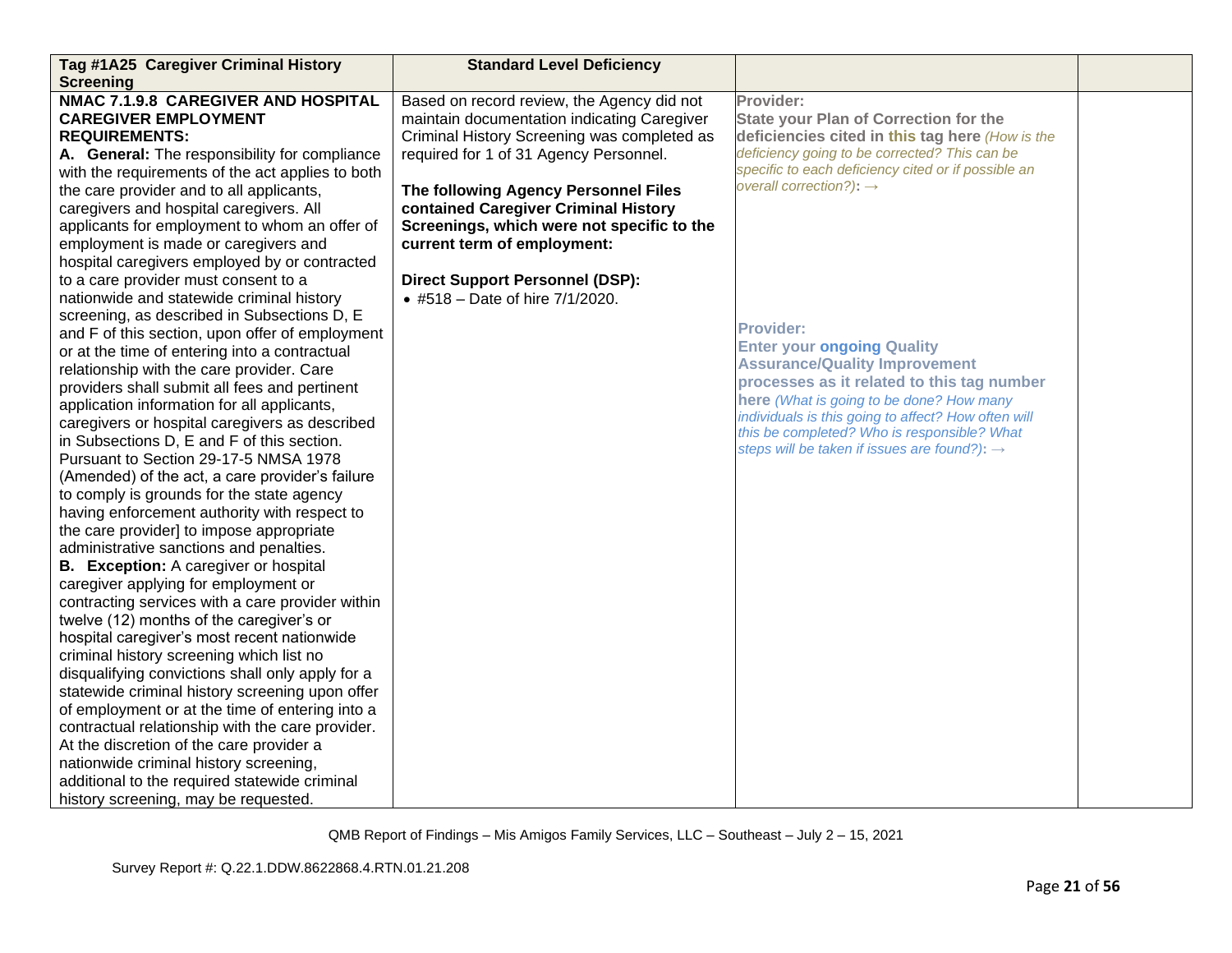| C. Conditional Employment: Applicants,            |  |  |
|---------------------------------------------------|--|--|
| caregivers, and hospital caregivers who have      |  |  |
| submitted all completed documents and paid        |  |  |
| all applicable fees for a nationwide and          |  |  |
| statewide criminal history screening may be       |  |  |
| deemed to have conditional supervised             |  |  |
| employment pending receipt of written notice      |  |  |
| given by the department as to whether the         |  |  |
| applicant, caregiver or hospital caregiver has a  |  |  |
| disqualifying conviction.                         |  |  |
| F. Timely Submission: Care providers shall        |  |  |
| submit all fees and pertinent application         |  |  |
| information for all individuals who meet the      |  |  |
| definition of an applicant, caregiver or hospital |  |  |
| caregiver as described in Subsections B, D        |  |  |
| and K of 7.1.9.7 NMAC, no later than twenty       |  |  |
| (20) calendar days from the first day of          |  |  |
| employment or effective date of a contractual     |  |  |
| relationship with the care provider.              |  |  |
| G. Maintenance of Records: Care providers         |  |  |
| shall maintain documentation relating to all      |  |  |
| employees and contractors evidencing              |  |  |
| compliance with the act and these rules.          |  |  |
| (1) During the term of employment, care           |  |  |
| providers shall maintain evidence of each         |  |  |
| applicant, caregiver or hospital caregiver's      |  |  |
| clearance, pending reconsideration, or            |  |  |
| disqualification.                                 |  |  |
| (2) Care providers shall maintain documented      |  |  |
| evidence showing the basis for any                |  |  |
| determination by the care provider that an        |  |  |
| employee or contractor performs job functions     |  |  |
| that do not fall within the scope of the          |  |  |
| requirement for nationwide or statewide           |  |  |
| criminal history screening. A memorandum in       |  |  |
| an employee's file stating "This employee does    |  |  |
| not provide direct care or have routine           |  |  |
| unsupervised physical or financial access to      |  |  |
| care recipients served by [name of care           |  |  |
| provider]," together with the employee's job      |  |  |
| description, shall suffice for record keeping     |  |  |
| purposes.                                         |  |  |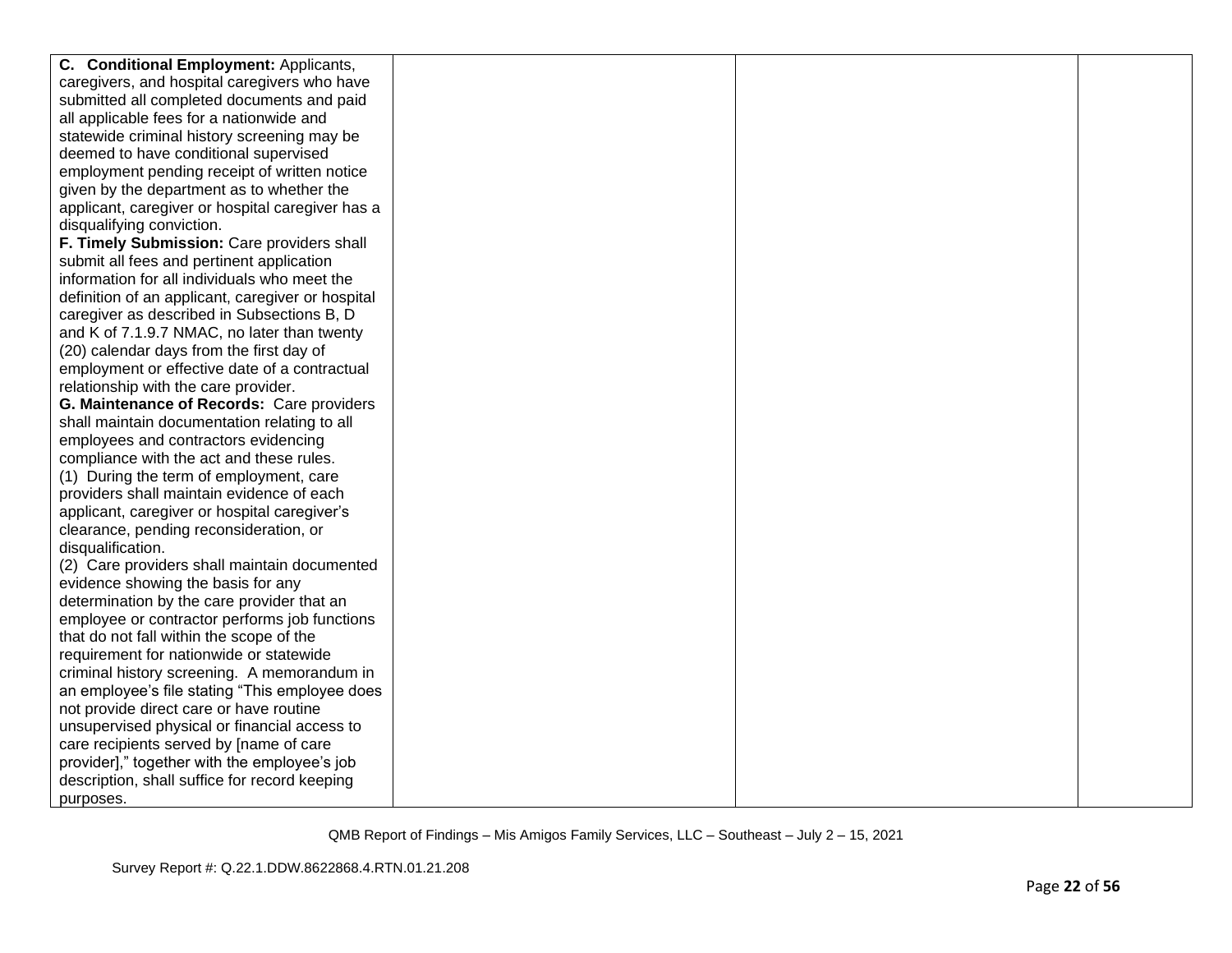| NMAC 7.1.9.9 CAREGIVERS OR<br><b>HOSPITAL CAREGIVERS AND</b><br><b>APPLICANTS WITH DISQUALIFYING</b><br><b>CONVICTIONS:</b><br>A. Prohibition on Employment: A care<br>provider shall not hire or continue the<br>employment or contractual services of any<br>applicant, caregiver or hospital caregiver for<br>whom the care provider has received notice of<br>a disqualifying conviction, except as provided<br>in Subsection B of this section.                                                                                                                                                                                                                                                                                                                                                                                                                                                                |  |  |
|---------------------------------------------------------------------------------------------------------------------------------------------------------------------------------------------------------------------------------------------------------------------------------------------------------------------------------------------------------------------------------------------------------------------------------------------------------------------------------------------------------------------------------------------------------------------------------------------------------------------------------------------------------------------------------------------------------------------------------------------------------------------------------------------------------------------------------------------------------------------------------------------------------------------|--|--|
| NMAC 7.1.9.11 DISQUALIFYING<br><b>CONVICTIONS.</b> The following felony<br>convictions disqualify an applicant, caregiver or<br>hospital caregiver from employment or<br>contractual services with a care provider:<br>A. homicide;<br>B. trafficking, or trafficking in controlled<br>substances;<br>C. kidnapping, false imprisonment, aggravated<br>assault or aggravated battery;<br>D. rape, criminal sexual penetration, criminal<br>sexual contact, incest, indecent exposure, or<br>other related felony sexual offenses;<br>E. crimes involving adult abuse, neglect or<br>financial exploitation;<br>F. crimes involving child abuse or neglect;<br>G. crimes involving robbery, larceny, extortion,<br>burglary, fraud, forgery, embezzlement, credit<br>card fraud, or receiving stolen property; or<br>H. an attempt, solicitation, or conspiracy<br>involving any of the felonies in this subsection. |  |  |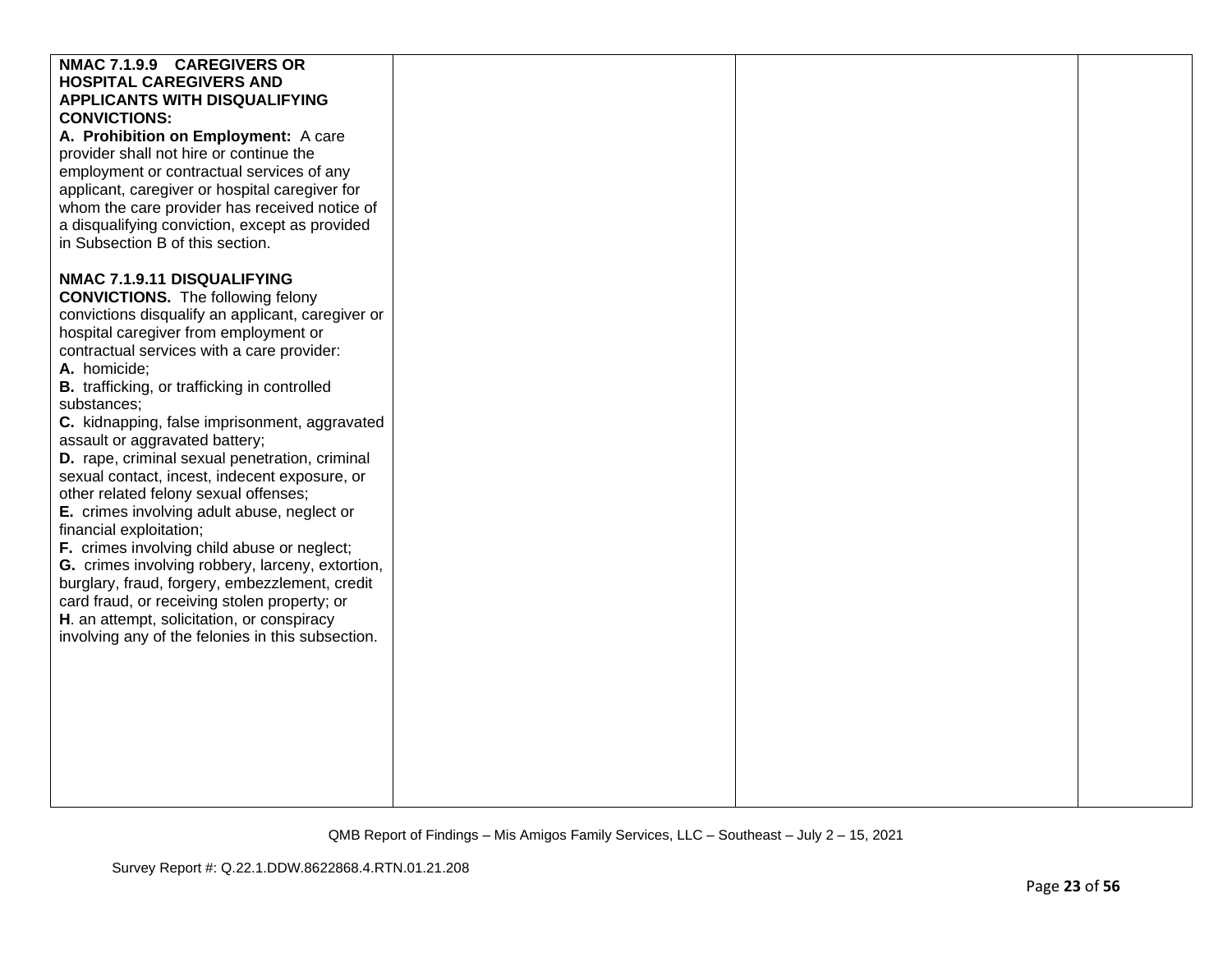| Tag #1A43.1 General Events Reporting:                                                                                                                                                                                                                                                                                                                                     | <b>Standard Level Deficiency</b>                                                                                                                                                                                    |                                                                                                                                                                                                                                                |  |
|---------------------------------------------------------------------------------------------------------------------------------------------------------------------------------------------------------------------------------------------------------------------------------------------------------------------------------------------------------------------------|---------------------------------------------------------------------------------------------------------------------------------------------------------------------------------------------------------------------|------------------------------------------------------------------------------------------------------------------------------------------------------------------------------------------------------------------------------------------------|--|
| <b>Individual Reporting</b>                                                                                                                                                                                                                                                                                                                                               |                                                                                                                                                                                                                     |                                                                                                                                                                                                                                                |  |
| Developmental Disabilities (DD) Waiver<br>Service Standards 2/26/2018; Re-Issue:<br>12/28/2018; Eff 1/1/2019<br><b>Chapter 19: Provider Reporting</b><br><b>Requirements: 19.2 General Events</b>                                                                                                                                                                         | Based on record review, the Agency did not<br>follow the General Events Reporting<br>requirements as indicated by the policy for 6 of<br>9 individuals.                                                             | Provider:<br><b>State your Plan of Correction for the</b><br>deficiencies cited in this tag here (How is the<br>deficiency going to be corrected? This can be<br>specific to each deficiency cited or if possible an                           |  |
| Reporting (GER): The purpose of General<br>Events Reporting (GER) is to report, track and<br>analyze events, which pose a risk to adults in<br>the DD Waiver program, but do not meet<br>criteria for ANE or other reportable incidents as<br>defined by the IMB. Analysis of GER is                                                                                      | The following General Events Reporting<br>records contained evidence that indicated<br>the General Events Report was not entered<br>and / or approved within the required<br>timeframe:                             | overall correction?): $\rightarrow$                                                                                                                                                                                                            |  |
| intended to identify emerging patterns so that<br>preventative action can be taken at the<br>individual, Provider Agency, regional and<br>statewide level. On a quarterly and annual<br>basis, DDSD analyzes GER data at the<br>provider, regional and statewide levels to<br>identify any patterns that warrant intervention.<br>Provider Agency use of GER in Therap is | Individual #1<br>• General Events Report (GER) indicates on<br>3/22/2021 the Individual was transferred to<br>the Emergency Room by Ambulance.<br>(Emergency Room). GER was approved<br>3/29/2021.<br>Individual #2 | <b>Provider:</b><br><b>Enter your ongoing Quality</b><br><b>Assurance/Quality Improvement</b><br>processes as it related to this tag number<br>here (What is going to be done? How many<br>individuals is this going to affect? How often will |  |
| required as follows:<br>1. DD Waiver Provider Agencies<br>approved to provide Customized In-<br>Home Supports, Family Living, IMLS,<br>Supported Living, Customized                                                                                                                                                                                                       | • General Events Report (GER) indicates on<br>9/9/2020 the Individual had an Injury<br>requiring stiches. (Injury). GER was<br>approved 9/16/2020.                                                                  | this be completed? Who is responsible? What<br>steps will be taken if issues are found?): $\rightarrow$                                                                                                                                        |  |
| <b>Community Supports, Community</b><br>Integrated Employment, Adult Nursing<br>and Case Management must use GER in<br>the Therap system.<br>DD Waiver Provider Agencies<br>2.                                                                                                                                                                                            | • General Events Report (GER) indicates on<br>2/18/2021 the Individual had a Covid<br>Vaccine. (Covid - 19 Vaccine). GER was<br>approved 2/24/2021.                                                                 |                                                                                                                                                                                                                                                |  |
| referenced above are responsible for entering<br>specified information into the GER section of<br>the secure website operated under contract by<br>Therap according to the GER Reporting<br>Requirements in Appendix B GER<br>Requirements.                                                                                                                               | Individual #3<br>• General Events Report (GER) indicates on<br>2/18/2021 the Individual had a Covid<br>Vaccine. (Covid - 19 Vaccine). GER was<br>approved 2/24/2021.                                                |                                                                                                                                                                                                                                                |  |
| 3.<br>At the Provider Agency's discretion<br>additional events, which are not required by<br>DDSD, may also be tracked within the GER<br>section of Therap.<br>GER does not replace a Provider<br>4.<br>Agency's obligations to report ANE or other                                                                                                                       | Individual #5<br>• General Events Report (GER) indicates on<br>3/12/2021 the Individual had a Covid<br>Vaccine. (Covid - 19 Vaccine). GER was<br>approved 4/9/2021.                                                 |                                                                                                                                                                                                                                                |  |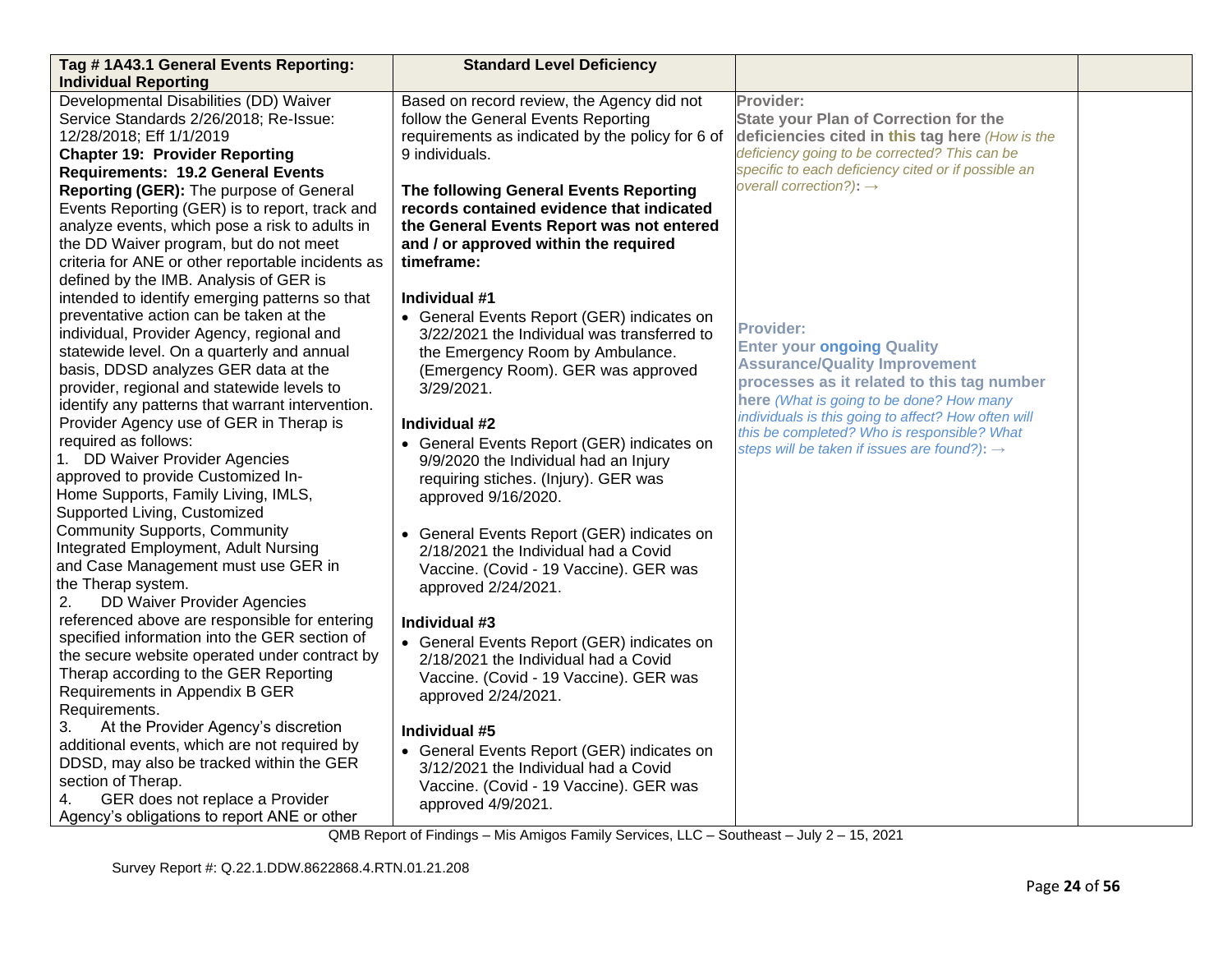| reportable incidents as described in Chapter<br>18: Incident Management System.<br>GER does not replace a Provider<br>5.<br>Agency's obligations related to healthcare<br>coordination, modifications to the ISP, or any<br>other risk management and QI activities.                                                                                                                                                                                                                                                                                                                                                                                                                                                                                                                                                                                                                                                                                                                                                                                                                                                                                                                                                                                                                                  | Individual #6<br>• General Events Report (GER) indicates on<br>1/16/2021 the Individual had a Covid<br>Vaccine. (Covid - 19 Vaccine). GER was<br>approved 3/12/2021.                                                                                                                                                        |  |
|-------------------------------------------------------------------------------------------------------------------------------------------------------------------------------------------------------------------------------------------------------------------------------------------------------------------------------------------------------------------------------------------------------------------------------------------------------------------------------------------------------------------------------------------------------------------------------------------------------------------------------------------------------------------------------------------------------------------------------------------------------------------------------------------------------------------------------------------------------------------------------------------------------------------------------------------------------------------------------------------------------------------------------------------------------------------------------------------------------------------------------------------------------------------------------------------------------------------------------------------------------------------------------------------------------|-----------------------------------------------------------------------------------------------------------------------------------------------------------------------------------------------------------------------------------------------------------------------------------------------------------------------------|--|
| <b>Appendix B GER Requirements: DDSD is</b><br>pleased to introduce the revised General<br>Events Reporting (GER), requirements. There<br>are two important changes related to<br>medication error reporting:<br>1. Effective immediately, DDSD requires ALL<br>medication errors be entered into Therap<br>GER with the exception of those required to<br>be reported to Division of Health<br>Improvement-Incident Management Bureau.<br>2. No alternative methods for reporting are<br>permitted.<br>The following events need to be reported in<br>the Therap GER:<br>• Emergency Room/Urgent Care/Emergency<br><b>Medical Services</b><br>• Falls Without Injury<br>• Injury (including Falls, Choking, Skin<br>Breakdown and Infection)<br>• Law Enforcement Use<br>• Medication Errors<br>• Medication Documentation Errors<br>• Missing Person/Elopement<br>• Out of Home Placement- Medical:<br>Hospitalization, Long Term Care, Skilled<br>Nursing or Rehabilitation Facility Admission<br>• PRN Psychotropic Medication<br>• Restraint Related to Behavior<br>• Suicide Attempt or Threat<br><b>Entry Guidance: Provider Agencies must</b><br>complete the following sections of the GER<br>with detailed information: profile information,<br>event information, other event information, | • General Events Report (GER) indicates on<br>2/18/2021 the Individual had a Covid<br>Vaccine. (Covid - 19 Vaccine). GER was<br>approved 2/24/2021.<br>Individual #9<br>• General Events Report (GER) indicates on<br>2/18/2021 the Individual had a Covid<br>Vaccine. (Covid - 19 Vaccine). GER was<br>approved 2/24/2021. |  |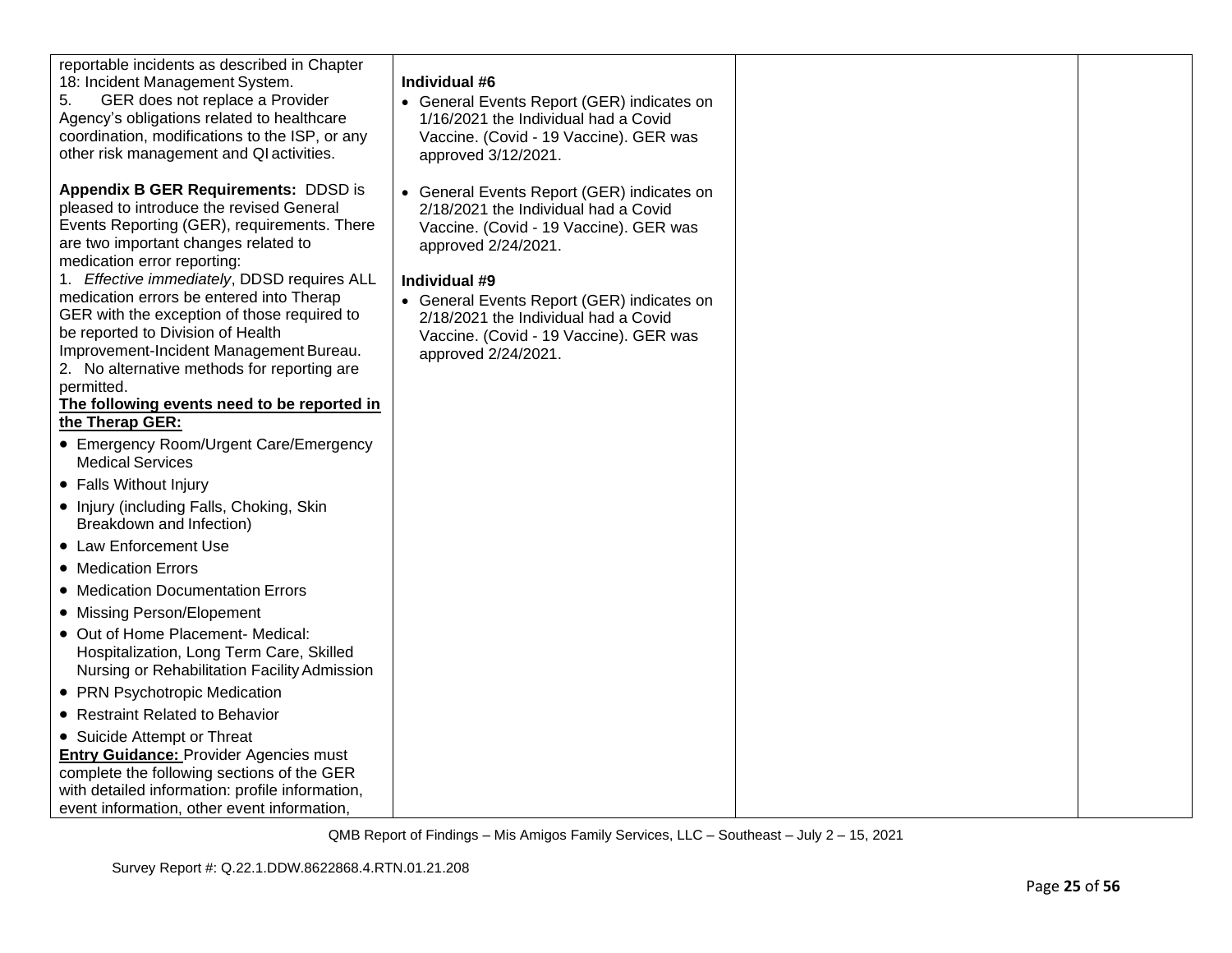| general information, notification, actions  |  |  |
|---------------------------------------------|--|--|
| taken or planned, and the review follow up  |  |  |
| comments section. Please attach any         |  |  |
| pertinent external documents such as        |  |  |
| discharge summary, medical consultation     |  |  |
| form, etc. Provider Agencies must enter and |  |  |
| approve GERs within 2 business days with    |  |  |
| the exception of Medication Errors which    |  |  |
| must be entered into GER on at least a      |  |  |
| monthly basis.                              |  |  |
|                                             |  |  |
|                                             |  |  |
|                                             |  |  |
|                                             |  |  |
|                                             |  |  |
|                                             |  |  |
|                                             |  |  |
|                                             |  |  |
|                                             |  |  |
|                                             |  |  |
|                                             |  |  |
|                                             |  |  |
|                                             |  |  |
|                                             |  |  |
|                                             |  |  |
|                                             |  |  |
|                                             |  |  |
|                                             |  |  |
|                                             |  |  |
|                                             |  |  |
|                                             |  |  |
|                                             |  |  |
|                                             |  |  |
|                                             |  |  |
|                                             |  |  |
|                                             |  |  |
|                                             |  |  |
|                                             |  |  |
|                                             |  |  |
|                                             |  |  |
|                                             |  |  |
|                                             |  |  |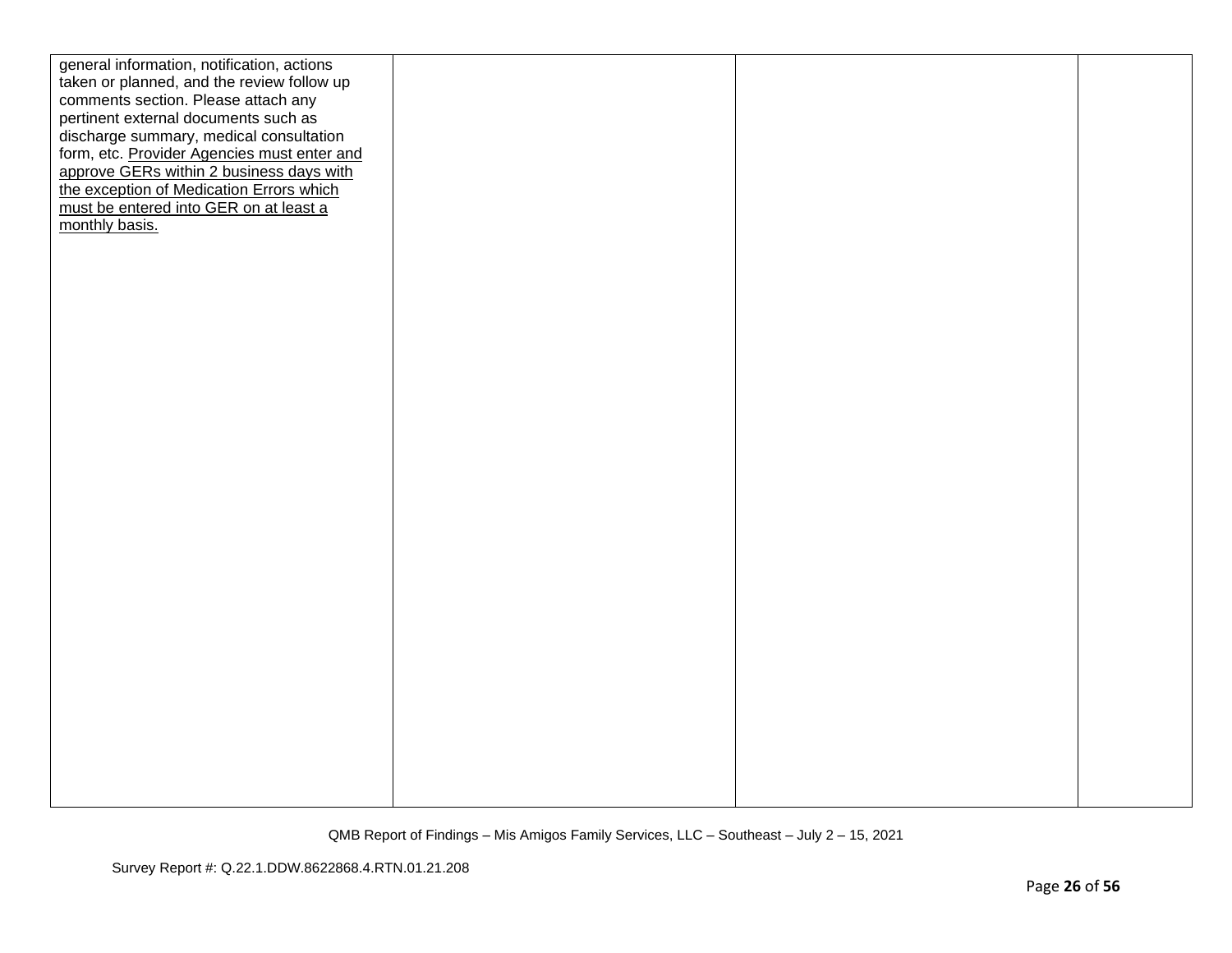| <b>Standard of Care</b>                                                                                                                                                                                                                                                                                               | <b>Deficiencies</b>                                                                   | Agency Plan of Correction, On-going QA/QI<br>and Responsible Party                                      | <b>Completion</b><br><b>Date</b> |
|-----------------------------------------------------------------------------------------------------------------------------------------------------------------------------------------------------------------------------------------------------------------------------------------------------------------------|---------------------------------------------------------------------------------------|---------------------------------------------------------------------------------------------------------|----------------------------------|
| Service Domain: Health and Welfare - The state, on an ongoing basis, identifies, addresses and seeks to prevent occurrences of abuse, neglect and<br>exploitation. Individuals shall be afforded their basic human rights. The provider supports individuals to access needed healthcare services in a timely manner. |                                                                                       |                                                                                                         |                                  |
| Tag # 1A08.2 Administrative Case File:                                                                                                                                                                                                                                                                                | <b>Condition of Participation Level Deficiency</b>                                    |                                                                                                         |                                  |
| <b>Healthcare Requirements &amp; Follow-up</b>                                                                                                                                                                                                                                                                        |                                                                                       |                                                                                                         |                                  |
| Developmental Disabilities (DD) Waiver                                                                                                                                                                                                                                                                                | After an analysis of the evidence it has been                                         | Provider:                                                                                               |                                  |
| Service Standards 2/26/2018; Re-Issue:                                                                                                                                                                                                                                                                                | determined there is a significant potential for a                                     | <b>State your Plan of Correction for the</b>                                                            |                                  |
| 12/28/2018; Eff 1/1/2019                                                                                                                                                                                                                                                                                              | negative outcome to occur.                                                            | deficiencies cited in this tag here (How is the                                                         |                                  |
| <b>Chapter 3 Safeguards: 3.1.1 Decision</b>                                                                                                                                                                                                                                                                           |                                                                                       | deficiency going to be corrected? This can be                                                           |                                  |
| <b>Consultation Process (DCP): Health</b>                                                                                                                                                                                                                                                                             | Based on record review, the Agency did not                                            | specific to each deficiency cited or if possible an                                                     |                                  |
| decisions are the sole domain of waiver                                                                                                                                                                                                                                                                               | provide documentation of annual physical                                              | overall correction?): $\rightarrow$                                                                     |                                  |
| participants, their guardians or healthcare                                                                                                                                                                                                                                                                           | examinations and/or other examinations as                                             |                                                                                                         |                                  |
| decision makers. Participants and their                                                                                                                                                                                                                                                                               | specified by a licensed physician for 3 of 9                                          |                                                                                                         |                                  |
| healthcare decision makers can confidently                                                                                                                                                                                                                                                                            | individuals receiving Living Care Arrangements                                        |                                                                                                         |                                  |
| make decisions that are compatible with their                                                                                                                                                                                                                                                                         | and Community Inclusion.                                                              |                                                                                                         |                                  |
| personal and cultural values. Provider                                                                                                                                                                                                                                                                                |                                                                                       |                                                                                                         |                                  |
| Agencies are required to support the informed                                                                                                                                                                                                                                                                         | Review of the administrative individual case                                          |                                                                                                         |                                  |
| decision making of waiver participants by<br>supporting access to medical consultation,                                                                                                                                                                                                                               | files revealed the following items were not<br>found, incomplete, and/or not current: | <b>Provider:</b>                                                                                        |                                  |
| information, and other available resources                                                                                                                                                                                                                                                                            |                                                                                       | <b>Enter your ongoing Quality</b>                                                                       |                                  |
| according to the following:                                                                                                                                                                                                                                                                                           | <b>Living Care Arrangements / Community</b>                                           | <b>Assurance/Quality Improvement</b>                                                                    |                                  |
| The DCP is used when a person or<br>1.                                                                                                                                                                                                                                                                                | <b>Inclusion (Individuals Receiving Multiple</b>                                      | processes as it related to this tag number                                                              |                                  |
| his/her guardian/healthcare decision maker                                                                                                                                                                                                                                                                            | Services):                                                                            | here (What is going to be done? How many                                                                |                                  |
| has concerns, needs more information about                                                                                                                                                                                                                                                                            | Eye Exam:                                                                             | individuals is this going to affect? How often will                                                     |                                  |
| health-related issues, or has decided not to                                                                                                                                                                                                                                                                          | • Individual #9 - As indicated by collateral                                          | this be completed? Who is responsible? What<br>steps will be taken if issues are found?): $\rightarrow$ |                                  |
| follow all or part of an order, recommendation,                                                                                                                                                                                                                                                                       | documentation reviewed, Exam was                                                      |                                                                                                         |                                  |
| or suggestion. This includes, but is not limited                                                                                                                                                                                                                                                                      | completed on 5/14/2021. Exam was not                                                  |                                                                                                         |                                  |
| to:                                                                                                                                                                                                                                                                                                                   | linked / attached in Therap.                                                          |                                                                                                         |                                  |
| a. medical orders or recommendations from                                                                                                                                                                                                                                                                             |                                                                                       |                                                                                                         |                                  |
| the Primary Care Practitioner, Specialists                                                                                                                                                                                                                                                                            | <b>Dental Exam:</b>                                                                   |                                                                                                         |                                  |
| or other licensed medical or healthcare                                                                                                                                                                                                                                                                               | • Individual #8 - As indicated by collateral                                          |                                                                                                         |                                  |
| practitioners such as a Nurse Practitioner                                                                                                                                                                                                                                                                            | documentation reviewed, Exam was                                                      |                                                                                                         |                                  |
| (NP or CNP), Physician Assistant (PA) or                                                                                                                                                                                                                                                                              | completed on 3/5/2021. Exam was not linked                                            |                                                                                                         |                                  |
| Dentist;                                                                                                                                                                                                                                                                                                              | / attached in Therap.                                                                 |                                                                                                         |                                  |
| b. clinical recommendations made by<br>registered/licensed clinicians who are                                                                                                                                                                                                                                         | <b>General Practice:</b>                                                              |                                                                                                         |                                  |
| either members of the IDT or clinicians                                                                                                                                                                                                                                                                               | • Individual #2 - As indicated by collateral                                          |                                                                                                         |                                  |
| who have performed an evaluation such                                                                                                                                                                                                                                                                                 | documentation reviewed, Exam was                                                      |                                                                                                         |                                  |
| as a video-fluoroscopy;                                                                                                                                                                                                                                                                                               | completed on 5/26/2021. Exam was not                                                  |                                                                                                         |                                  |
| c. health related recommendations or                                                                                                                                                                                                                                                                                  | linked / attached in Therap.                                                          |                                                                                                         |                                  |
| suggestions from oversight activities such                                                                                                                                                                                                                                                                            |                                                                                       |                                                                                                         |                                  |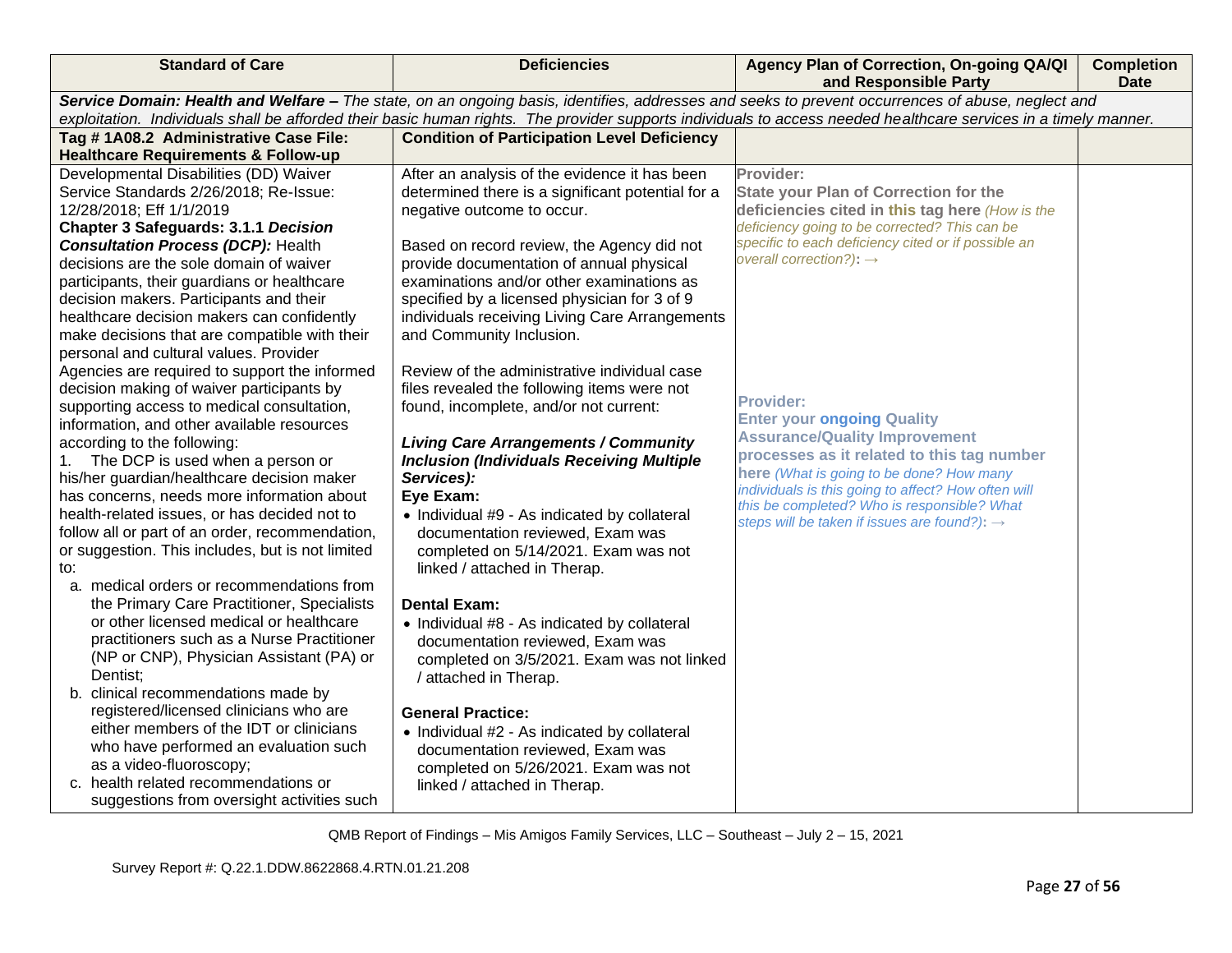| as the Individual Quality Review (IQR) or<br>other DOH review or oversight activities;<br>and<br>recommendations made through a<br>d.<br>Healthcare Plan (HCP), including a<br><b>Comprehensive Aspiration Risk</b><br>Management Plan (CARMP), or another<br>plan.<br>2. When the person/guardian disagrees<br>with a recommendation or does not agree<br>with the implementation of that<br>recommendation, Provider Agencies<br>follow the DCP and attend the meeting<br>coordinated by the CM. During this<br>meeting:<br>a. Providers inform the person/guardian<br>of the rationale for that<br>recommendation, so that the benefit is<br>made clear. This will be done in<br>layman's terms and will include basic<br>sharing of information designed to<br>assist the person/guardian with<br>understanding the risks and benefits of<br>the recommendation.<br>b. The information will be focused on the<br>specific area of concern by the<br>person/guardian. Alternatives should be<br>presented, when available, if the<br>guardian is interested in considering<br>other options for implementation.<br>c. Providers support the person/guardian to<br>make an informed decision.<br>d. The decision made by the<br>person/guardian during the meeting is<br>accepted; plans are modified; and the<br>IDT honors this health decision in every<br>setting. | • Individual #2 - As indicated by collateral<br>documentation reviewed, Exam was<br>completed on 6/23/2021. Exam was not<br>linked / attached in Therap.<br>Ophthalmology:<br>• Individual #2 - As indicated by collateral<br>documentation reviewed, the exam was<br>completed on 5/14/2021. Exam was not<br>linked / attached in Therap.<br>• Individual #8 - As indicated by collateral<br>documentation reviewed, the exam was<br>completed on 5/14/2021. No evidence of<br>exam results was found. |  |
|--------------------------------------------------------------------------------------------------------------------------------------------------------------------------------------------------------------------------------------------------------------------------------------------------------------------------------------------------------------------------------------------------------------------------------------------------------------------------------------------------------------------------------------------------------------------------------------------------------------------------------------------------------------------------------------------------------------------------------------------------------------------------------------------------------------------------------------------------------------------------------------------------------------------------------------------------------------------------------------------------------------------------------------------------------------------------------------------------------------------------------------------------------------------------------------------------------------------------------------------------------------------------------------------------------------------------------------------------------------------------|---------------------------------------------------------------------------------------------------------------------------------------------------------------------------------------------------------------------------------------------------------------------------------------------------------------------------------------------------------------------------------------------------------------------------------------------------------------------------------------------------------|--|
| <b>Chapter 20: Provider Documentation and</b><br><b>Client Records: 20.2 Client Records</b>                                                                                                                                                                                                                                                                                                                                                                                                                                                                                                                                                                                                                                                                                                                                                                                                                                                                                                                                                                                                                                                                                                                                                                                                                                                                              |                                                                                                                                                                                                                                                                                                                                                                                                                                                                                                         |  |
| Requirements: All DD Waiver Provider                                                                                                                                                                                                                                                                                                                                                                                                                                                                                                                                                                                                                                                                                                                                                                                                                                                                                                                                                                                                                                                                                                                                                                                                                                                                                                                                     |                                                                                                                                                                                                                                                                                                                                                                                                                                                                                                         |  |
| Agencies are required to create and maintain                                                                                                                                                                                                                                                                                                                                                                                                                                                                                                                                                                                                                                                                                                                                                                                                                                                                                                                                                                                                                                                                                                                                                                                                                                                                                                                             |                                                                                                                                                                                                                                                                                                                                                                                                                                                                                                         |  |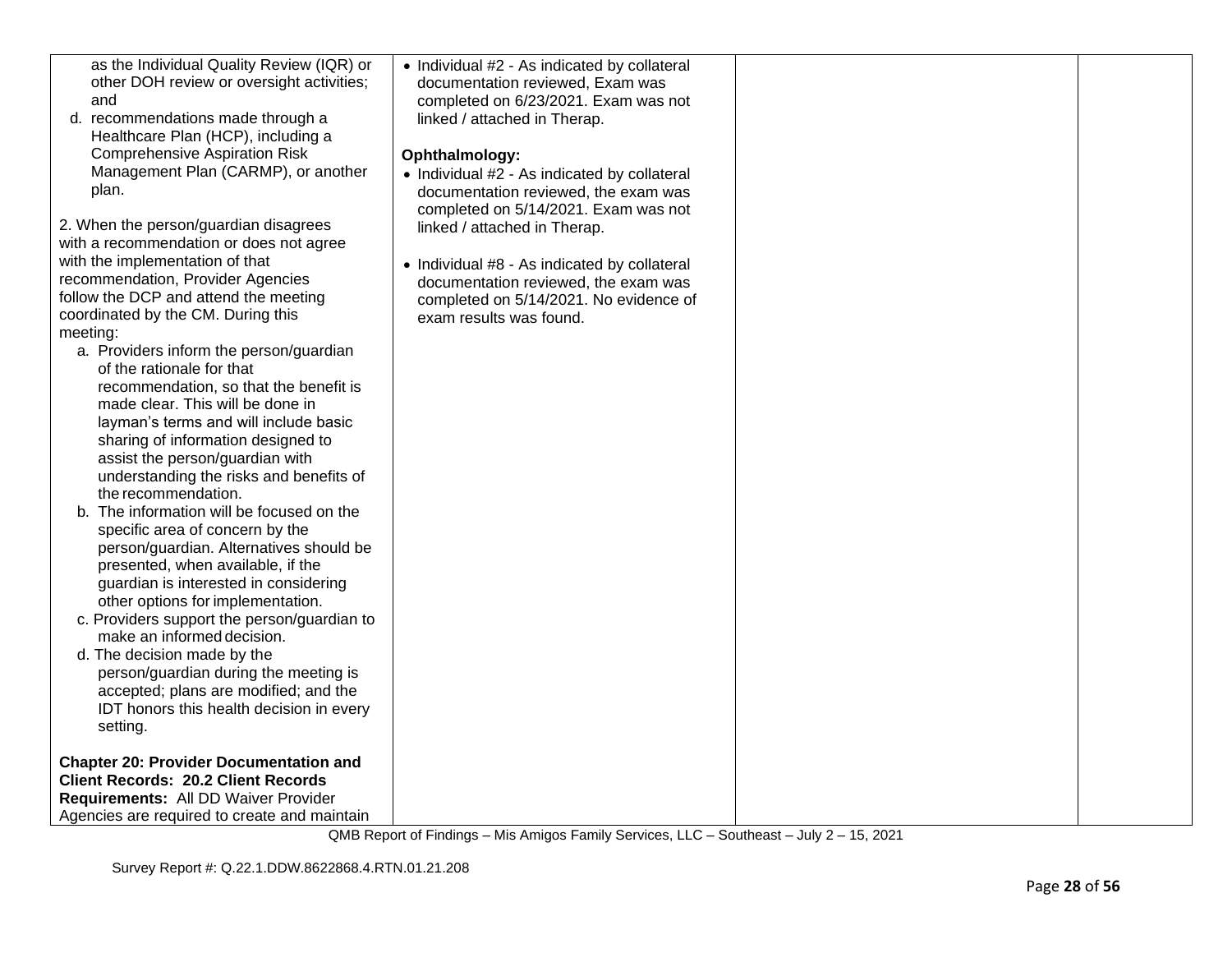| individual client records. The contents of client |  |  |
|---------------------------------------------------|--|--|
| records vary depending on the unique needs of     |  |  |
| the person receiving services and the resultant   |  |  |
| information produced. The extent of               |  |  |
| documentation required for individual client      |  |  |
| records per service type depends on the           |  |  |
| location of the file, the type of service being   |  |  |
| provided, and the information necessary.          |  |  |
| DD Waiver Provider Agencies are required to       |  |  |
| adhere to the following:                          |  |  |
| Client records must contain all documents<br>1.   |  |  |
| essential to the service being provided and       |  |  |
| essential to ensuring the health and safety of    |  |  |
| the person during the provision of the service.   |  |  |
| 2. Provider Agencies must have readily            |  |  |
| accessible records in home and community          |  |  |
| settings in paper or electronic form. Secure      |  |  |
| access to electronic records through the          |  |  |
| Therap web-based system using computers or        |  |  |
| mobile devices is acceptable.                     |  |  |
| 3. Provider Agencies are responsible for          |  |  |
| ensuring that all plans created by nurses,        |  |  |
| RDs, therapists or BSCs are present in all        |  |  |
| needed settings.                                  |  |  |
| 4. Provider Agencies must maintain records        |  |  |
| of all documents produced by agency               |  |  |
| personnel or contractors on behalf of each        |  |  |
| person, including any routine notes or data,      |  |  |
| annual assessments, semi-annual reports,          |  |  |
| evidence of training provided/received,           |  |  |
| progress notes, and any other interactions for    |  |  |
| which billing is generated.                       |  |  |
| Each Provider Agency is responsible for<br>5.     |  |  |
| maintaining the daily or other contact notes      |  |  |
| documenting the nature and frequency of           |  |  |
| service delivery, as well as data tracking only   |  |  |
| for the services provided by their agency.        |  |  |
| 6. The current Client File Matrix found in        |  |  |
| Appendix A Client File Matrix details the         |  |  |
| minimum requirements for records to be            |  |  |
| stored in agency office files, the delivery site, |  |  |
| or with DSP while providing services in the       |  |  |
| community.                                        |  |  |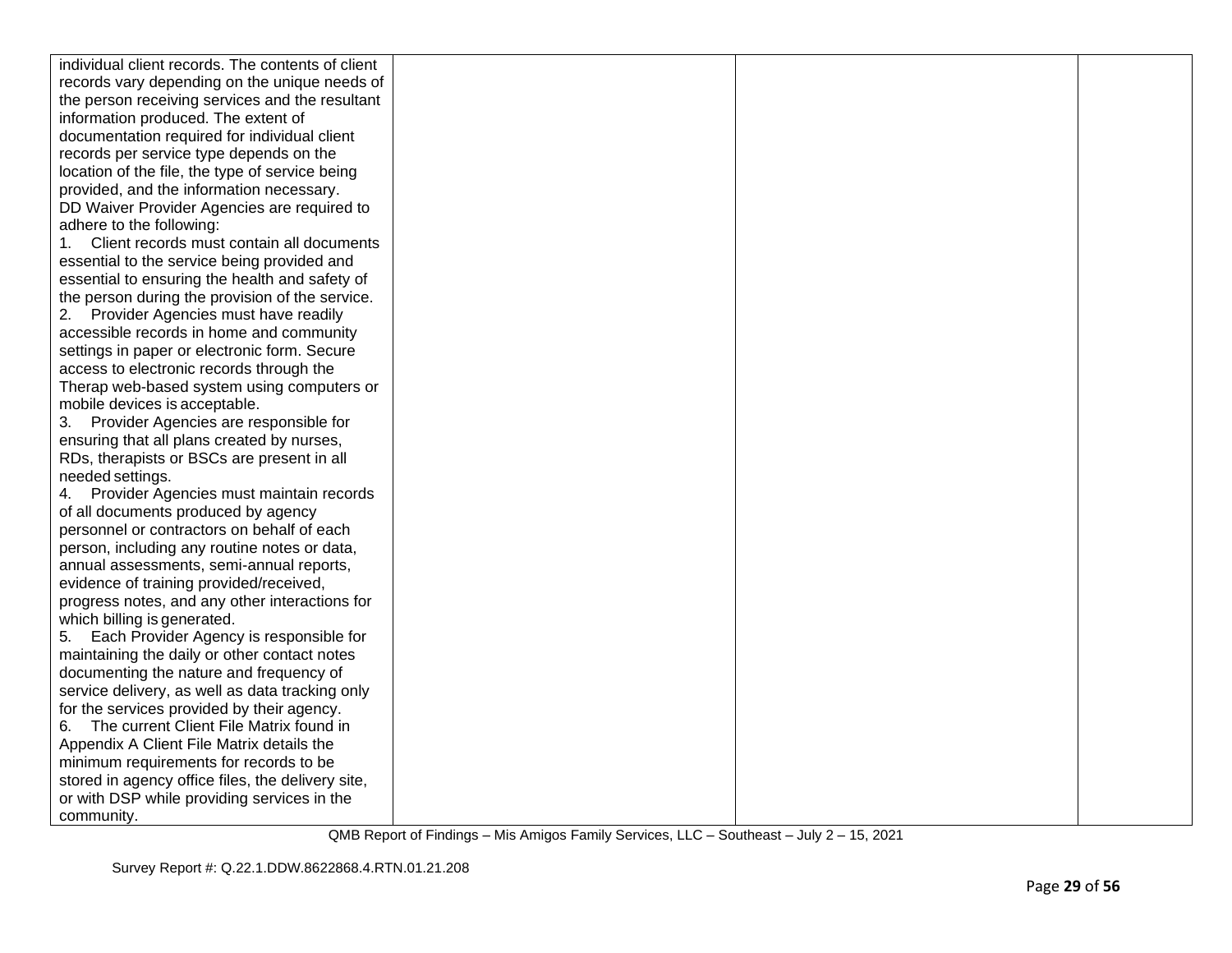| 7. All records pertaining to JCMs must be        |  |  |
|--------------------------------------------------|--|--|
| retained permanently and must be made            |  |  |
| available to DDSD upon request, upon the         |  |  |
| termination or expiration of a provider          |  |  |
| agreement, or upon provider withdrawal from      |  |  |
|                                                  |  |  |
| services.                                        |  |  |
|                                                  |  |  |
| 20.5.3 Health Passport and Physician             |  |  |
| <b>Consultation Form: All Primary and</b>        |  |  |
| Secondary Provider Agencies must use the         |  |  |
| Health Passport and Physician Consultation       |  |  |
| form from the Therap system. This                |  |  |
| standardized document contains individual,       |  |  |
| physician and emergency contact information,     |  |  |
| a complete list of current medical diagnoses,    |  |  |
| health and safety risk factors, allergies, and   |  |  |
| information regarding insurance, guardianship,   |  |  |
|                                                  |  |  |
| and advance directives. The Health Passport      |  |  |
| also includes a standardized form to use at      |  |  |
| medical appointments called the Physician        |  |  |
| Consultation form. The Physician Consultation    |  |  |
| form contains a list of all current medications. |  |  |
|                                                  |  |  |
| <b>Chapter 10: Living Care Arrangements</b>      |  |  |
| (LCA) Living Supports-Supported Living:          |  |  |
| 10.3.9.6.1 Monitoring and Supervision            |  |  |
| 4. Ensure and document the following:            |  |  |
| a. The person has a Primary Care                 |  |  |
| Practitioner.                                    |  |  |
| b. The person receives an annual                 |  |  |
| physical examination and other                   |  |  |
|                                                  |  |  |
| examinations as recommended by a                 |  |  |
| <b>Primary Care Practitioner or</b>              |  |  |
| specialist.                                      |  |  |
| c. The person receives                           |  |  |
| annual dental check-ups                          |  |  |
| and other check-ups as                           |  |  |
| recommended by a                                 |  |  |
| licensed dentist.                                |  |  |
| d. The person receives a hearing test as         |  |  |
| recommended by a licensed audiologist.           |  |  |
| e. The person receives eye                       |  |  |
| examinations as                                  |  |  |
|                                                  |  |  |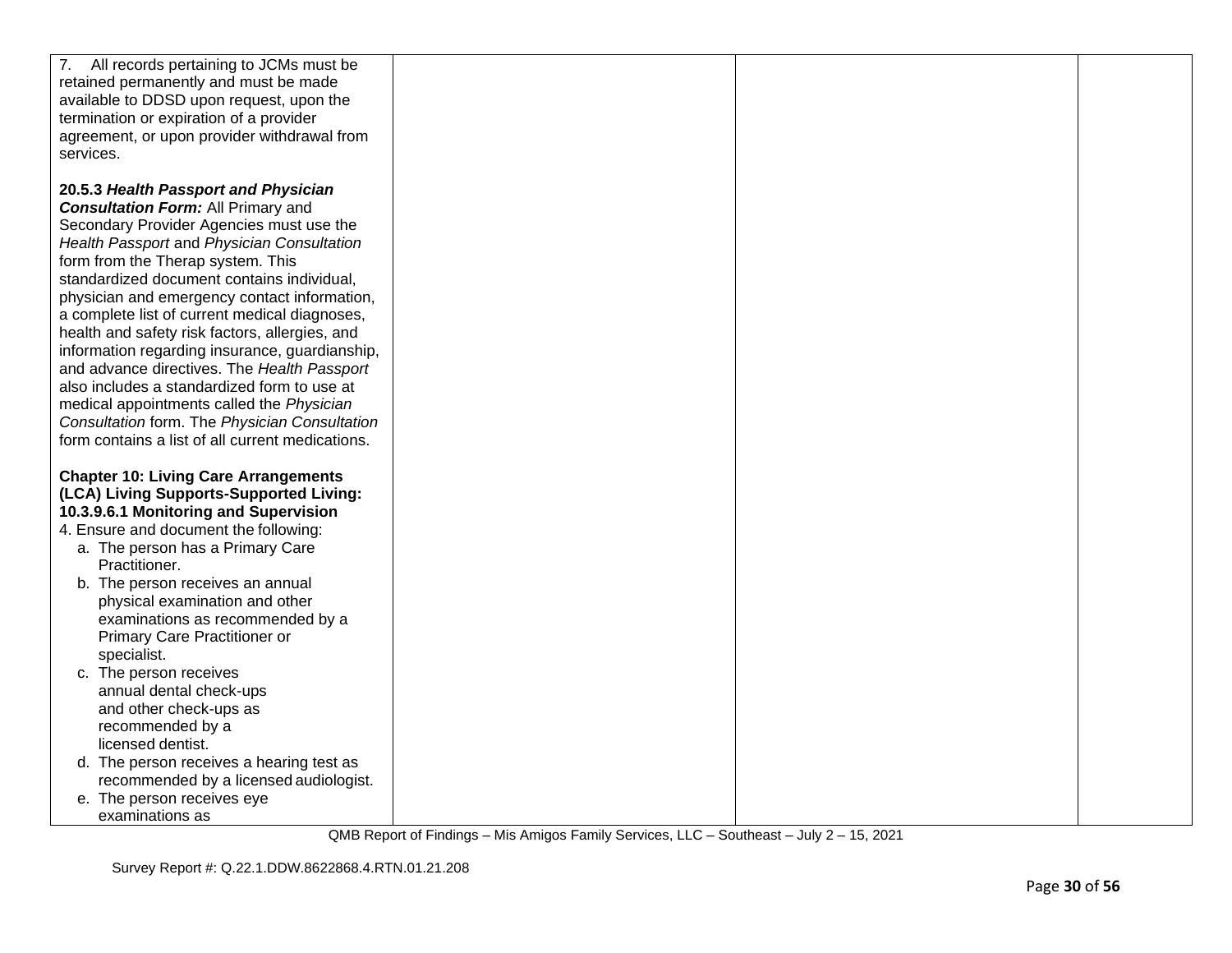| recommended by a                              |  |  |
|-----------------------------------------------|--|--|
|                                               |  |  |
| licensed optometrist or                       |  |  |
| ophthalmologist.                              |  |  |
|                                               |  |  |
| 5. Agency activities occur as required for    |  |  |
| follow-up activities to medical appointments  |  |  |
| (e.g. treatment, visits to specialists, and   |  |  |
|                                               |  |  |
| changes in medication or daily routine).      |  |  |
|                                               |  |  |
|                                               |  |  |
| 10.3.10.1 Living Care Arrangements (LCA)      |  |  |
| Living Supports-IMLS: 10.3.10.2 General       |  |  |
|                                               |  |  |
| Requirements: 9 . Medical services must be    |  |  |
| ensured (i.e., ensure each person has a       |  |  |
|                                               |  |  |
| licensed Primary Care Practitioner and        |  |  |
| receives an annual physical examination,      |  |  |
| specialty medical care as needed, and         |  |  |
|                                               |  |  |
| annual dental checkup by a licensed dentist). |  |  |
|                                               |  |  |
|                                               |  |  |
| <b>Chapter 13 Nursing Services: 13.2.3</b>    |  |  |
| <b>General Requirements:</b>                  |  |  |
| Each person has a licensed primary            |  |  |
| 1.                                            |  |  |
| care practitioner and receives an annual      |  |  |
| physical examination and specialty            |  |  |
|                                               |  |  |
| medical/dental care as needed. Nurses         |  |  |
| communicate with these providers to           |  |  |
| share current health information.             |  |  |
|                                               |  |  |
|                                               |  |  |
|                                               |  |  |
|                                               |  |  |
|                                               |  |  |
|                                               |  |  |
|                                               |  |  |
|                                               |  |  |
|                                               |  |  |
|                                               |  |  |
|                                               |  |  |
|                                               |  |  |
|                                               |  |  |
|                                               |  |  |
|                                               |  |  |
|                                               |  |  |
|                                               |  |  |
|                                               |  |  |
|                                               |  |  |
|                                               |  |  |
|                                               |  |  |
|                                               |  |  |
|                                               |  |  |
|                                               |  |  |
|                                               |  |  |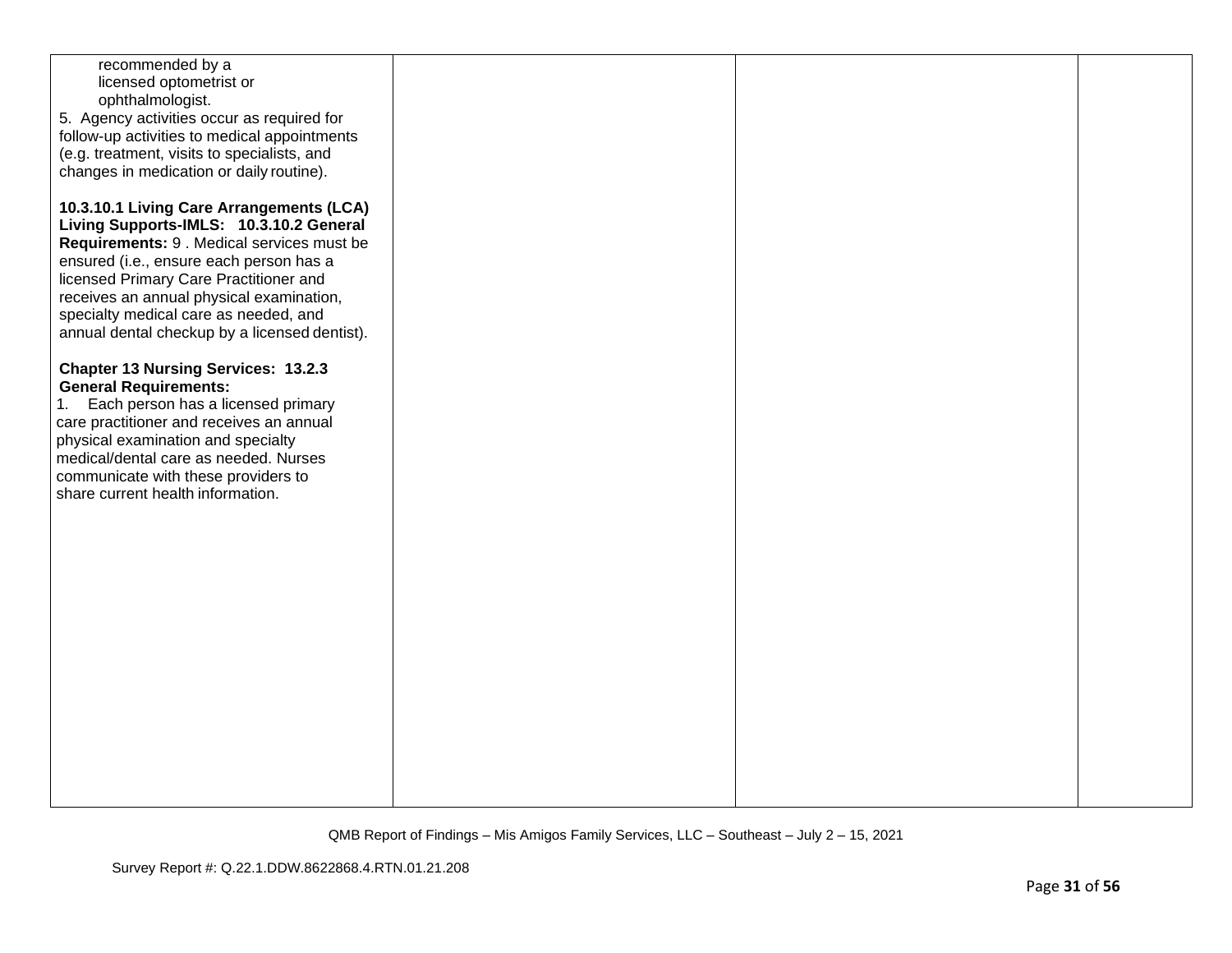| Tag #1A09 Medication Delivery Routine<br><b>Condition of Participation Level Deficiency</b>                                                 |  |
|---------------------------------------------------------------------------------------------------------------------------------------------|--|
| <b>Medication Administration</b>                                                                                                            |  |
| Developmental Disabilities (DD) Waiver<br>After an analysis of the evidence it has been<br>Provider:                                        |  |
| Service Standards 2/26/2018; Re-Issue:<br>determined there is a significant potential for a<br><b>State your Plan of Correction for the</b> |  |
| 12/28/2018; Eff 1/1/2019<br>negative outcome to occur.<br>deficiencies cited in this tag here (How is the                                   |  |
| deficiency going to be corrected? This can be<br><b>Chapter 20: Provider Documentation and</b>                                              |  |
| specific to each deficiency cited or if possible an<br><b>Client Records 20.6 Medication</b><br>Medication Administration Records (MAR)     |  |
| overall correction?): $\rightarrow$<br>were reviewed for the month of June 2021.<br><b>Administration Record (MAR):</b> A current           |  |
| Medication Administration Record (MAR) must                                                                                                 |  |
| be maintained in all settings where<br>Based on record review, 1 of 5 individuals had                                                       |  |
| medications or treatments are delivered.<br>Medication Administration Records (MAR),                                                        |  |
| which contained missing medications entries<br>Family Living Providers may opt not to use                                                   |  |
| MARs if they are the sole provider who<br>and/or other errors:                                                                              |  |
| supports the person with medications or                                                                                                     |  |
| treatments. However, if there are services<br>Individual #8                                                                                 |  |
| <b>Provider:</b><br>provided by unrelated DSP, ANS for<br><b>June 2021</b>                                                                  |  |
| <b>Enter your ongoing Quality</b><br>Medication Oversight must be budgeted, and a<br>Medication Administration Records contain              |  |
| <b>Assurance/Quality Improvement</b><br>MAR must be created and used by the DSP.<br>the following medication. No Physician's                |  |
| processes as it related to this tag number<br>Primary and Secondary Provider Agencies are<br>Orders were found for the following            |  |
| here (What is going to be done? How many<br>responsible for:<br>medication:                                                                 |  |
| individuals is this going to affect? How often will<br>1. Creating and maintaining either an<br>• Neutrogena Charcoal Shampoo (1 time       |  |
| this be completed? Who is responsible? What<br>electronic or paper MAR in their service<br>weekly)                                          |  |
| steps will be taken if issues are found?): $\rightarrow$<br>setting. Provider Agencies may use the                                          |  |
| MAR in Therap, but are not mandated                                                                                                         |  |
| to do so.                                                                                                                                   |  |
| 2. Continually communicating any                                                                                                            |  |
| changes about medications and                                                                                                               |  |
| treatments between Provider Agencies to                                                                                                     |  |
| assure health and safety.                                                                                                                   |  |
| 7. Including the following on the MAR:                                                                                                      |  |
| a. The name of the person, a                                                                                                                |  |
| transcription of the physician's or                                                                                                         |  |
| licensed health care provider's orders                                                                                                      |  |
| including the brand and generic                                                                                                             |  |
| names for all ordered routine and PRN                                                                                                       |  |
| medications or treatments, and the                                                                                                          |  |
| diagnoses for which the medications                                                                                                         |  |
| or treatments are prescribed;                                                                                                               |  |
| b. The prescribed dosage, frequency                                                                                                         |  |
| and method or route of administration;                                                                                                      |  |
| times and dates of administration for                                                                                                       |  |
| all ordered routine or PRN                                                                                                                  |  |
| prescriptions or treatments; over the                                                                                                       |  |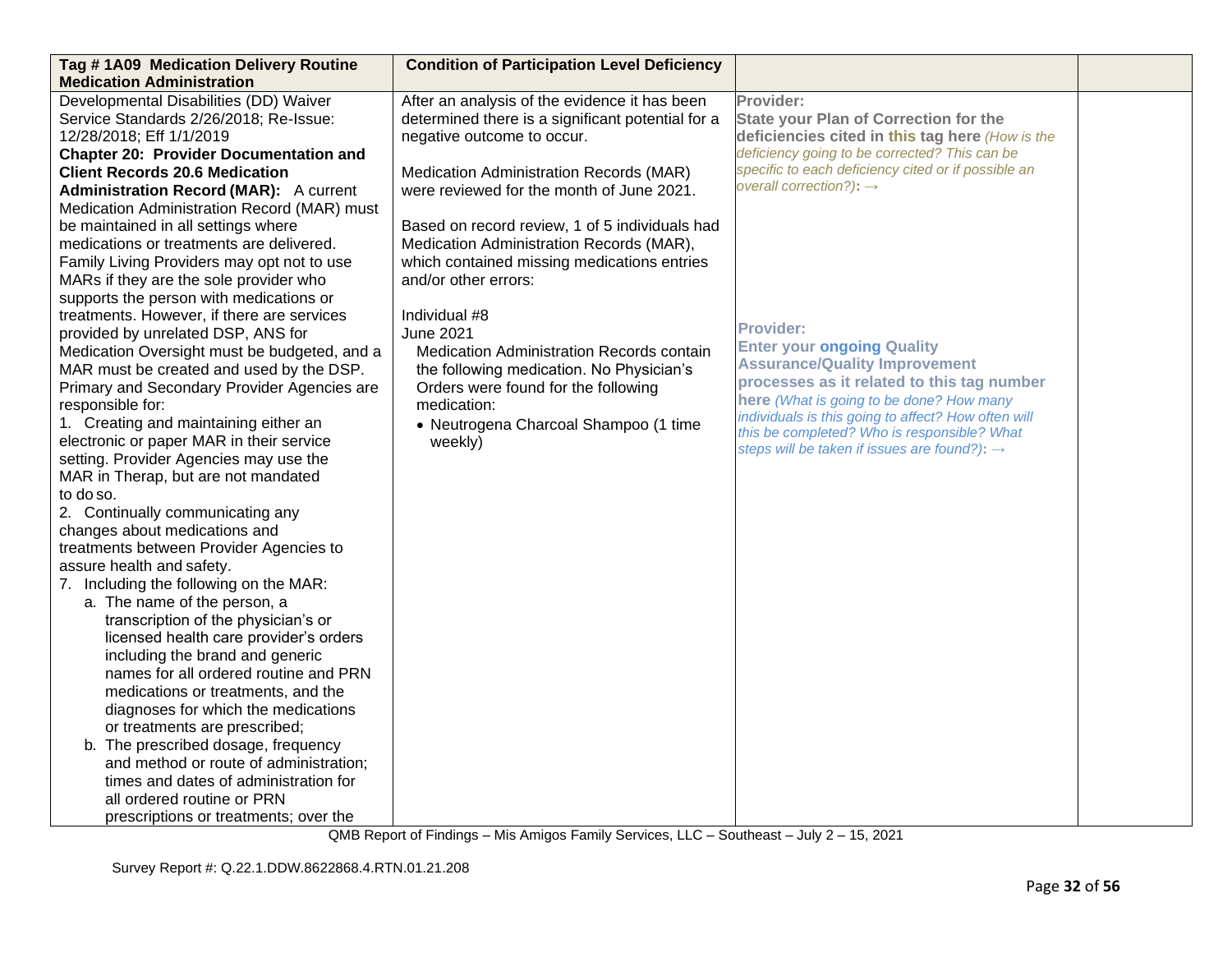|           | counter (OTC) or "comfort"                 |  |  |
|-----------|--------------------------------------------|--|--|
|           | medications or treatments and all self-    |  |  |
|           | selected herbal or vitamin therapy;        |  |  |
|           | c. Documentation of all time limited or    |  |  |
|           | discontinued medications or treatments;    |  |  |
|           | d. The initials of the individual          |  |  |
|           | administering or assisting with the        |  |  |
|           | medication delivery and a signature        |  |  |
|           | page or electronic record that             |  |  |
|           | designates the full name                   |  |  |
|           | corresponding to the initials;             |  |  |
|           | e. Documentation of refused, missed, or    |  |  |
|           | held medications or treatments;            |  |  |
|           | f. Documentation of any allergic           |  |  |
|           | reaction that occurred due to              |  |  |
|           | medication or treatments; and              |  |  |
|           | g. For PRN medications or treatments:      |  |  |
|           | i. instructions for the use of the PRN     |  |  |
|           | medication or treatment which must         |  |  |
|           | include observable signs/symptoms or       |  |  |
|           | circumstances in which the                 |  |  |
|           | medication or treatment is to be used      |  |  |
|           | and the number of doses that may be        |  |  |
|           | used in a 24-hour period;                  |  |  |
|           | ii. clear documentation that the           |  |  |
|           | DSP contacted the agency nurse             |  |  |
|           | prior to assisting with the                |  |  |
|           | medication or treatment, unless            |  |  |
|           | the DSP is a Family Living                 |  |  |
|           | Provider related by affinity of            |  |  |
|           | consanguinity; and                         |  |  |
|           | iii. documentation of the                  |  |  |
|           | effectiveness of the PRN                   |  |  |
|           |                                            |  |  |
|           | medication or treatment.                   |  |  |
|           | <b>Chapter 10 Living Care Arrangements</b> |  |  |
|           | 10.3.4 Medication Assessment and           |  |  |
| Delivery: |                                            |  |  |
|           | Living Supports Provider Agencies must     |  |  |
|           | support and comply with:                   |  |  |
|           |                                            |  |  |
|           | 1. the processes identified in the DDSD    |  |  |
|           | <b>AWMD</b> training;                      |  |  |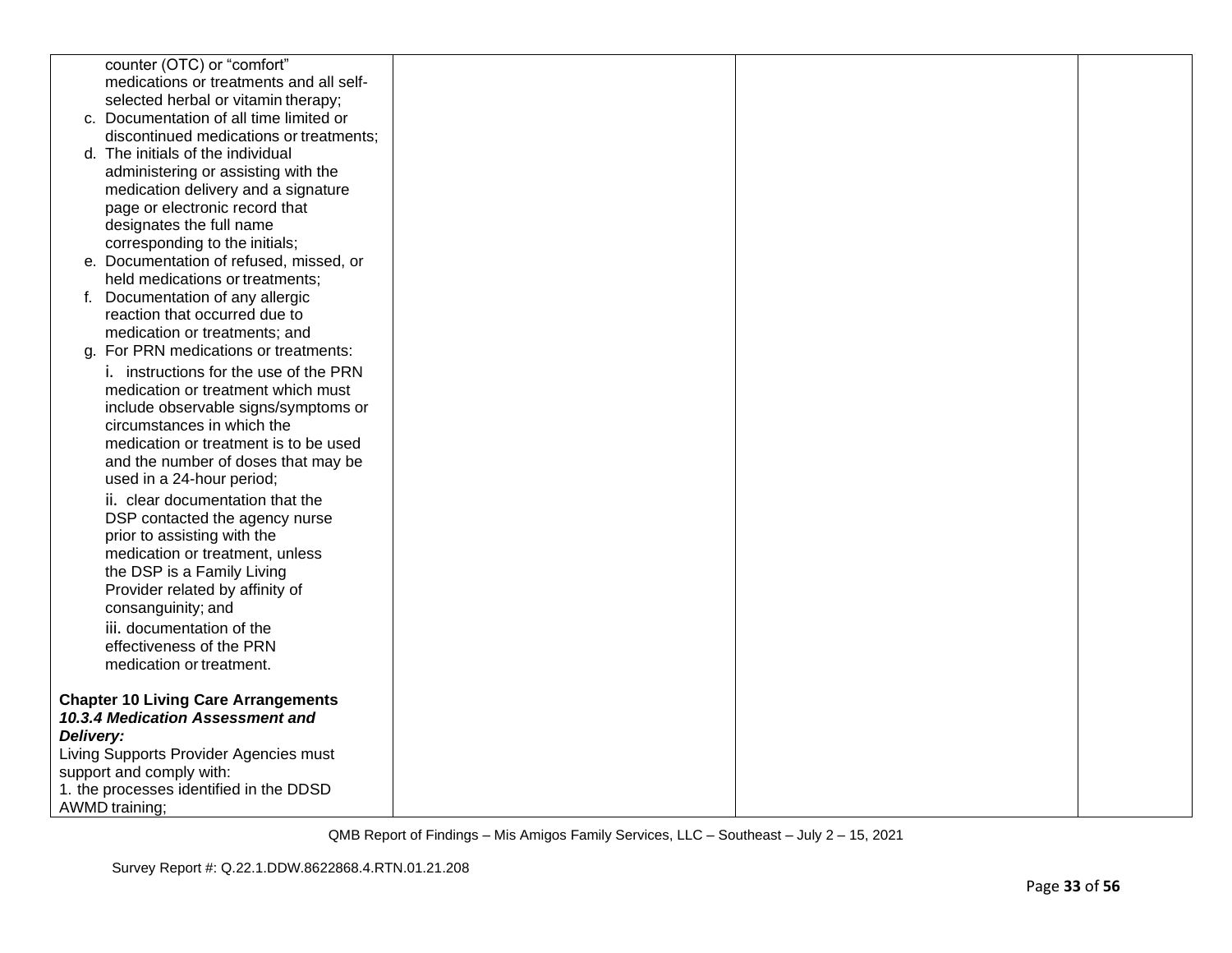| 2. the nursing and DSP functions<br>identified in the Chapter 13.3 Part 2- Adult<br><b>Nursing Services;</b><br>3. all Board of Pharmacy regulations as noted<br>in Chapter 16.5 Board of Pharmacy; and<br>4. documentation requirements in a<br><b>Medication Administration Record</b><br>(MAR) as described in Chapter 20.6<br><b>Medication Administration Record</b><br>$(MAR)$ .                                                                                                                                                                                                                                                                                                                                                                           |  |  |
|------------------------------------------------------------------------------------------------------------------------------------------------------------------------------------------------------------------------------------------------------------------------------------------------------------------------------------------------------------------------------------------------------------------------------------------------------------------------------------------------------------------------------------------------------------------------------------------------------------------------------------------------------------------------------------------------------------------------------------------------------------------|--|--|
| NMAC 16.19.11.8 MINIMUM STANDARDS:<br>A. MINIMUM STANDARDS FOR THE<br>DISTRIBUTION, STORAGE, HANDLING<br>AND RECORD KEEPING OF DRUGS:<br>(d) The facility shall have a Medication<br>Administration Record (MAR) documenting<br>medication administered to residents,<br>including over-the-counter medications.<br>This documentation shall include:<br>Name of resident;<br>(i)<br>Date given;<br>(ii)<br>(iii) Drug product name;<br>Dosage and form;<br>(iv)<br>Strength of drug;<br>(V)<br>(vi) Route of administration;<br>(vii) How often medication is to be taken;<br>(viii) Time taken and staff initials;<br>(ix) Dates when the medication is<br>discontinued or changed;<br>The name and initials of all staff<br>(x)<br>administering medications. |  |  |
| <b>Model Custodial Procedure Manual</b><br><b>D. Administration of Drugs</b><br>Unless otherwise stated by practitioner,<br>patients will not be allowed to administer their<br>own medications.<br>Document the practitioner's order authorizing<br>the self-administration of medications.<br>All PRN (As needed) medications shall have<br>complete detail instructions regarding the                                                                                                                                                                                                                                                                                                                                                                         |  |  |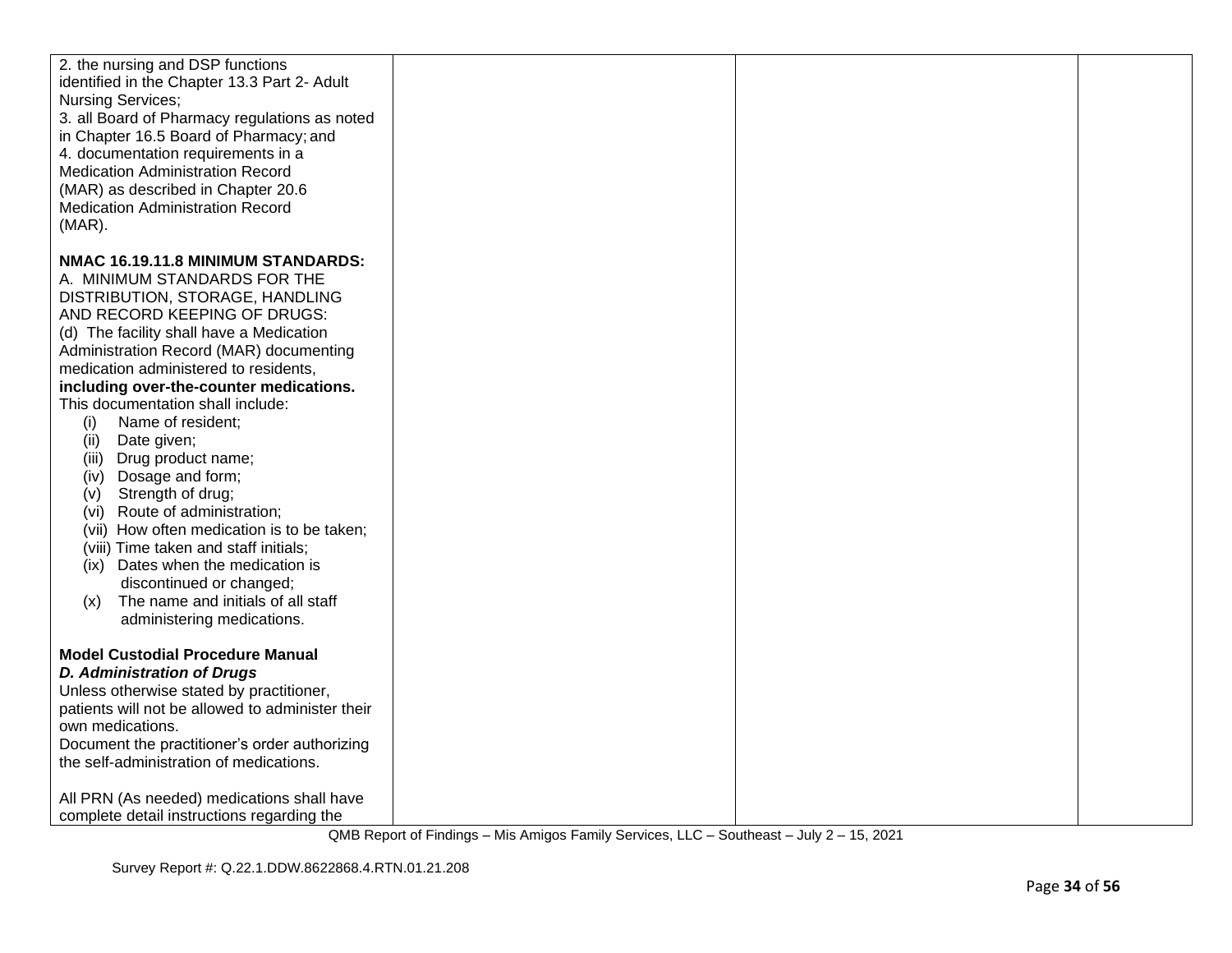| administering of the medication. This shall<br>include:                              |  |  |
|--------------------------------------------------------------------------------------|--|--|
| $\triangleright$ symptoms that indicate the use of the                               |  |  |
| medication,                                                                          |  |  |
| restance and<br>respect dosage to be used, and<br>respect amount to be used in a 24- |  |  |
| hour period.                                                                         |  |  |
|                                                                                      |  |  |
|                                                                                      |  |  |
|                                                                                      |  |  |
|                                                                                      |  |  |
|                                                                                      |  |  |
|                                                                                      |  |  |
|                                                                                      |  |  |
|                                                                                      |  |  |
|                                                                                      |  |  |
|                                                                                      |  |  |
|                                                                                      |  |  |
|                                                                                      |  |  |
|                                                                                      |  |  |
|                                                                                      |  |  |
|                                                                                      |  |  |
|                                                                                      |  |  |
|                                                                                      |  |  |
|                                                                                      |  |  |
|                                                                                      |  |  |
|                                                                                      |  |  |
|                                                                                      |  |  |
|                                                                                      |  |  |
|                                                                                      |  |  |
|                                                                                      |  |  |
|                                                                                      |  |  |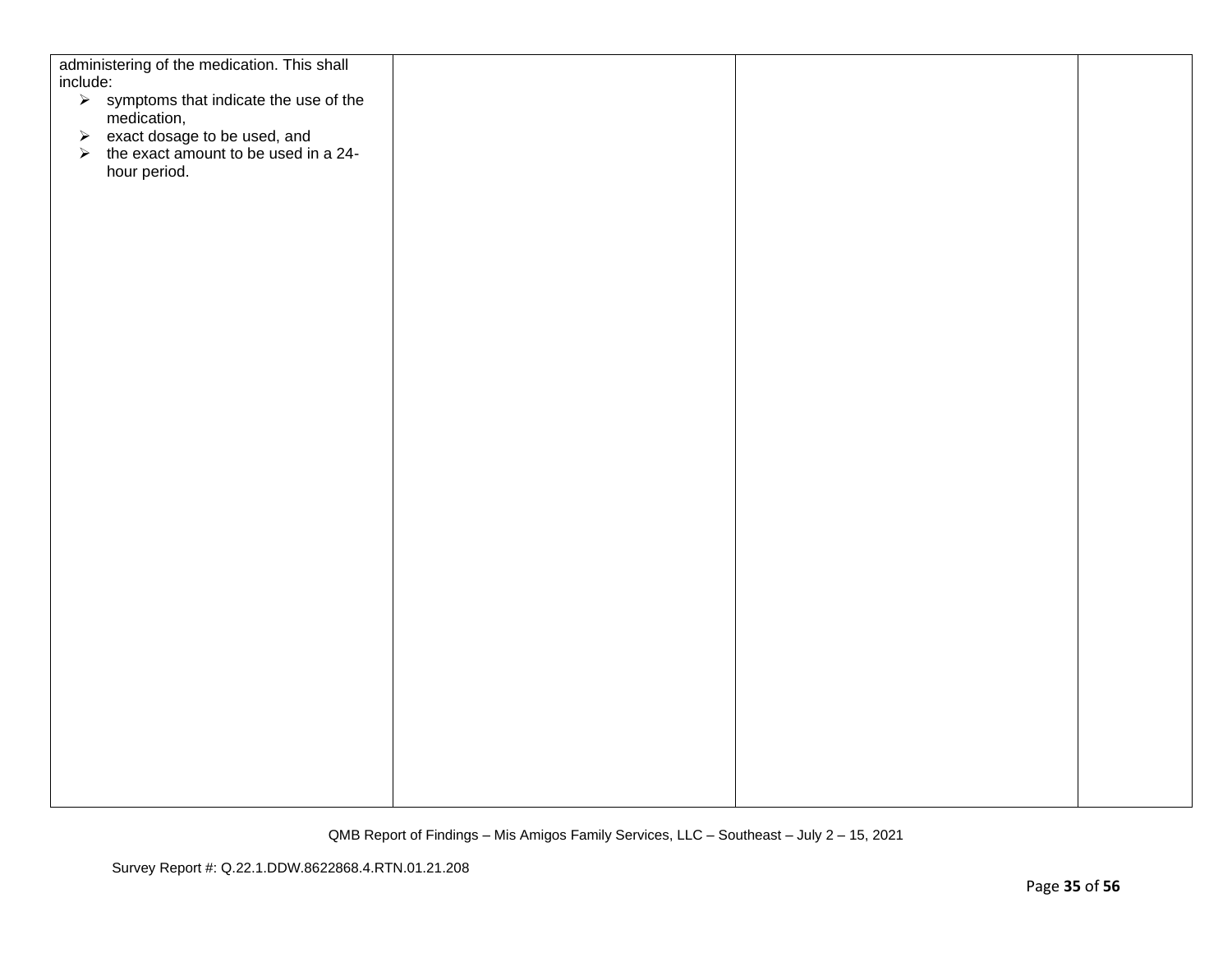| Tag #1A09.1 Medication Delivery PRN                                                          | <b>Condition of Participation Level Deficiency</b> |                                                                                                 |  |
|----------------------------------------------------------------------------------------------|----------------------------------------------------|-------------------------------------------------------------------------------------------------|--|
| <b>Medication Administration</b>                                                             |                                                    |                                                                                                 |  |
| Developmental Disabilities (DD) Waiver                                                       | After an analysis of the evidence it has been      | Provider:                                                                                       |  |
| Service Standards 2/26/2018; Re-Issue:                                                       | determined there is a significant potential for a  | <b>State your Plan of Correction for the</b>                                                    |  |
| 12/28/2018; Eff 1/1/2019                                                                     | negative outcome to occur.                         | deficiencies cited in this tag here (How is the                                                 |  |
| <b>Chapter 20: Provider Documentation and</b>                                                |                                                    | deficiency going to be corrected? This can be                                                   |  |
| <b>Client Records 20.6 Medication</b>                                                        | Medication Administration Records (MAR)            | specific to each deficiency cited or if possible an<br>overall correction?): $\rightarrow$      |  |
| <b>Administration Record (MAR):</b> A current<br>Medication Administration Record (MAR) must | were reviewed for the months of June 2021.         |                                                                                                 |  |
| be maintained in all settings where                                                          | Based on record review, 1 of 5 individuals had     |                                                                                                 |  |
| medications or treatments are delivered.                                                     | <b>PRN Medication Administration Records</b>       |                                                                                                 |  |
| Family Living Providers may opt not to use                                                   | (MAR), which contained missing elements as         |                                                                                                 |  |
| MARs if they are the sole provider who                                                       | required by standard:                              |                                                                                                 |  |
| supports the person with medications or                                                      |                                                    |                                                                                                 |  |
| treatments. However, if there are services                                                   | Individual #8                                      |                                                                                                 |  |
| provided by unrelated DSP, ANS for                                                           | <b>June 2021</b>                                   | <b>Provider:</b>                                                                                |  |
| Medication Oversight must be budgeted, and a                                                 | Medication Administration Records contain          | <b>Enter your ongoing Quality</b>                                                               |  |
| MAR must be created and used by the DSP.                                                     | the following medication. No Physician's           | <b>Assurance/Quality Improvement</b>                                                            |  |
| Primary and Secondary Provider Agencies are                                                  | Orders were found for the following                | processes as it related to this tag number                                                      |  |
| responsible for:                                                                             | medication:                                        | here (What is going to be done? How many<br>individuals is this going to affect? How often will |  |
| 1. Creating and maintaining either an                                                        | • Diphenhydramine 25 mg (PRN)                      | this be completed? Who is responsible? What                                                     |  |
| electronic or paper MAR in their service                                                     |                                                    | steps will be taken if issues are found?): $\rightarrow$                                        |  |
| setting. Provider Agencies may use the                                                       |                                                    |                                                                                                 |  |
| MAR in Therap, but are not mandated                                                          |                                                    |                                                                                                 |  |
| to do so.                                                                                    |                                                    |                                                                                                 |  |
| 2. Continually communicating any                                                             |                                                    |                                                                                                 |  |
| changes about medications and                                                                |                                                    |                                                                                                 |  |
| treatments between Provider Agencies to                                                      |                                                    |                                                                                                 |  |
| assure health and safety.                                                                    |                                                    |                                                                                                 |  |
| 7. Including the following on the MAR:                                                       |                                                    |                                                                                                 |  |
| a. The name of the person, a                                                                 |                                                    |                                                                                                 |  |
| transcription of the physician's or<br>licensed health care provider's orders                |                                                    |                                                                                                 |  |
| including the brand and generic                                                              |                                                    |                                                                                                 |  |
| names for all ordered routine and PRN                                                        |                                                    |                                                                                                 |  |
| medications or treatments, and the                                                           |                                                    |                                                                                                 |  |
| diagnoses for which the medications                                                          |                                                    |                                                                                                 |  |
| or treatments are prescribed;                                                                |                                                    |                                                                                                 |  |
| b. The prescribed dosage, frequency                                                          |                                                    |                                                                                                 |  |
| and method or route of administration;                                                       |                                                    |                                                                                                 |  |
| times and dates of administration for                                                        |                                                    |                                                                                                 |  |
| all ordered routine or PRN                                                                   |                                                    |                                                                                                 |  |
| prescriptions or treatments; over the                                                        |                                                    |                                                                                                 |  |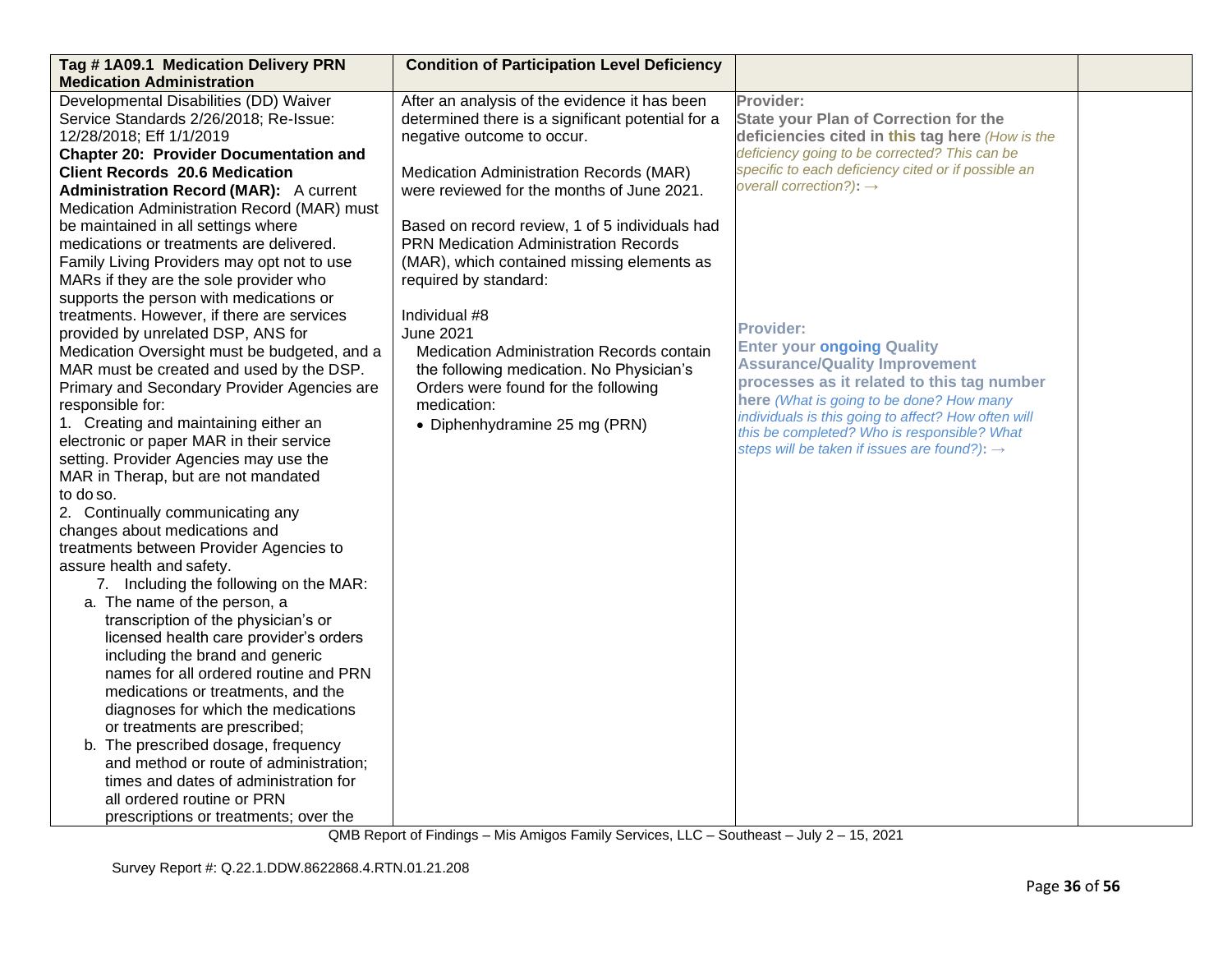|                          | counter (OTC) or "comfort"                                 |  |  |
|--------------------------|------------------------------------------------------------|--|--|
|                          | medications or treatments and all self-                    |  |  |
|                          | selected herbal or vitamin therapy;                        |  |  |
|                          | c. Documentation of all time limited or                    |  |  |
|                          | discontinued medications or treatments;                    |  |  |
|                          | d. The initials of the individual                          |  |  |
|                          | administering or assisting with the                        |  |  |
|                          | medication delivery and a signature                        |  |  |
|                          | page or electronic record that<br>designates the full name |  |  |
|                          | corresponding to the initials;                             |  |  |
|                          | e. Documentation of refused, missed, or                    |  |  |
|                          | held medications or treatments;                            |  |  |
|                          | Documentation of any allergic                              |  |  |
|                          | reaction that occurred due to                              |  |  |
|                          | medication or treatments; and                              |  |  |
|                          | g. For PRN medications or treatments:                      |  |  |
|                          | i. instructions for the use of the PRN                     |  |  |
|                          | medication or treatment which must                         |  |  |
|                          | include observable signs/symptoms or                       |  |  |
|                          | circumstances in which the                                 |  |  |
|                          | medication or treatment is to be used                      |  |  |
|                          | and the number of doses that may be                        |  |  |
|                          | used in a 24-hour period;                                  |  |  |
|                          | ii. clear documentation that the                           |  |  |
|                          | DSP contacted the agency nurse                             |  |  |
|                          | prior to assisting with the                                |  |  |
|                          | medication or treatment, unless                            |  |  |
|                          | the DSP is a Family Living                                 |  |  |
|                          | Provider related by affinity of                            |  |  |
| consanguinity; and       |                                                            |  |  |
|                          | iii. documentation of the                                  |  |  |
|                          | effectiveness of the PRN                                   |  |  |
|                          | medication or treatment.                                   |  |  |
|                          |                                                            |  |  |
|                          | <b>Chapter 10 Living Care Arrangements</b>                 |  |  |
|                          | 10.3.4 Medication Assessment and                           |  |  |
| Delivery:                |                                                            |  |  |
|                          | Living Supports Provider Agencies must                     |  |  |
| support and comply with: |                                                            |  |  |
|                          | 1. the processes identified in the DDSD                    |  |  |
| <b>AWMD</b> training;    |                                                            |  |  |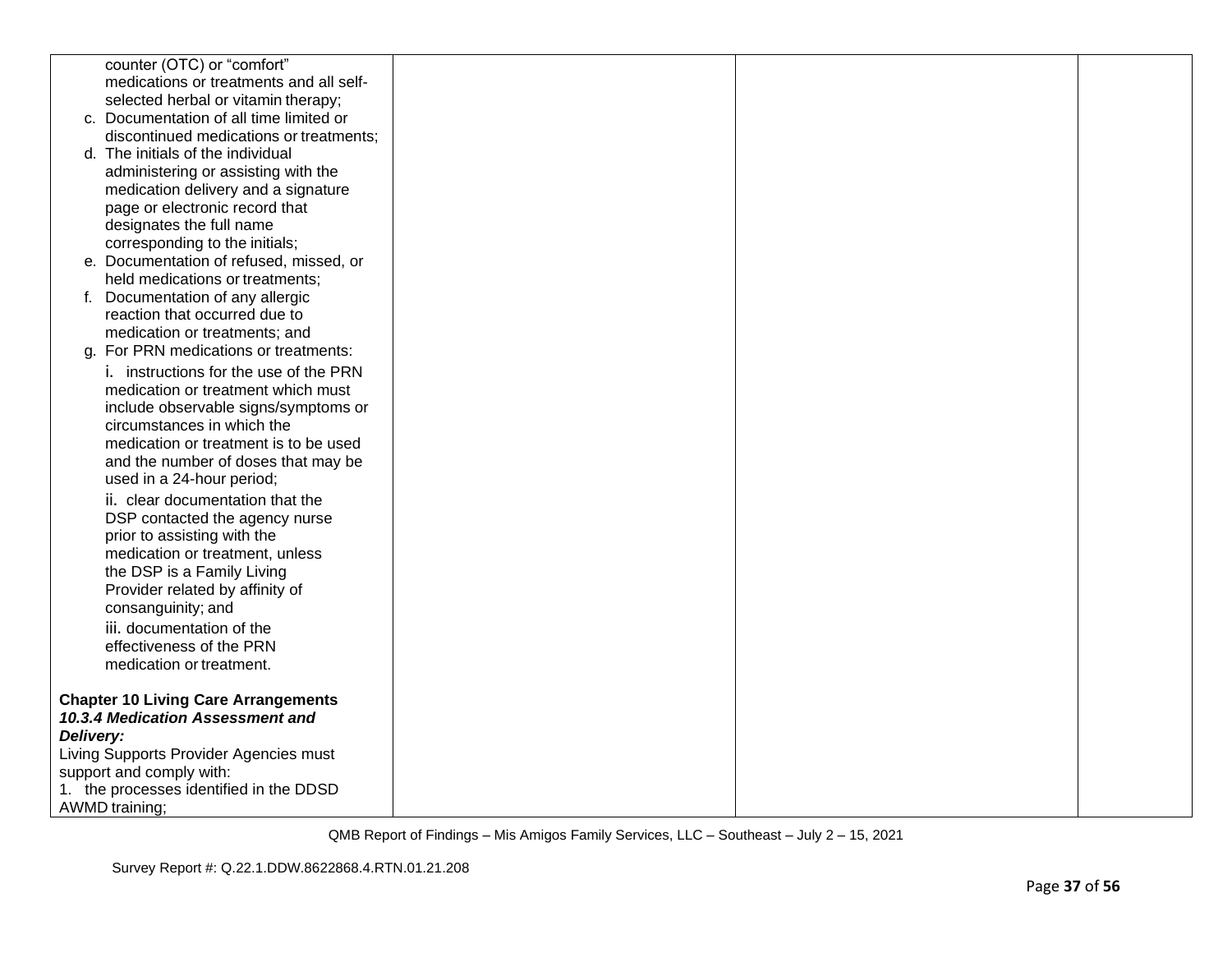| 2. the nursing and DSP functions<br>identified in the Chapter 13.3 Part 2- Adult<br>3. all Board of Pharmacy regulations as noted<br>in Chapter 16.5 Board of Pharmacy; and<br>4. documentation requirements in a<br><b>Medication Administration Record</b><br>(MAR) as described in Chapter 20.6<br>Medication Administration Record |  |
|----------------------------------------------------------------------------------------------------------------------------------------------------------------------------------------------------------------------------------------------------------------------------------------------------------------------------------------|--|
| Nursing Services;<br>$(MAR)$ .                                                                                                                                                                                                                                                                                                         |  |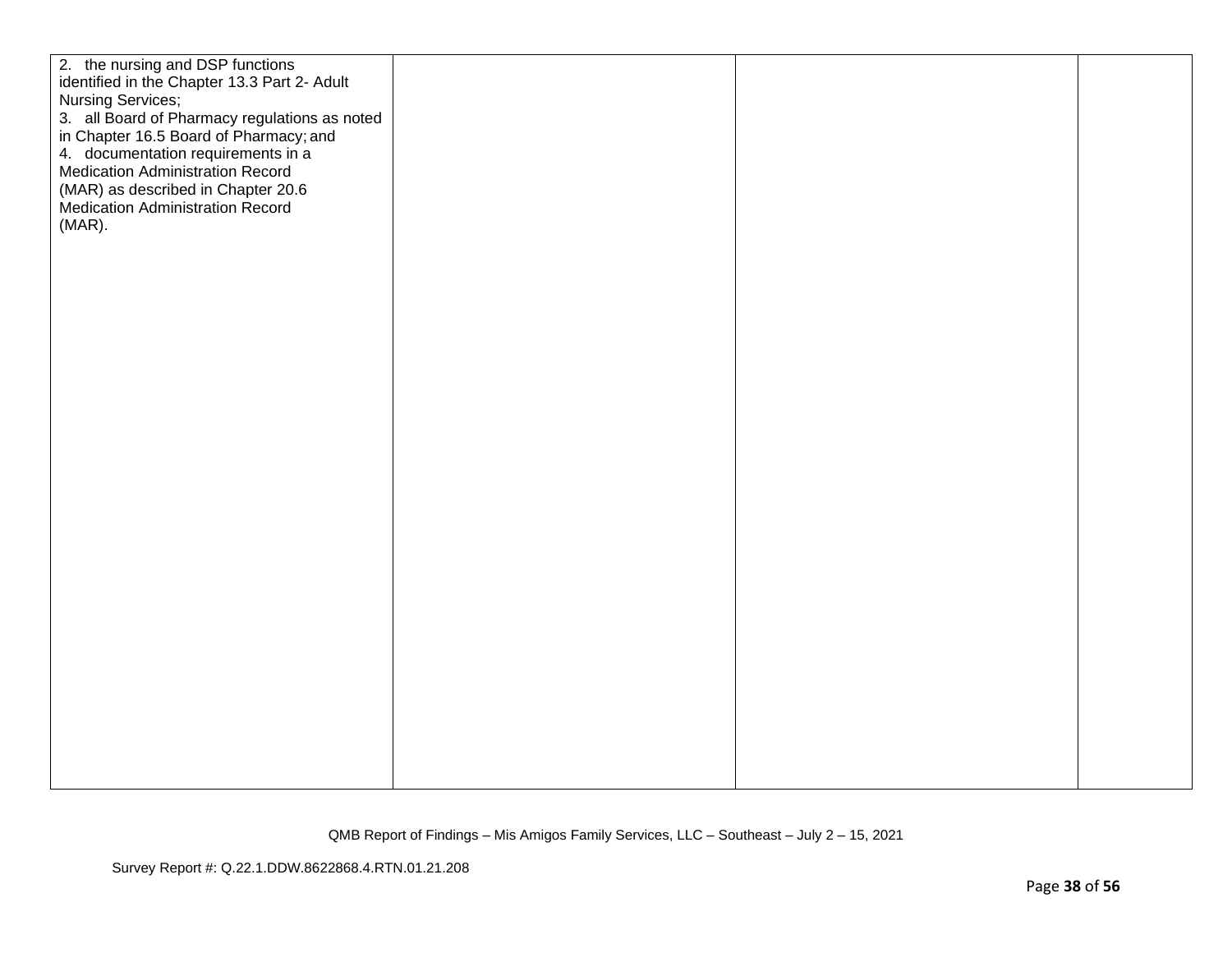| Tag #1A15.2 Administrative Case File:                                                          | <b>Condition of Participation Level Deficiency</b>                                    |                                                          |  |
|------------------------------------------------------------------------------------------------|---------------------------------------------------------------------------------------|----------------------------------------------------------|--|
| <b>Healthcare Documentation (Therap and</b><br><b>Required Plans)</b>                          |                                                                                       |                                                          |  |
| Developmental Disabilities (DD) Waiver                                                         | After an analysis of the evidence it has been                                         | Provider:                                                |  |
| Service Standards 2/26/2018; Re-Issue:                                                         | determined there is a significant potential for a                                     | <b>State your Plan of Correction for the</b>             |  |
| 12/28/2018; Eff 1/1/2019                                                                       | negative outcome to occur.                                                            | deficiencies cited in this tag here (How is the          |  |
| <b>Chapter 20: Provider Documentation and</b>                                                  |                                                                                       | deficiency going to be corrected? This can be            |  |
| <b>Client Records: 20.2 Client Records</b>                                                     | Based on record review, the Agency did not                                            | specific to each deficiency cited or if possible an      |  |
| Requirements: All DD Waiver Provider                                                           | maintain the required documentation in the                                            | overall correction?): $\rightarrow$                      |  |
| Agencies are required to create and maintain                                                   | Individuals Agency Record as required by                                              |                                                          |  |
| individual client records. The contents of client                                              | standard for 5 of 9 individuals.                                                      |                                                          |  |
| records vary depending on the unique needs                                                     |                                                                                       |                                                          |  |
| of the person receiving services and the                                                       | Review of the administrative individual case                                          |                                                          |  |
| resultant information produced. The extent of                                                  | files revealed the following items were not                                           |                                                          |  |
| documentation required for individual client                                                   | found, incomplete, and/or not current:                                                |                                                          |  |
| records per service type depends on the                                                        |                                                                                       | <b>Provider:</b>                                         |  |
| location of the file, the type of service being                                                | <b>Healthcare Passport:</b>                                                           | <b>Enter your ongoing Quality</b>                        |  |
| provided, and the information necessary.                                                       | > Did not contain Emergency Contact                                                   | <b>Assurance/Quality Improvement</b>                     |  |
| DD Waiver Provider Agencies are required to                                                    | Information (#5, 6)                                                                   | processes as it related to this tag number               |  |
| adhere to the following:                                                                       |                                                                                       | here (What is going to be done? How many                 |  |
| Client records must contain all documents<br>1.<br>essential to the service being provided and | $\triangleright$ Did not contain Guardianship (#7)                                    | individuals is this going to affect? How often will      |  |
| essential to ensuring the health and safety of                                                 | <b>Medical Emergency Response Plans:</b>                                              | this be completed? Who is responsible? What              |  |
| the person during the provision of the service.                                                | <b>Benign Prostatic Hypertrophy:</b>                                                  | steps will be taken if issues are found?): $\rightarrow$ |  |
| 2. Provider Agencies must have readily                                                         | • Individual #9 - As indicated by the IST                                             |                                                          |  |
| accessible records in home and community                                                       | section of ISP the individual is required to                                          |                                                          |  |
| settings in paper or electronic form. Secure                                                   | have a plan. No evidence of a plan found.                                             |                                                          |  |
| access to electronic records through the                                                       | (Note: Linked / attached in Therap during                                             |                                                          |  |
| Therap web-based system using computers or                                                     | the on-site survey. Provider please                                                   |                                                          |  |
| mobile devices is acceptable.                                                                  | complete POC for ongoing QA/QI.)                                                      |                                                          |  |
| 3. Provider Agencies are responsible for                                                       |                                                                                       |                                                          |  |
| ensuring that all plans created by nurses, RDs,                                                | <b>Endocrine:</b>                                                                     |                                                          |  |
| therapists or BSCs are present in all needed                                                   | • Individual #3 - According to Electronic                                             |                                                          |  |
| settings.                                                                                      | Comprehensive Health Assessment Tool the                                              |                                                          |  |
| Provider Agencies must maintain records<br>4.                                                  | individual is required to have a plan. No                                             |                                                          |  |
| of all documents produced by agency                                                            | evidence of a plan found.                                                             |                                                          |  |
| personnel or contractors on behalf of each                                                     | (Note: Linked / attached in Therap during                                             |                                                          |  |
| person, including any routine notes or data,                                                   | the on-site survey. Provider please complete                                          |                                                          |  |
| annual assessments, semi-annual reports,                                                       | POC for ongoing QA/QI.)                                                               |                                                          |  |
| evidence of training provided/received,                                                        |                                                                                       |                                                          |  |
| progress notes, and any other interactions for<br>which billing is generated.                  | • Individual #9 - According to Electronic<br>Comprehensive Health Assessment Tool the |                                                          |  |
|                                                                                                |                                                                                       |                                                          |  |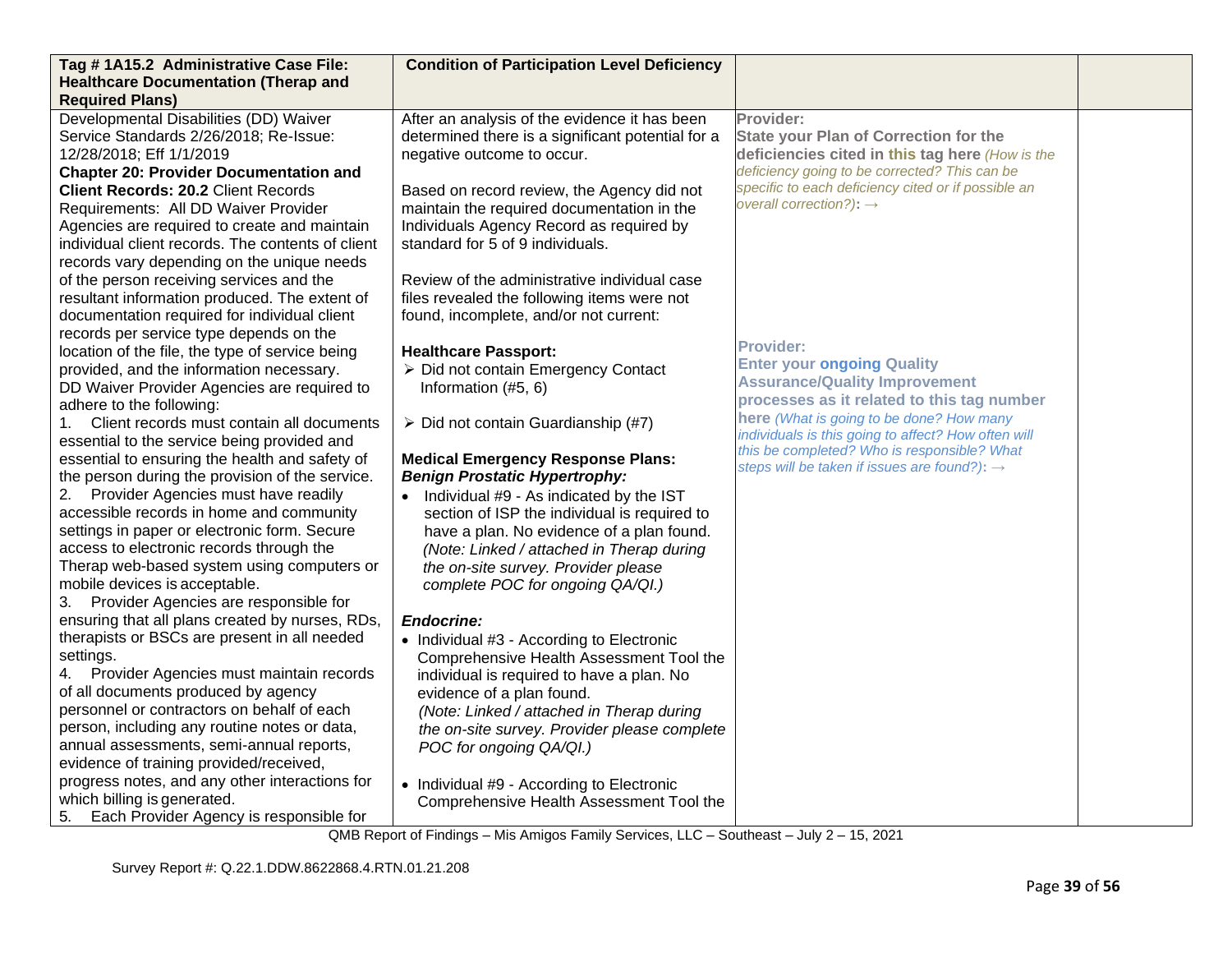| maintaining the daily or other contact notes      | individual is required to have a plan. No |  |
|---------------------------------------------------|-------------------------------------------|--|
| documenting the nature and frequency of           | evidence of a plan found.                 |  |
| service delivery, as well as data tracking only   |                                           |  |
| for the services provided by their agency.        |                                           |  |
| 6. The current Client File Matrix found in        |                                           |  |
| Appendix A Client File Matrix details the         |                                           |  |
| minimum requirements for records to be            |                                           |  |
| stored in agency office files, the delivery site, |                                           |  |
| or with DSP while providing services in the       |                                           |  |
| community.                                        |                                           |  |
| 7. All records pertaining to JCMs must be         |                                           |  |
| retained permanently and must be made             |                                           |  |
| available to DDSD upon request, upon the          |                                           |  |
|                                                   |                                           |  |
| termination or expiration of a provider           |                                           |  |
| agreement, or upon provider withdrawal from       |                                           |  |
| services.                                         |                                           |  |
|                                                   |                                           |  |
| <b>Chapter 3 Safeguards: 3.1.1 Decision</b>       |                                           |  |
| <b>Consultation Process (DCP): Health</b>         |                                           |  |
| decisions are the sole domain of waiver           |                                           |  |
| participants, their guardians or healthcare       |                                           |  |
| decision makers. Participants and their           |                                           |  |
| healthcare decision makers can confidently        |                                           |  |
| make decisions that are compatible with their     |                                           |  |
| personal and cultural values. Provider            |                                           |  |
| Agencies are required to support the informed     |                                           |  |
| decision making of waiver participants by         |                                           |  |
| supporting access to medical consultation,        |                                           |  |
| information, and other available resources        |                                           |  |
| according to the following:                       |                                           |  |
| 2. The DCP is used when a person or               |                                           |  |
| his/her guardian/healthcare decision maker        |                                           |  |
| has concerns, needs more information about        |                                           |  |
| health-related issues, or has decided not to      |                                           |  |
| follow all or part of an order, recommendation,   |                                           |  |
| or suggestion. This includes, but is not limited  |                                           |  |
| to:                                               |                                           |  |
| a. medical orders or recommendations from         |                                           |  |
| the Primary Care Practitioner, Specialists        |                                           |  |
| or other licensed medical or healthcare           |                                           |  |
| practitioners such as a Nurse Practitioner        |                                           |  |
| (NP or CNP), Physician Assistant (PA) or          |                                           |  |
| Dentist;                                          |                                           |  |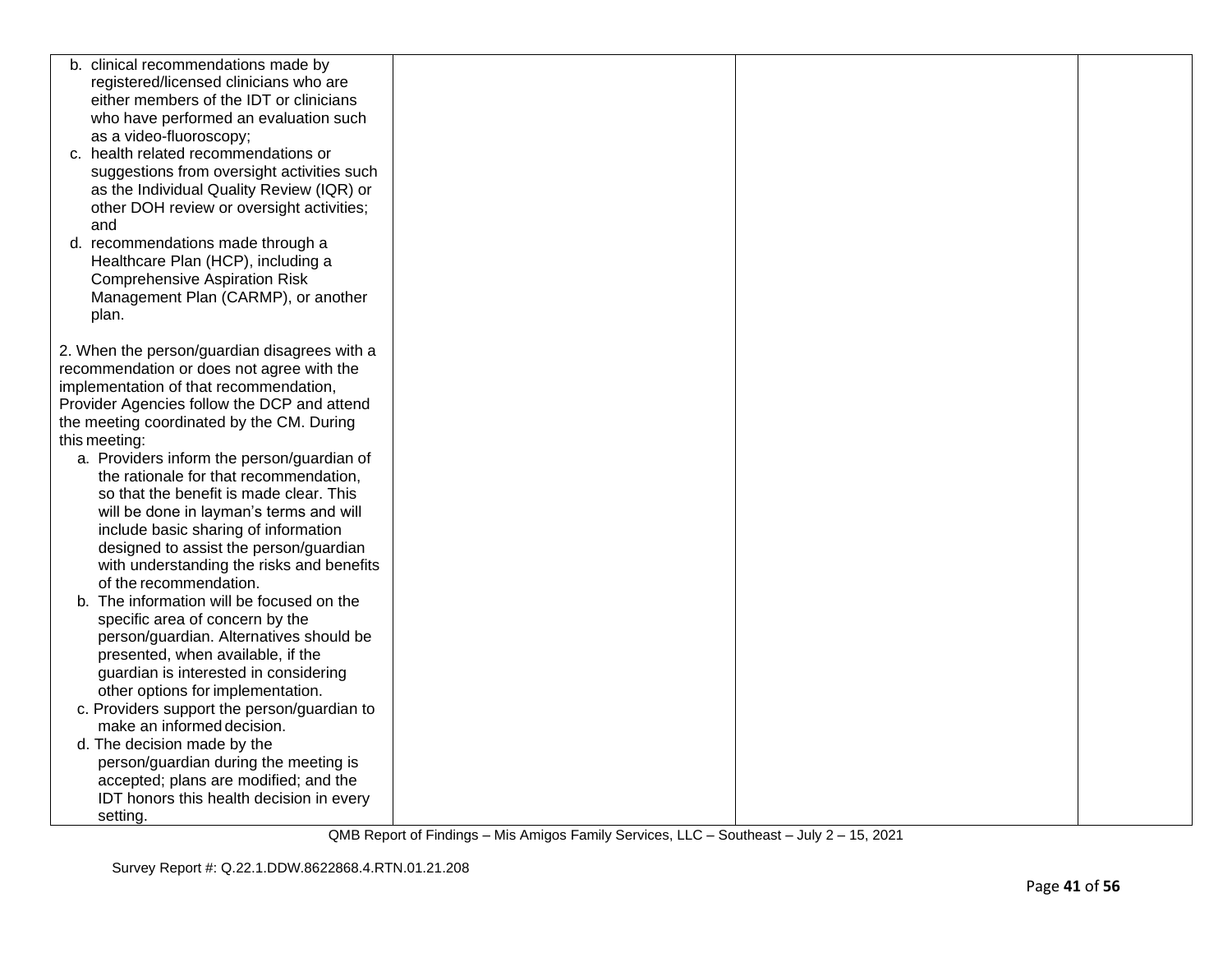| <b>Chapter 13 Nursing Services: 13.2.5</b>                                         |  |  |
|------------------------------------------------------------------------------------|--|--|
| <b>Electronic Nursing Assessment and</b>                                           |  |  |
| <b>Planning Process:</b> The nursing assessment                                    |  |  |
| process includes several DDSD mandated                                             |  |  |
| tools: the electronic Comprehensive Nursing                                        |  |  |
| Assessment Tool (e-CHAT), the Aspiration                                           |  |  |
| Risk Screening Tool (ARST) and the                                                 |  |  |
| Medication Administration Assessment Tool                                          |  |  |
| (MAAT). This process includes developing                                           |  |  |
| and training Health Care Plans and Medical                                         |  |  |
| Emergency Response Plans.                                                          |  |  |
| The following hierarchy is based on budgeted                                       |  |  |
| services and is used to identify which Provider                                    |  |  |
| Agency nurse has primary responsibility for                                        |  |  |
| completion of the nursing assessment process                                       |  |  |
| and related subsequent planning and training.                                      |  |  |
| Additional communication and collaboration for                                     |  |  |
| planning specific to CCS or CIE services may                                       |  |  |
| be needed.                                                                         |  |  |
| The hierarchy for Nursing Assessment and                                           |  |  |
| Planning responsibilities is:                                                      |  |  |
| 1. Living Supports: Supported Living, IMLS or                                      |  |  |
| Family Living via ANS;                                                             |  |  |
| 2. Customized Community Supports- Group;                                           |  |  |
| and                                                                                |  |  |
| 3. Adult Nursing Services (ANS):                                                   |  |  |
| a. for persons in Community Inclusion                                              |  |  |
| with health-related needs; or                                                      |  |  |
| b. if no residential services are budgeted                                         |  |  |
| but assessment is desired and health                                               |  |  |
| needs may exist.                                                                   |  |  |
|                                                                                    |  |  |
| 13.2.6 The Electronic Comprehensive                                                |  |  |
| <b>Health Assessment Tool (e-CHAT)</b>                                             |  |  |
| 1. The e-CHAT is a nursing assessment. It                                          |  |  |
| may not be delegated by a licensed nurse to a                                      |  |  |
| non-licensed person.                                                               |  |  |
| 2. The nurse must see the person face-to-face                                      |  |  |
| to complete the nursing assessment.<br>Additional information may be gathered from |  |  |
| members of the IDT and other sources.                                              |  |  |
|                                                                                    |  |  |
| 3. An e-CHAT is required for persons in FL,                                        |  |  |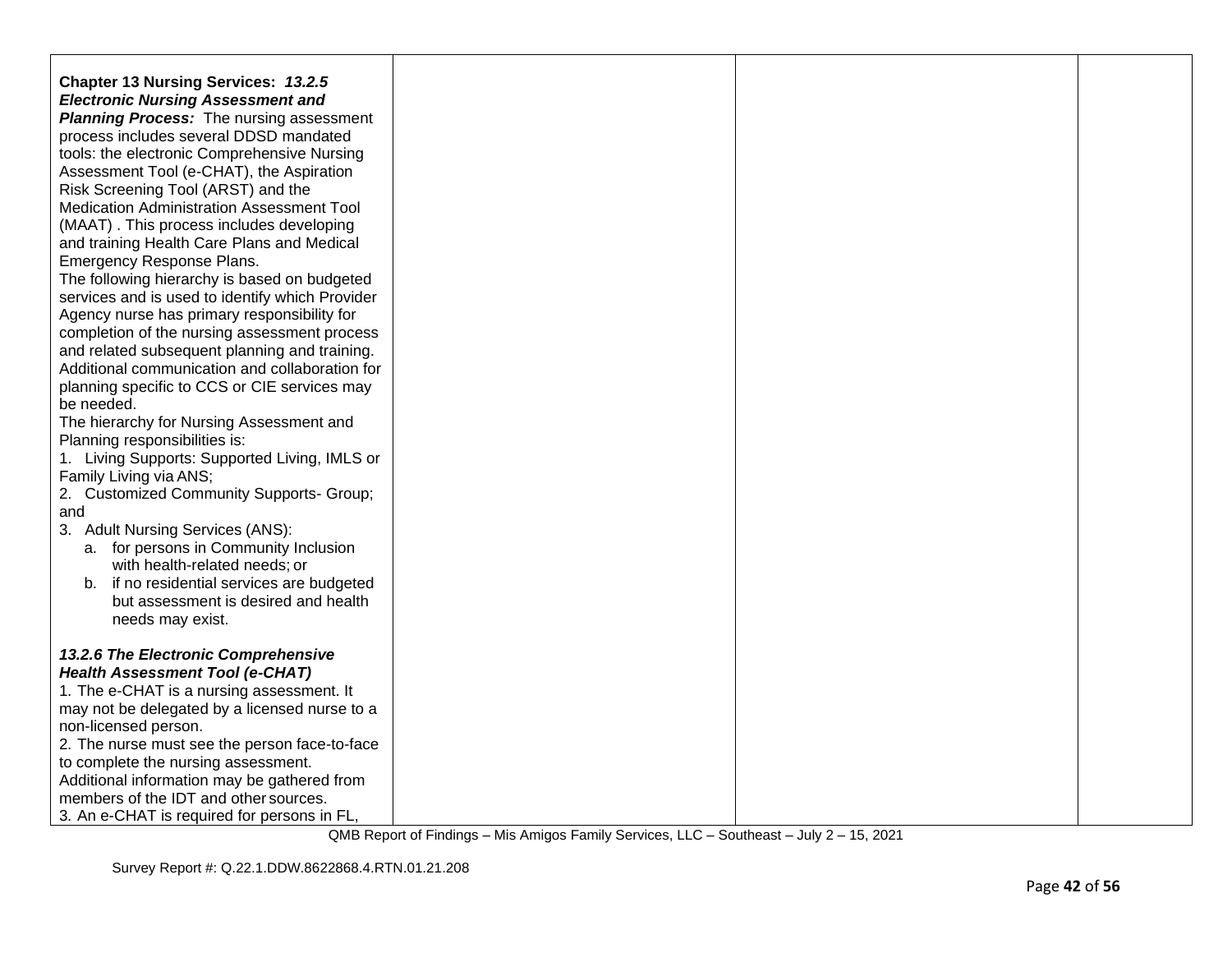| SL, IMLS, or CCS-Group. All other DD Waiver<br>recipients may obtain an e-CHAT if needed or<br>desired by adding ANS hours for assessment<br>and consultation to their budget.<br>4. When completing the e-CHAT, the nurse is<br>required to review and update the electronic<br>record and consider the diagnoses,<br>medications, treatments, and overall status of<br>the person. Discussion with others may be<br>needed to obtain critical information.<br>5. The nurse is required to complete all the e-<br>CHAT assessment questions and add<br>additional pertinent information in all comment<br>sections.                                                                                                                                                                                                                                                                                                                                     |  |  |
|----------------------------------------------------------------------------------------------------------------------------------------------------------------------------------------------------------------------------------------------------------------------------------------------------------------------------------------------------------------------------------------------------------------------------------------------------------------------------------------------------------------------------------------------------------------------------------------------------------------------------------------------------------------------------------------------------------------------------------------------------------------------------------------------------------------------------------------------------------------------------------------------------------------------------------------------------------|--|--|
| 13.2.7 Aspiration Risk Management<br><b>Screening Tool (ARST)</b>                                                                                                                                                                                                                                                                                                                                                                                                                                                                                                                                                                                                                                                                                                                                                                                                                                                                                        |  |  |
| <b>13.2.8 Medication Administration</b><br><b>Assessment Tool (MAAT):</b><br>1. A licensed nurse completes the<br><b>DDSD Medication Administration</b><br>Assessment Tool (MAAT) at least two<br>weeks before the annual ISP meeting.<br>2. After completion of the MAAT, the nurse<br>will present recommendations regarding the<br>level of assistance with medication delivery<br>(AWMD) to the IDT. A copy of the MAAT will<br>be sent to all the team members two weeks<br>before the annual ISP meeting and the<br>original MAAT will be retained in the Provider<br>Agency records.<br>3. Decisions about medication delivery<br>are made by the IDT to promote a<br>person's maximum independence and<br>community integration. The IDT will<br>reach consensus regarding which<br>criteria the person meets, as indicated<br>by the results of the MAAT and the<br>nursing recommendations, and the<br>decision is documented this in the ISP. |  |  |
| 13.2.9 Healthcare Plans (HCP):                                                                                                                                                                                                                                                                                                                                                                                                                                                                                                                                                                                                                                                                                                                                                                                                                                                                                                                           |  |  |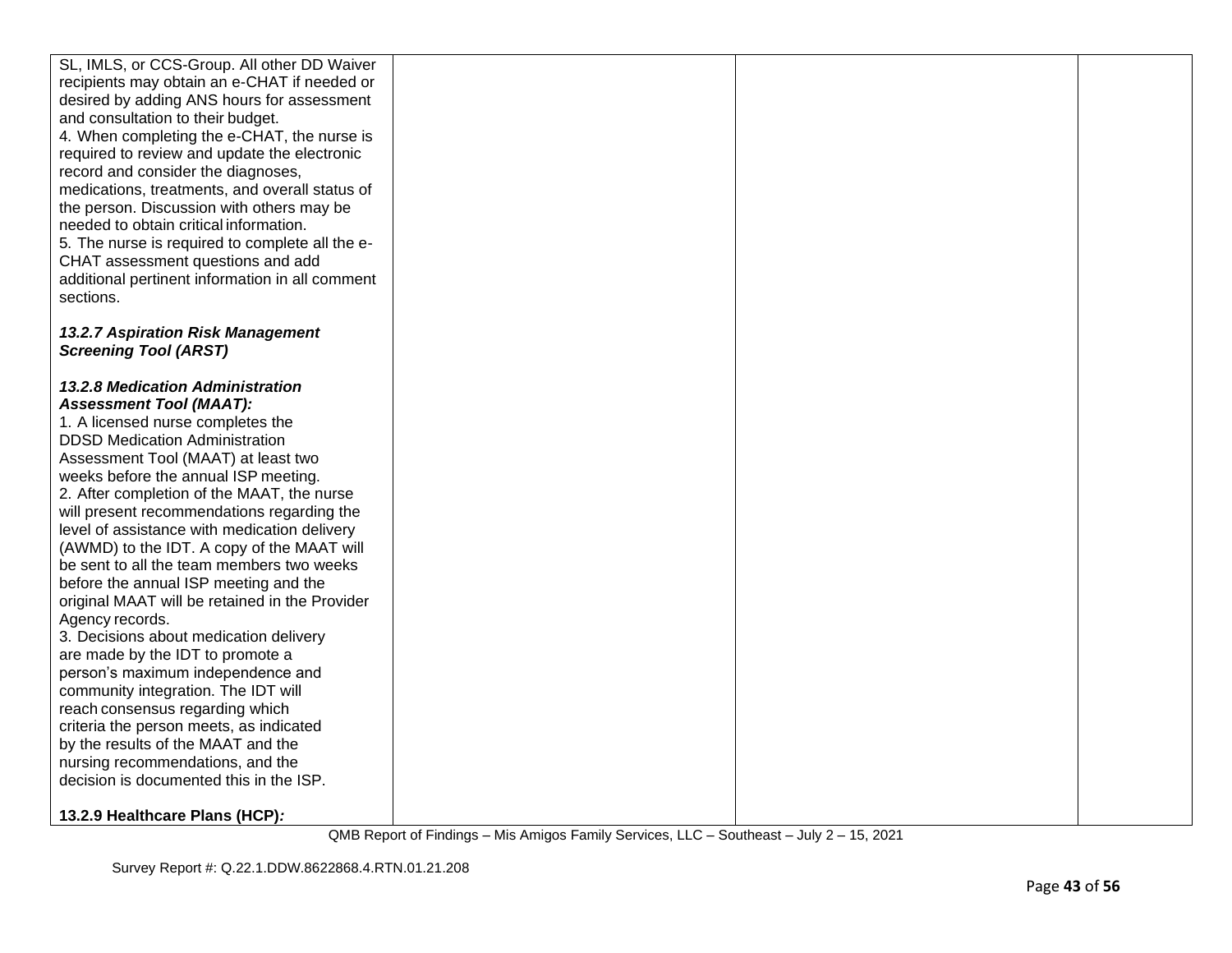| 1. At the nurse's discretion, based on prudent                                       |  |  |
|--------------------------------------------------------------------------------------|--|--|
| nursing practice, interim HCPs may be                                                |  |  |
| developed to address issues that must be                                             |  |  |
| implemented immediately after admission,                                             |  |  |
| readmission or change of medical condition to                                        |  |  |
| provide safe services prior to completion of the                                     |  |  |
| e-CHAT and formal care planning process.                                             |  |  |
| This includes interim ARM plans for those                                            |  |  |
| persons newly identified at moderate or high                                         |  |  |
| risk for aspiration. All interim plans must be                                       |  |  |
| removed if the plan is no longer needed or                                           |  |  |
| when final HCP including CARMPs are in                                               |  |  |
| place to avoid duplication of plans.                                                 |  |  |
| 2. In collaboration with the IDT, the agency                                         |  |  |
| nurse is required to create HCPs that address                                        |  |  |
| all the areas identified as required in the most                                     |  |  |
| current e-CHAT summary report which is                                               |  |  |
| indicated by "R" in the HCP column. At the                                           |  |  |
| nurse's sole discretion, based on prudent                                            |  |  |
| nursing practice, HCPs may be combined                                               |  |  |
| where clinically appropriate. The nurse should                                       |  |  |
| use nursing judgment to determine whether to                                         |  |  |
| also include HCPs for any of the areas                                               |  |  |
| indicated by "C" on the e-CHAT summary                                               |  |  |
| report. The nurse may also create other HCPs                                         |  |  |
| plans that the nurse determines are warranted.                                       |  |  |
|                                                                                      |  |  |
| 13.2.10 Medical Emergency Response Plan                                              |  |  |
| (MERP):                                                                              |  |  |
| 1. The agency nurse is required to develop a                                         |  |  |
| Medical Emergency Response Plan (MERP)                                               |  |  |
| for all conditions marked with an "R" in the e-                                      |  |  |
| CHAT summary report. The agency nurse                                                |  |  |
| should use her/his clinical judgment and input                                       |  |  |
| from the Interdisciplinary Team (IDT) to<br>determine whether shown as "C" in the e- |  |  |
|                                                                                      |  |  |
| CHAT summary report or other conditions also<br>warrant a MERP.                      |  |  |
| 2. MERPs are required for persons who have                                           |  |  |
| one or more conditions or illnesses that                                             |  |  |
| present a likely potential to become a life-                                         |  |  |
| threatening situation.                                                               |  |  |
|                                                                                      |  |  |
|                                                                                      |  |  |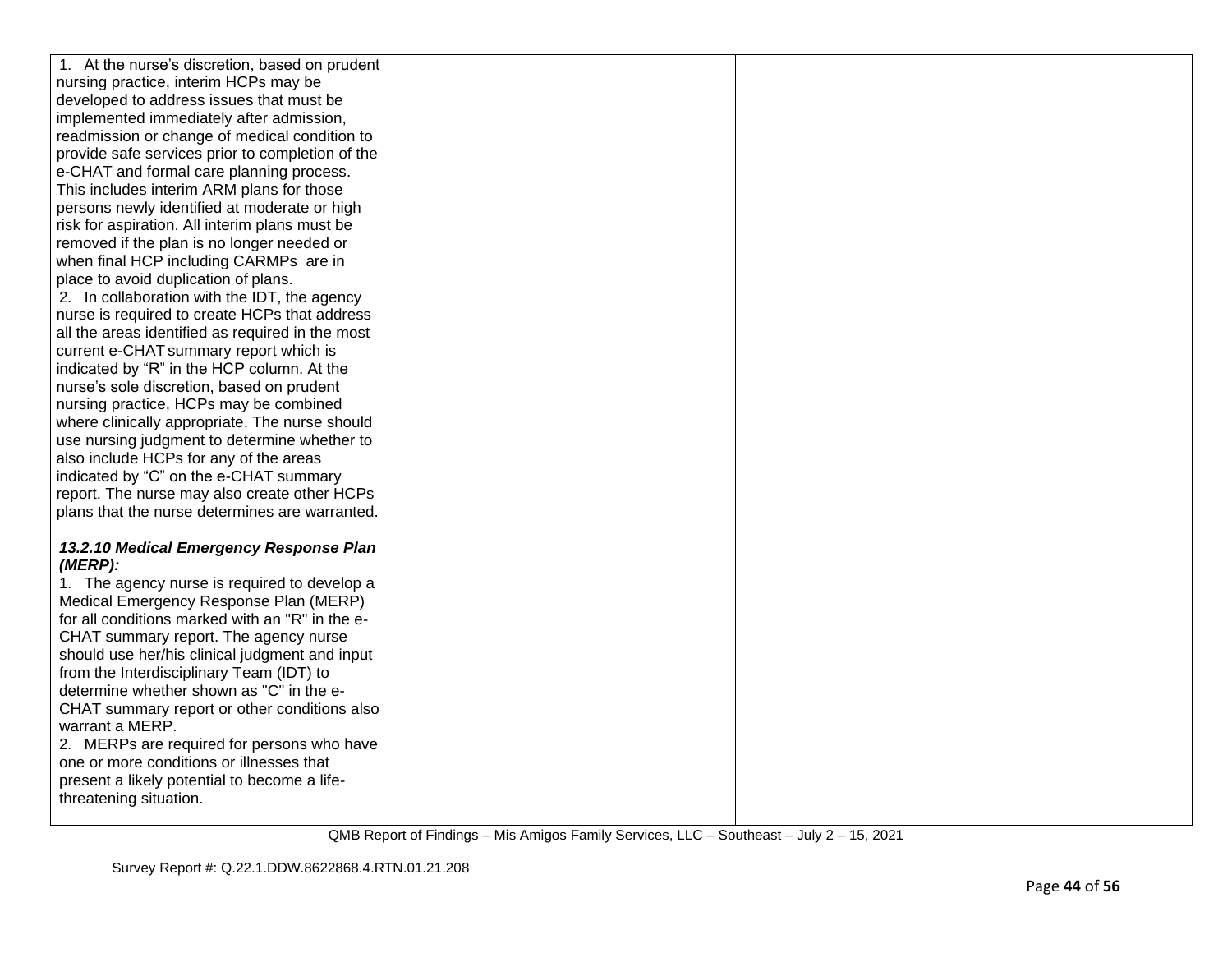| <b>Chapter 20: Provider Documentation and</b>   |  |  |
|-------------------------------------------------|--|--|
| Client Records: 20.5.3 Health Passport and      |  |  |
| <b>Physician Consultation Form: All Primary</b> |  |  |
| and Secondary Provider Agencies must use        |  |  |
| the Health Passport and Physician               |  |  |
| Consultation form from the Therap system.       |  |  |
| This standardized document contains             |  |  |
| individual, physician and emergency contact     |  |  |
| information, a complete list of current medical |  |  |
| diagnoses, health and safety risk factors,      |  |  |
| allergies, and information regarding insurance, |  |  |
| guardianship, and advance directives. The       |  |  |
| Health Passport also includes a standardized    |  |  |
| form to use at medical appointments called the  |  |  |
| Physician Consultation form.                    |  |  |
|                                                 |  |  |
|                                                 |  |  |
|                                                 |  |  |
|                                                 |  |  |
|                                                 |  |  |
|                                                 |  |  |
|                                                 |  |  |
|                                                 |  |  |
|                                                 |  |  |
|                                                 |  |  |
|                                                 |  |  |
|                                                 |  |  |
|                                                 |  |  |
|                                                 |  |  |
|                                                 |  |  |
|                                                 |  |  |
|                                                 |  |  |
|                                                 |  |  |
|                                                 |  |  |
|                                                 |  |  |
|                                                 |  |  |
|                                                 |  |  |
|                                                 |  |  |
|                                                 |  |  |
|                                                 |  |  |
|                                                 |  |  |
|                                                 |  |  |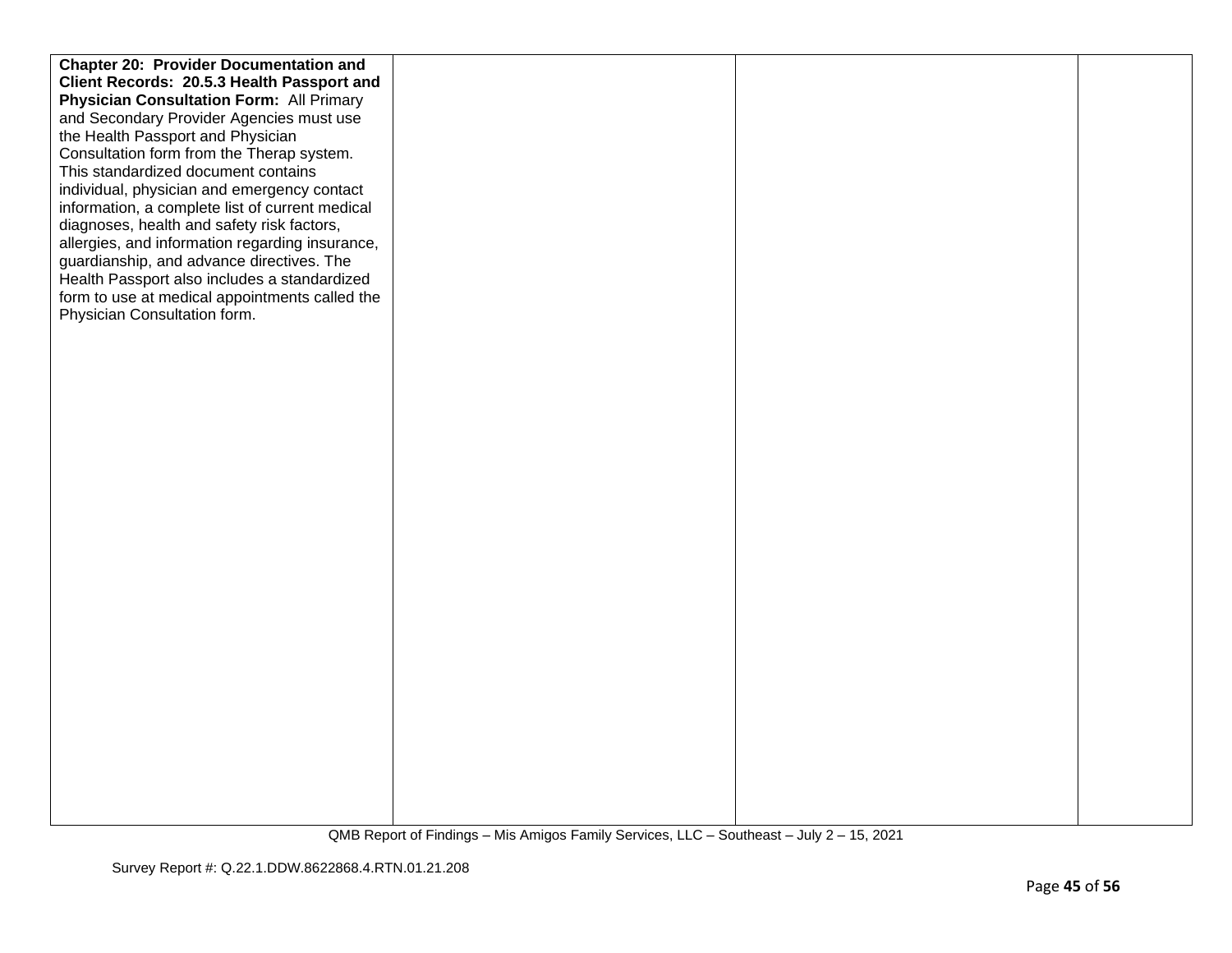| Tag #1A31 Client Rights / Human Rights                                                   | <b>Condition of Participation Level Deficiency</b> |                                                          |  |
|------------------------------------------------------------------------------------------|----------------------------------------------------|----------------------------------------------------------|--|
| NMAC 7.26.3.11 RESTRICTIONS OR                                                           | After an analysis of the evidence it has been      | Provider:                                                |  |
| <b>LIMITATION OF CLIENT'S RIGHTS:</b>                                                    | determined there is a significant potential for a  | <b>State your Plan of Correction for the</b>             |  |
| A. A service provider shall not restrict or limit                                        | negative outcome to occur.                         | deficiencies cited in this tag here (How is the          |  |
| a client's rights except:                                                                |                                                    | deficiency going to be corrected? This can be            |  |
| (1) where the restriction or limitation is                                               | Based on record review, the Agency did not         | specific to each deficiency cited or if possible an      |  |
| allowed in an emergency and is necessary to                                              | ensure the rights of Individuals was not           | overall correction?): $\rightarrow$                      |  |
| prevent imminent risk of physical harm to the                                            | restricted or limited for 1 of 9 Individuals.      |                                                          |  |
| client or another person; or                                                             |                                                    |                                                          |  |
| (2) where the interdisciplinary team has                                                 | A review of Agency Individual files indicated      |                                                          |  |
| determined that the client's limited capacity                                            | Human Rights Committee Approval was                |                                                          |  |
| to exercise the right threatens his or her                                               | required for restrictions.                         |                                                          |  |
| physical safety; or                                                                      |                                                    |                                                          |  |
| (3) as provided for in Section 10.1.14 [now                                              | No documentation was found regarding               |                                                          |  |
| Subsection N of 7.26.3.10 NMAC].                                                         | Human Rights Approval for the following:           | <b>Provider:</b>                                         |  |
|                                                                                          |                                                    | <b>Enter your ongoing Quality</b>                        |  |
| B. Any emergency intervention to prevent                                                 | • Supervise when on the computer, make             | <b>Assurance/Quality Improvement</b>                     |  |
| physical harm shall be reasonable to prevent                                             | sure you are in Line of Sight. No evidence         | processes as it related to this tag number               |  |
| harm, shall be the least restrictive                                                     | found of Human Rights Committee                    | here (What is going to be done? How many                 |  |
| intervention necessary to meet the                                                       | approval. (Individual #3)                          | individuals is this going to affect? How often will      |  |
| emergency, shall be allowed no longer than                                               |                                                    | this be completed? Who is responsible? What              |  |
| necessary and shall be subject to                                                        |                                                    | steps will be taken if issues are found?): $\rightarrow$ |  |
| interdisciplinary team (IDT) review. The IDT                                             |                                                    |                                                          |  |
| upon completion of its review may refer its                                              |                                                    |                                                          |  |
| findings to the office of quality assurance.                                             |                                                    |                                                          |  |
| The emergency intervention may be subject                                                |                                                    |                                                          |  |
| to review by the service provider's behavioral                                           |                                                    |                                                          |  |
| support committee or human rights                                                        |                                                    |                                                          |  |
| committee in accordance with the behavioral                                              |                                                    |                                                          |  |
| support policies or other department                                                     |                                                    |                                                          |  |
|                                                                                          |                                                    |                                                          |  |
| regulation or policy.<br>C. The service provider may adopt                               |                                                    |                                                          |  |
|                                                                                          |                                                    |                                                          |  |
| reasonable program policies of general                                                   |                                                    |                                                          |  |
| applicability to clients served by that service                                          |                                                    |                                                          |  |
| provider that do not violate client rights.<br>[09/12/94; 01/15/97; Recompiled 10/31/01] |                                                    |                                                          |  |
|                                                                                          |                                                    |                                                          |  |
| Developmental Disabilities (DD) Waiver                                                   |                                                    |                                                          |  |
| Service Standards 2/26/2018; Re-Issue:                                                   |                                                    |                                                          |  |
|                                                                                          |                                                    |                                                          |  |
| 12/28/2018; Eff 1/1/2019                                                                 |                                                    |                                                          |  |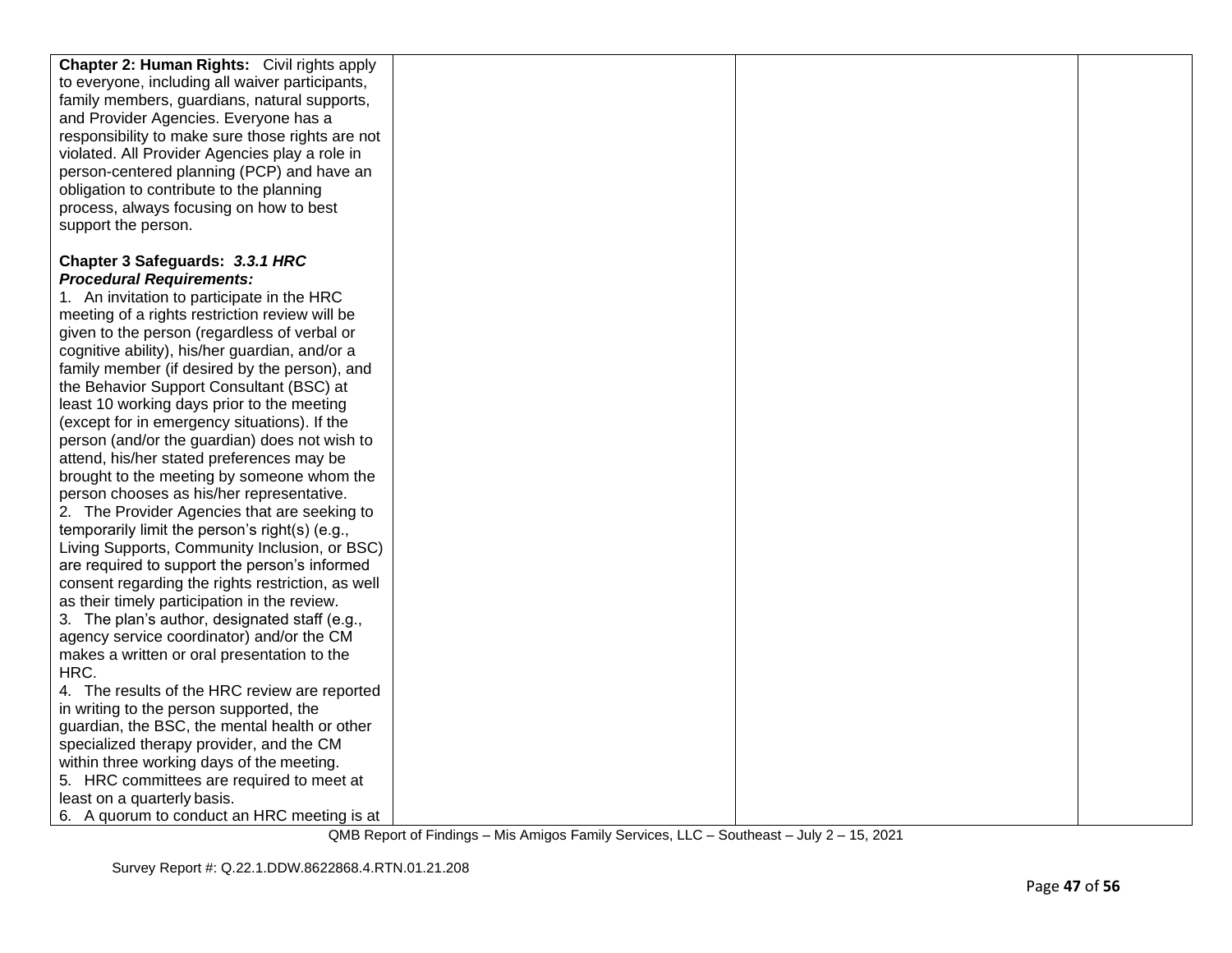| least three voting members eligible to vote in      |  |  |
|-----------------------------------------------------|--|--|
| each situation and at least one must be a           |  |  |
| community member at large.                          |  |  |
| 7. HRC members who are directly involved in         |  |  |
| the services provided to the person must            |  |  |
| excuse themselves from voting in that               |  |  |
| situation.                                          |  |  |
| Each HRC is required to have a provision for        |  |  |
| emergency approval of rights restrictions           |  |  |
| based upon credible threats of harm against         |  |  |
| self or others that may arise between               |  |  |
| scheduled HRC meetings (e.g., locking up            |  |  |
| sharp knives after a serious attempt to injure      |  |  |
| self or others or a disclosure, with a credible     |  |  |
| plan, to seriously injure or kill someone). The     |  |  |
| confidential and HIPAA compliant emergency          |  |  |
| meeting may be via telephone, video or              |  |  |
| conference call, or secure email. Procedures        |  |  |
| may include an initial emergency phone              |  |  |
| meeting, and a subsequent follow-up                 |  |  |
| emergency meeting in complex and/or ongoing         |  |  |
| situations.                                         |  |  |
| 8. The HRC with primary responsibility for          |  |  |
| implementation of the rights restriction will       |  |  |
| record all meeting minutes on an individual         |  |  |
| basis, i.e., each meeting discussion for an         |  |  |
| individual will be recorded separately, and         |  |  |
| minutes of all meetings will be retained at the     |  |  |
| agency for at least six years from the final date   |  |  |
| of continuance of the restriction.                  |  |  |
|                                                     |  |  |
| 3.3.3 HRC and Behavioral Support: The               |  |  |
| HRC reviews temporary restrictions of rights        |  |  |
| that are related to medical issues or health and    |  |  |
| safety considerations such as decreased             |  |  |
| mobility (e.g., the use of bed rails due to risk of |  |  |
| falling during the night while getting out of       |  |  |
| bed). However, other temporary restrictions         |  |  |
| may be implemented because of health and            |  |  |
| safety considerations arising from behavioral       |  |  |
| issues.                                             |  |  |
| Positive Behavioral Supports (PBS) are              |  |  |
| mandated and used when behavioral support           |  |  |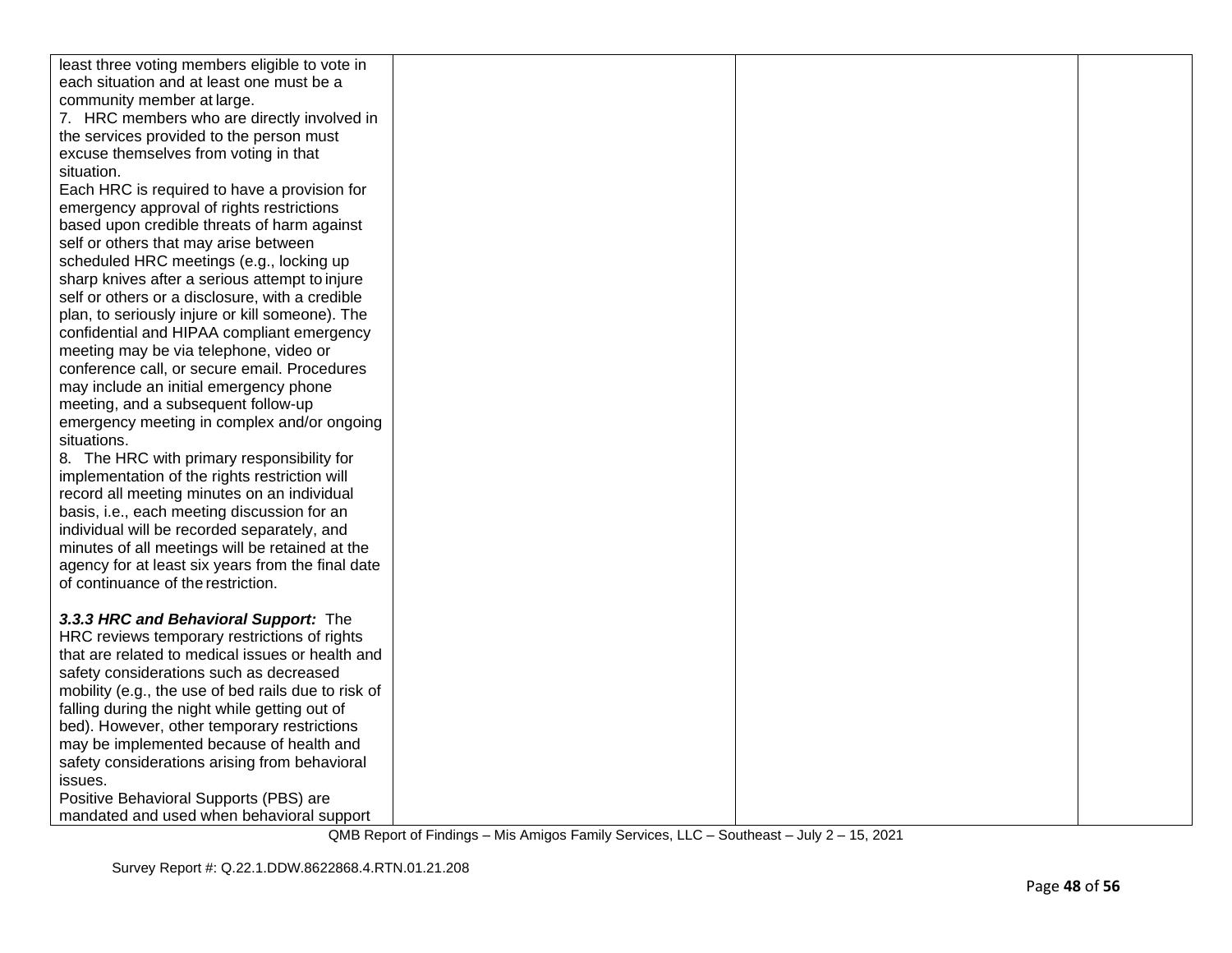|             | is needed and desired by the person and/or                                       |  |  |
|-------------|----------------------------------------------------------------------------------|--|--|
|             | the IDT. PBS emphasizes the acquisition and                                      |  |  |
|             | maintenance of positive skills (e.g. building                                    |  |  |
|             | healthy relationships) to increase the person's                                  |  |  |
|             | quality of life understanding that a natural                                     |  |  |
|             | reduction in other challenging behaviors will                                    |  |  |
|             | follow. At times, aversive interventions may be                                  |  |  |
|             | temporarily included as a part of a person's                                     |  |  |
|             | behavioral support (usually in the BCIP), and                                    |  |  |
|             | therefore, need to be reviewed prior to                                          |  |  |
|             | implementation as well as periodically while                                     |  |  |
|             | the restrictive intervention is in place. PBSPs                                  |  |  |
|             |                                                                                  |  |  |
|             | not containing aversive interventions do not                                     |  |  |
|             | require HRC review or approval.                                                  |  |  |
|             | Plans (e.g., ISPs, PBSPs, BCIPs PPMPs,                                           |  |  |
|             | and/or RMPs) that contain any aversive                                           |  |  |
|             | interventions are submitted to the HRC in                                        |  |  |
|             | advance of a meeting, except in emergency                                        |  |  |
| situations. |                                                                                  |  |  |
|             |                                                                                  |  |  |
|             | 3.3.4 Interventions Requiring HRC Review                                         |  |  |
|             | and Approval: HRCs must review prior to                                          |  |  |
|             | implementation, any plans (e.g. ISPs, PBSPs,                                     |  |  |
|             | BCIPs and/or PPMPs, RMPs), with strategies,                                      |  |  |
|             |                                                                                  |  |  |
|             | including but not limited to:                                                    |  |  |
| 1.          | response cost;                                                                   |  |  |
| 2.          | restitution;                                                                     |  |  |
| 3.          | emergency physical restraint (EPR);                                              |  |  |
| 4.          | routine use of law enforcement as part of                                        |  |  |
|             | a BCIP;                                                                          |  |  |
| 5.          | routine use of emergency hospitalization                                         |  |  |
|             | procedures as part of a BCIP;                                                    |  |  |
| 6.          | use of point systems;                                                            |  |  |
| 7.          | use of intense, highly structured, and                                           |  |  |
|             | specialized treatment strategies,                                                |  |  |
|             | including level systems with response                                            |  |  |
|             | cost or failure to earn components;                                              |  |  |
| 8.          | a 1:1 staff to person ratio for behavioral                                       |  |  |
|             | reasons, or, very rarely, a 2:1 staff to                                         |  |  |
|             | person ratio for behavioral or medical                                           |  |  |
|             | reasons:                                                                         |  |  |
| 9.          | use of PRN psychotropic medications;<br>use of protective devices for behavioral |  |  |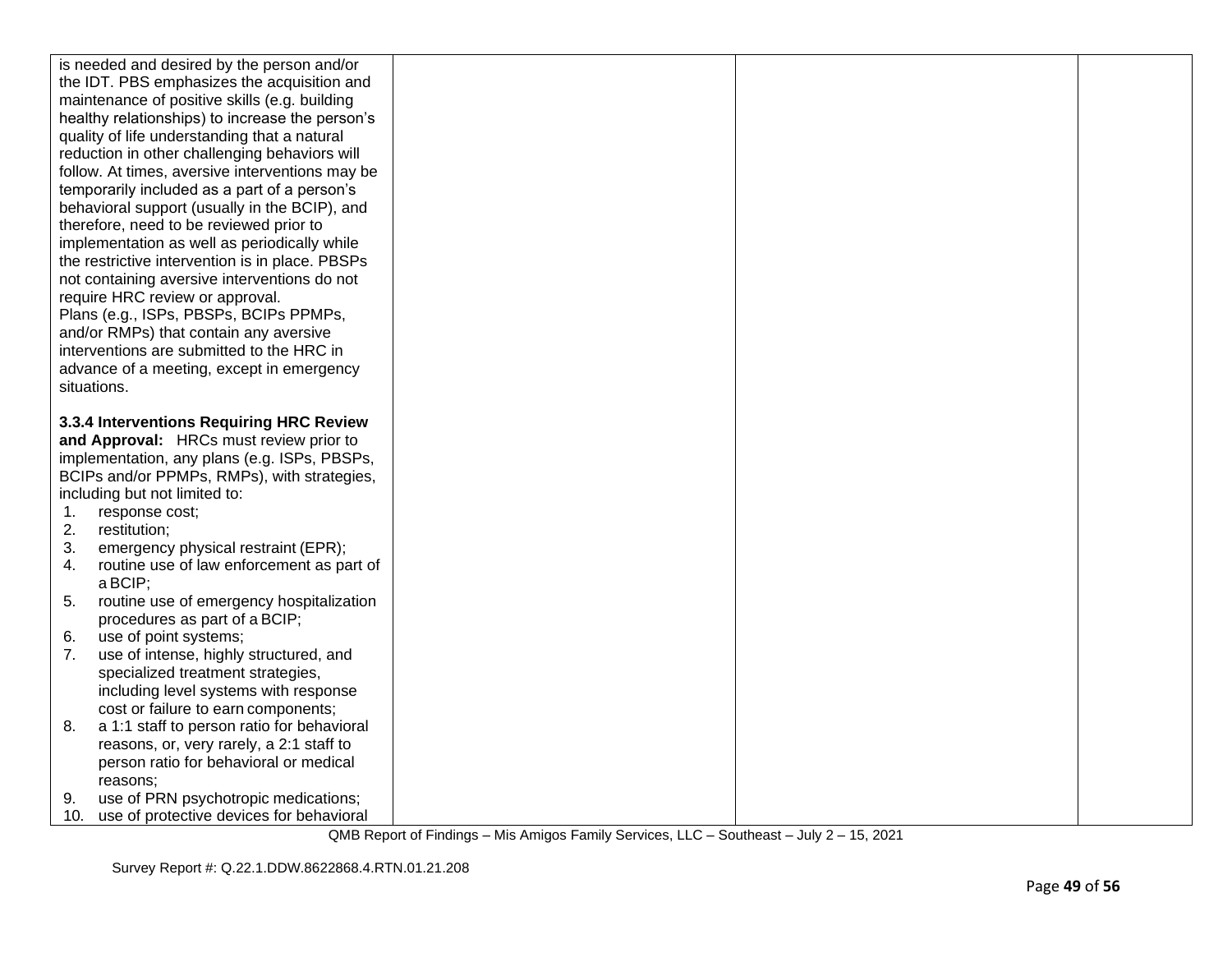| purposes (e.g., helmets for head<br>banging, Posey gloves for biting hand);<br>11. use of bed rails;<br>12. use of a device and/or monitoring system<br>through PST may impact the person's<br>privacy or other rights; or<br>13. use of any alarms to alert staff to a<br>person's whereabouts.                                                                                  |  |  |
|-----------------------------------------------------------------------------------------------------------------------------------------------------------------------------------------------------------------------------------------------------------------------------------------------------------------------------------------------------------------------------------|--|--|
| 3.4 Emergency Physical Restraint (EPR):<br>Every person shall be free from the use of<br>restrictive physical crisis intervention<br>measures that are unnecessary. Provider<br>Agencies who support people who may<br>occasionally need intervention such as<br>Emergency Physical Restraint (EPR) are<br>required to institute procedures to maximize<br>safety.                |  |  |
| 3.4.5 Human Rights Committee: The HRC<br>reviews use of EPR. The BCIP may not be<br>implemented without HRC review and approval<br>whenever EPR or other restrictive measure(s)<br>are included. Provider Agencies with an HRC<br>are required to ensure that the HRCs:<br>participate in training regarding required<br>1.<br>constitution and oversight activities for<br>HRCs; |  |  |
| 2.<br>review any BCIP, that include the use of<br>EPR<br>3.<br>occur at least annually, occur in any                                                                                                                                                                                                                                                                              |  |  |
| quarter where EPR is used, and occur<br>whenever any change to the BCIP is<br>considered;                                                                                                                                                                                                                                                                                         |  |  |
| maintain HRC minutes approving or<br>4.<br>disallowing the use of EPR as written in a<br>BCIP; and                                                                                                                                                                                                                                                                                |  |  |
| 5.<br>maintain HRC minutes of meetings<br>reviewing the implementation of the BCIP<br>when EPR is used.                                                                                                                                                                                                                                                                           |  |  |
|                                                                                                                                                                                                                                                                                                                                                                                   |  |  |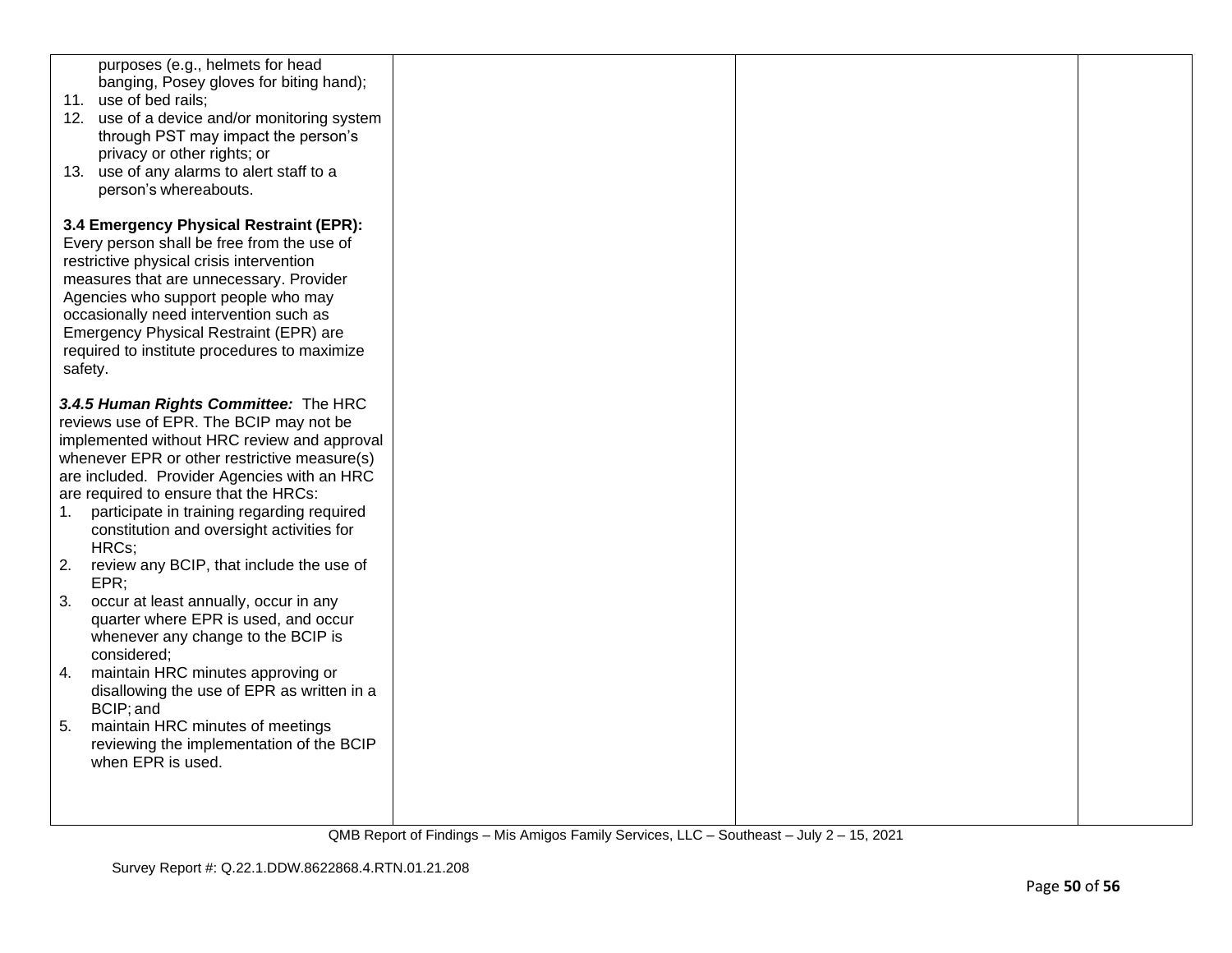| <b>Standard of Care</b>                                                                     | <b>Deficiencies</b>                            | Agency Plan of Correction, On-going QA/QI<br>and Responsible Party                                                                                    | <b>Completion</b><br><b>Date</b> |
|---------------------------------------------------------------------------------------------|------------------------------------------------|-------------------------------------------------------------------------------------------------------------------------------------------------------|----------------------------------|
|                                                                                             |                                                | Service Domain: Medicaid Billing/Reimbursement - State financial oversight exists to assure that claims are coded and paid for in accordance with the |                                  |
| reimbursement methodology specified in the approved waiver.                                 |                                                |                                                                                                                                                       |                                  |
| Tag # IS25 Community Integrated                                                             | <b>Standard Level Deficiency</b>               |                                                                                                                                                       |                                  |
| <b>Employment Services</b>                                                                  |                                                |                                                                                                                                                       |                                  |
| Developmental Disabilities (DD) Waiver                                                      | Based on record review, the Agency did not     | Provider:                                                                                                                                             |                                  |
| Service Standards 2/26/2018; Re-Issue:                                                      | provide written or electronic documentation as | <b>State your Plan of Correction for the</b>                                                                                                          |                                  |
| 12/28/2018; Eff 1/1/2019                                                                    | evidence for each unit billed for Supported    | deficiencies cited in this tag here (How is the<br>deficiency going to be corrected? This can be                                                      |                                  |
| <b>Chapter 21: Billing Requirements: 21.4</b><br><b>Recording Keeping and Documentation</b> | Employment Services for 2 of 4 individuals     | specific to each deficiency cited or if possible an                                                                                                   |                                  |
| Requirements: DD Waiver Provider Agencies                                                   | Individual #2                                  | overall correction?): $\rightarrow$                                                                                                                   |                                  |
| must maintain all records necessary to                                                      | May 2021                                       |                                                                                                                                                       |                                  |
| demonstrate proper provision of services for                                                | • The Agency billed 8 units of Community       |                                                                                                                                                       |                                  |
| Medicaid billing. At a minimum, Provider                                                    | Integrated Employment Services (T2019          |                                                                                                                                                       |                                  |
| Agencies must adhere to the following:                                                      | HB HQ) on 5/21/2021. Documentation             |                                                                                                                                                       |                                  |
| 1. The level and type of service provided                                                   | received accounted for 4 units.                |                                                                                                                                                       |                                  |
| must be supported in the ISP and have an                                                    |                                                |                                                                                                                                                       |                                  |
| approved budget prior to service delivery and                                               | Individual #9                                  |                                                                                                                                                       |                                  |
| billing.                                                                                    | March 2021                                     | <b>Provider:</b>                                                                                                                                      |                                  |
| Comprehensive documentation of direct<br>2.                                                 | • The Agency billed 178 units of Community     | <b>Enter your ongoing Quality</b>                                                                                                                     |                                  |
| service delivery must include, at a minimum:                                                | Integrated Employment Services (T2019          | <b>Assurance/Quality Improvement</b>                                                                                                                  |                                  |
| a. the agency name;                                                                         | HB HQ) from 3/1/2021 through 3/13/2021.        | processes as it related to this tag number                                                                                                            |                                  |
| b. the name of the recipient of the service;                                                | Documentation received accounted for 8         | here (What is going to be done? How many<br>individuals is this going to affect? How often will                                                       |                                  |
| c. the location of the service;                                                             | units.                                         | this be completed? Who is responsible? What                                                                                                           |                                  |
| d. the date of the service;                                                                 |                                                | steps will be taken if issues are found?): $\rightarrow$                                                                                              |                                  |
| e. the type of service;                                                                     |                                                |                                                                                                                                                       |                                  |
| f. the start and end times of theservice;                                                   |                                                |                                                                                                                                                       |                                  |
| g. the signature and title of each staff member<br>who documents their time; and            |                                                |                                                                                                                                                       |                                  |
| h. the nature of services.                                                                  |                                                |                                                                                                                                                       |                                  |
| 3. A Provider Agency that receives payment                                                  |                                                |                                                                                                                                                       |                                  |
| for treatment, services, or goods must retain all                                           |                                                |                                                                                                                                                       |                                  |
| medical and business records for a period of at                                             |                                                |                                                                                                                                                       |                                  |
| least six years from the last payment date, until                                           |                                                |                                                                                                                                                       |                                  |
| ongoing audits are settled, or until involvement                                            |                                                |                                                                                                                                                       |                                  |
| of the state Attorney General is completed                                                  |                                                |                                                                                                                                                       |                                  |
| regarding settlement of any claim, whichever is                                             |                                                |                                                                                                                                                       |                                  |
| longer.                                                                                     |                                                |                                                                                                                                                       |                                  |
| 4. A Provider Agency that receives payment                                                  |                                                |                                                                                                                                                       |                                  |
| for treatment, services or goods must retain all                                            |                                                |                                                                                                                                                       |                                  |
| medical and business records relating to any of                                             |                                                |                                                                                                                                                       |                                  |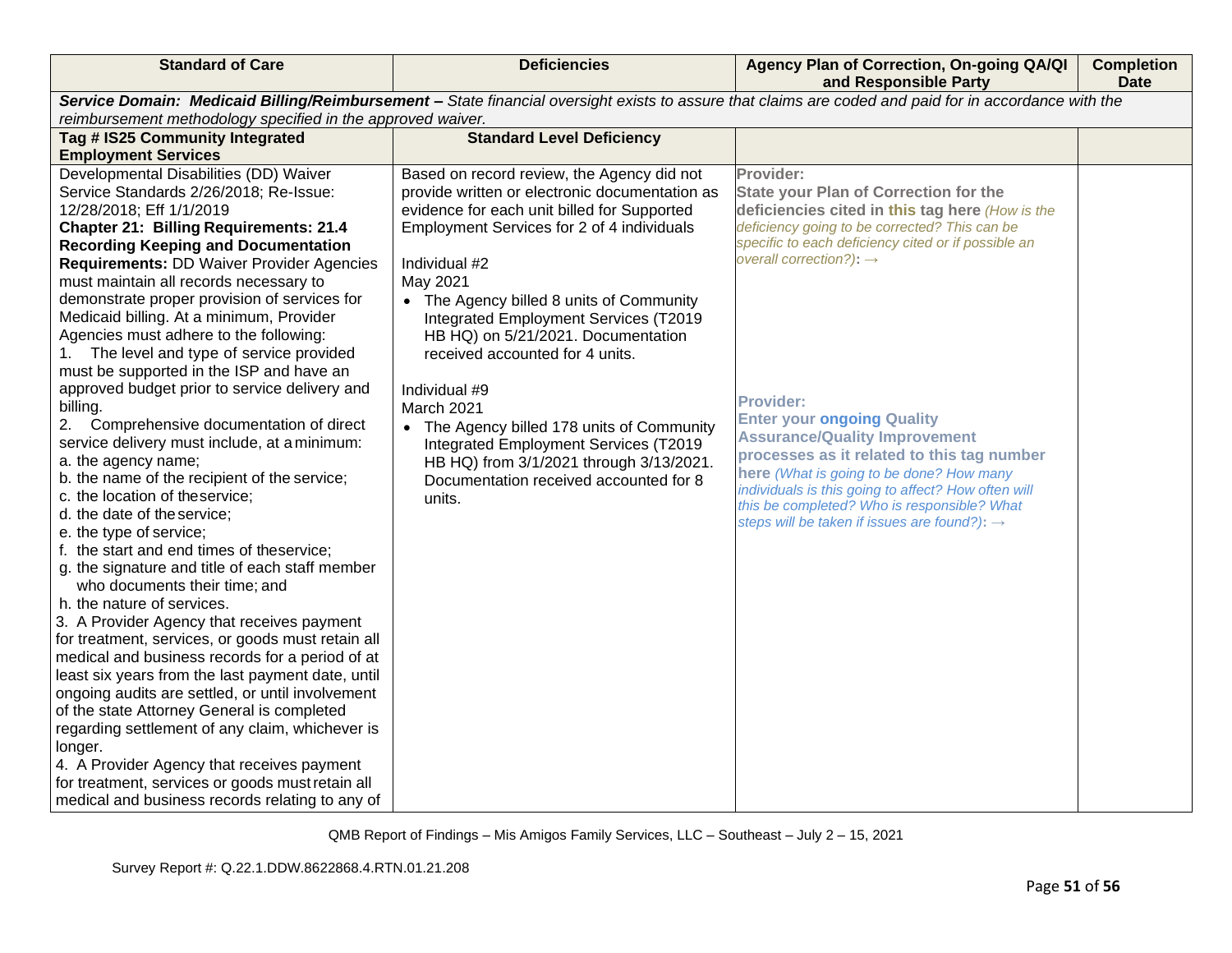| the following for a period of at least six years  |  |  |
|---------------------------------------------------|--|--|
| from the payment date:                            |  |  |
| a. treatment or care of any eligible              |  |  |
| recipient;                                        |  |  |
| services or goods provided to any<br>b.           |  |  |
| eligible recipient;                               |  |  |
| amounts paid by MAD on behalf of any<br>C.        |  |  |
| eligible recipient; and                           |  |  |
| any records required by MAD for the<br>d.         |  |  |
| administration of Medicaid.                       |  |  |
|                                                   |  |  |
| 21.9 Billable Units: The unit of billing          |  |  |
|                                                   |  |  |
| depends on the service type. The unit may be      |  |  |
| a 15-minute interval, a daily unit, a monthly     |  |  |
| unit or a dollar amount. The unit of billing is   |  |  |
| identified in the current DD Waiver Rate Table.   |  |  |
| Provider Agencies must correctly report           |  |  |
| service units.                                    |  |  |
|                                                   |  |  |
| 21.9.1 Requirements for Daily Units: For          |  |  |
| services billed in daily units, Provider Agencies |  |  |
| must adhere to the following:                     |  |  |
| 1. A day is considered 24 hours from              |  |  |
| midnight to midnight.                             |  |  |
| 2. If 12 or fewer hours of service are            |  |  |
| provided, then one-half unit shall be billed. A   |  |  |
| whole unit can be billed if more than 12 hours    |  |  |
| of service is provided during a 24-hour period.   |  |  |
| 3. The maximum allowable billable units           |  |  |
| cannot exceed 340 calendar days per ISP year      |  |  |
| or 170 calendar days per six months.              |  |  |
| 4. When a person transitions from one             |  |  |
| Provider Agency to another during the ISP year,   |  |  |
| a standard formula to calculate the units billed  |  |  |
| by each Provider Agency must be applied as        |  |  |
| follows:                                          |  |  |
| a. The discharging Provider Agency bills the      |  |  |
| number of calendar days that services were        |  |  |
| provided multiplied by .93 (93%).                 |  |  |
| b. The receiving Provider Agency bills the        |  |  |
| remaining days up to 340 for the ISP year.        |  |  |
|                                                   |  |  |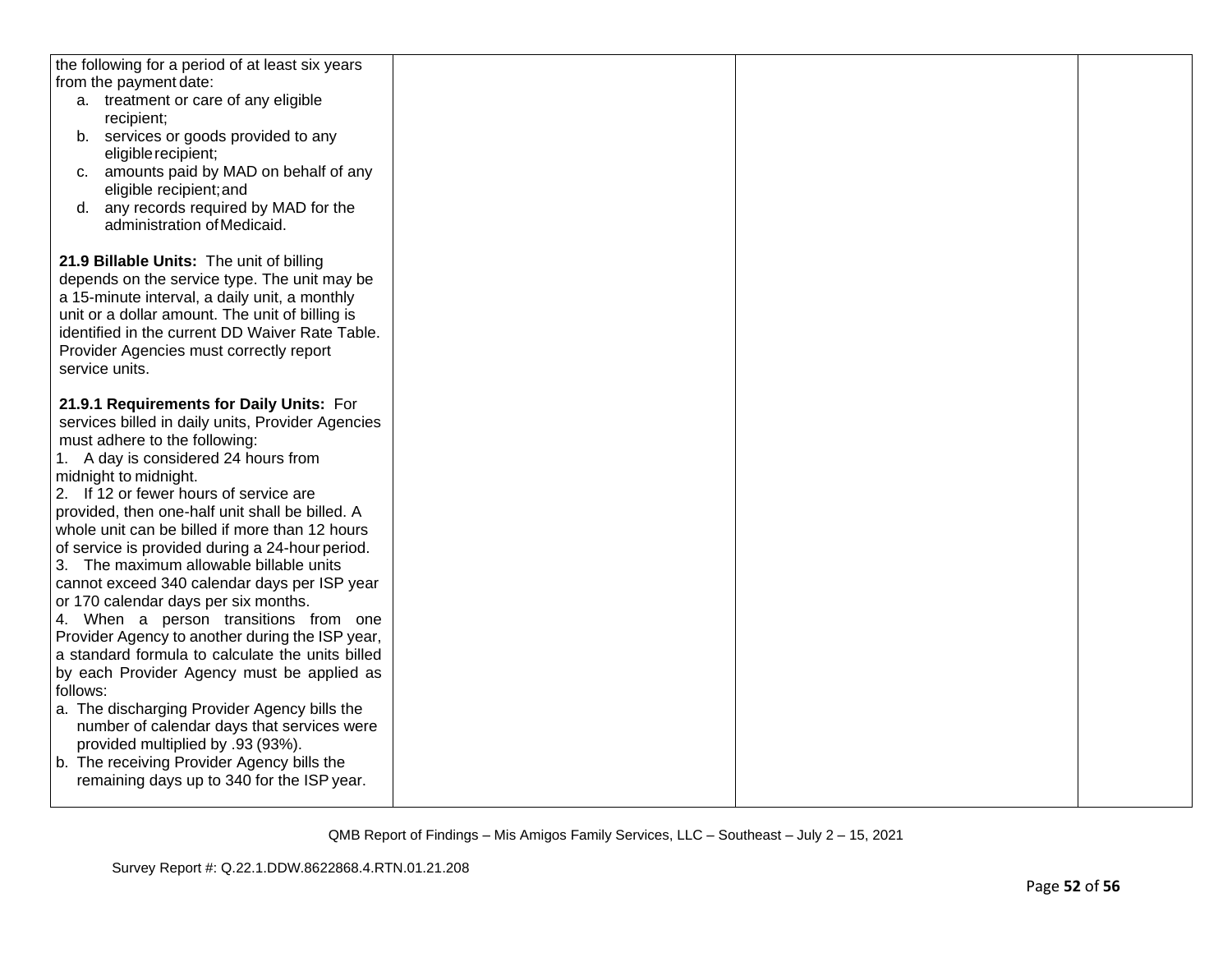| 21.9.2 Requirements for Monthly Units: For        |  |  |
|---------------------------------------------------|--|--|
| services billed in monthly units, a Provider      |  |  |
| Agency must adhere to the following:              |  |  |
| 1. A month is considered a period of 30           |  |  |
| calendar days.                                    |  |  |
| 2. At least one hour of face-to-face billable     |  |  |
| services shall be provided during a calendar      |  |  |
| month where any portion of a monthly unit is      |  |  |
| billed.                                           |  |  |
| 3. Monthly units can be prorated by a half        |  |  |
| unit.                                             |  |  |
| 4. Agency transfers not occurring at the          |  |  |
| beginning of the 30-day interval are required to  |  |  |
| be coordinated in the middle of the 30-day        |  |  |
| interval so that the discharging and receiving    |  |  |
| agency receive a half unit.                       |  |  |
|                                                   |  |  |
| 21.9.3 Requirements for 15-minute and             |  |  |
| hourly units: For services billed in 15-minute    |  |  |
| or hourly intervals, Provider Agencies must       |  |  |
| adhere to the following:                          |  |  |
| 1. When time spent providing the service is       |  |  |
| not exactly 15 minutes or one hour, Provider      |  |  |
| Agencies are responsible for reporting time       |  |  |
| correctly following NMAC 8.302.2.                 |  |  |
| 2. Services that last in their entirety less than |  |  |
| eight minutes cannot be billed.                   |  |  |
|                                                   |  |  |
|                                                   |  |  |
|                                                   |  |  |
|                                                   |  |  |
|                                                   |  |  |
|                                                   |  |  |
|                                                   |  |  |
|                                                   |  |  |
|                                                   |  |  |
|                                                   |  |  |
|                                                   |  |  |
|                                                   |  |  |
|                                                   |  |  |
|                                                   |  |  |
|                                                   |  |  |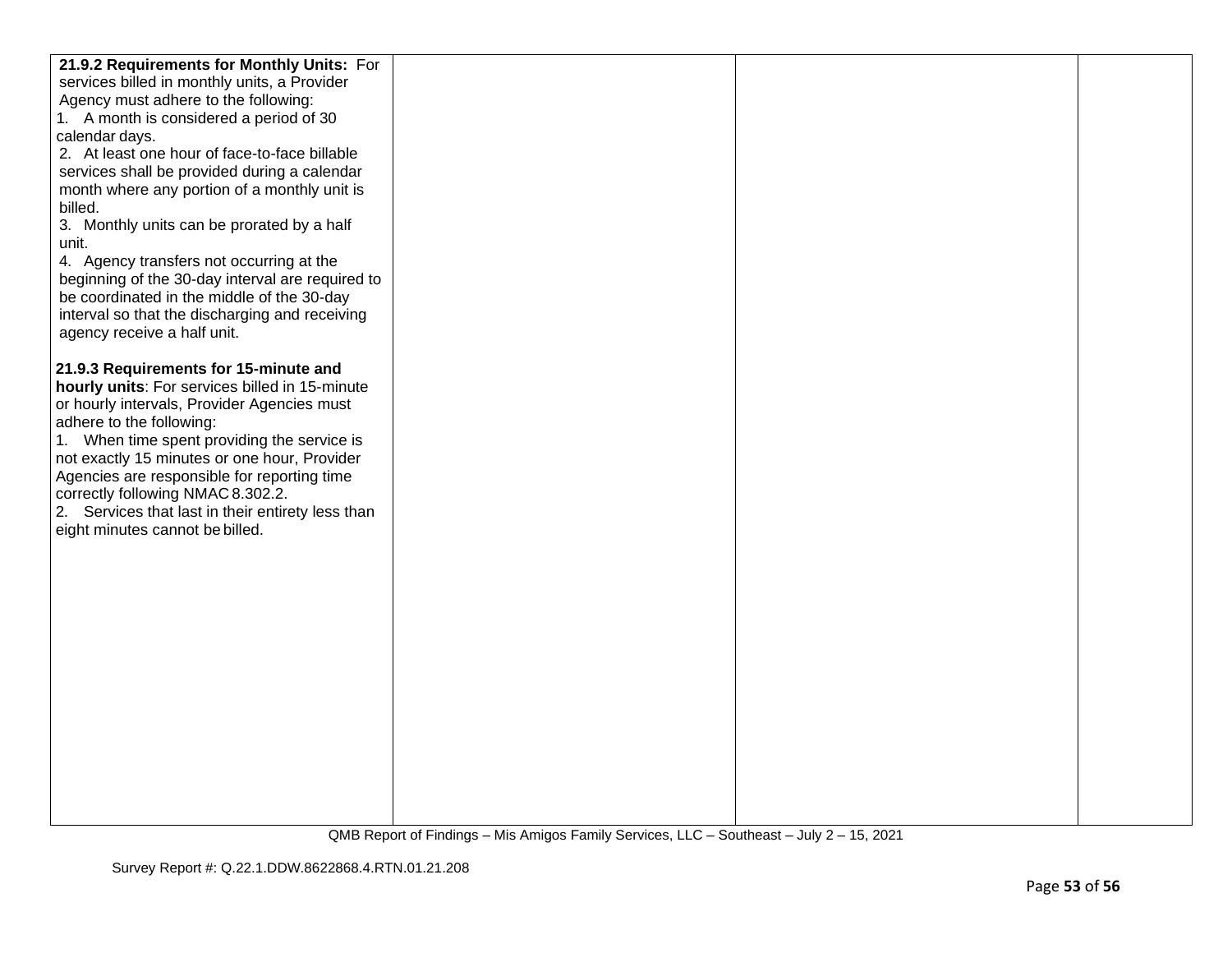| Tag # IS30 Customized Community                                      | <b>Standard Level Deficiency</b>               |                                                                           |  |
|----------------------------------------------------------------------|------------------------------------------------|---------------------------------------------------------------------------|--|
| <b>Supports Reimbursement</b>                                        |                                                |                                                                           |  |
| Developmental Disabilities (DD) Waiver                               | Based on record review, the Agency did not     | Provider:                                                                 |  |
| Service Standards 2/26/2018; Re-Issue:                               | provide written or electronic documentation as | <b>State your Plan of Correction for the</b>                              |  |
| 12/28/2018; Eff 1/1/2019                                             | evidence for each unit billed for Customized   | deficiencies cited in this tag here (How is the                           |  |
| <b>Chapter 21: Billing Requirements: 21.4</b>                        | Community Supports for 2 of 8 individuals.     | deficiency going to be corrected? This can be                             |  |
| <b>Recording Keeping and Documentation</b>                           |                                                | specific to each deficiency cited or if possible an                       |  |
| <b>Requirements: DD Waiver Provider Agencies</b>                     | Individual #3                                  | overall correction?): $\rightarrow$                                       |  |
| must maintain all records necessary to                               | May 2021                                       |                                                                           |  |
| demonstrate proper provision of services for                         | • The Agency billed 32 units of Customized     |                                                                           |  |
| Medicaid billing. At a minimum, Provider                             | Community Supports (Group) (T2021 HB           |                                                                           |  |
| Agencies must adhere to the following:                               | U7) from 5/3/2021 through 5/10/2021.           |                                                                           |  |
| 1. The level and type of service                                     | Documentation received accounted for 24        |                                                                           |  |
| provided must be supported in the                                    | units.                                         |                                                                           |  |
| ISP and have an approved budget                                      |                                                |                                                                           |  |
| prior to service delivery and billing.                               | Individual #7                                  | <b>Provider:</b>                                                          |  |
| Comprehensive documentation of direct<br>2.                          | May 2021                                       | <b>Enter your ongoing Quality</b><br><b>Assurance/Quality Improvement</b> |  |
| service delivery must include, at a minimum:                         | • The Agency billed 24 units of Customized     | processes as it related to this tag number                                |  |
| a. the agency name;                                                  | Community Supports (Group) (T2021 HB           | here (What is going to be done? How many                                  |  |
| the name of the recipient of the service;<br>b.                      | U7) from 5/3/2021 through 5/10/2021.           | individuals is this going to affect? How often will                       |  |
| the location of theservice;<br>c.                                    | Documentation received accounted for 12        | this be completed? Who is responsible? What                               |  |
| the date of the service;<br>d.                                       | units.                                         | steps will be taken if issues are found?): $\rightarrow$                  |  |
| the type of service;<br>е.                                           |                                                |                                                                           |  |
| the start and end times of theservice;<br>f.                         |                                                |                                                                           |  |
| the signature and title of each staff<br>g.                          |                                                |                                                                           |  |
| member who documents their time; and                                 |                                                |                                                                           |  |
| h. the nature of services.                                           |                                                |                                                                           |  |
| 3. A Provider Agency that receives payment                           |                                                |                                                                           |  |
| for treatment, services, or goods must retain                        |                                                |                                                                           |  |
| all medical and business records for a period                        |                                                |                                                                           |  |
| of at least six years from the last payment                          |                                                |                                                                           |  |
| date, until ongoing audits are settled, or until                     |                                                |                                                                           |  |
| involvement of the state Attorney General is                         |                                                |                                                                           |  |
| completed regarding settlement of any claim,<br>whichever is longer. |                                                |                                                                           |  |
| 4. A Provider Agency that receives payment                           |                                                |                                                                           |  |
| for treatment, services or goods must retain all                     |                                                |                                                                           |  |
| medical and business records relating to any                         |                                                |                                                                           |  |
| of the following for a period of at least six                        |                                                |                                                                           |  |
| years from the payment date:                                         |                                                |                                                                           |  |
| a. treatment or care of any eligible                                 |                                                |                                                                           |  |
| recipient;                                                           |                                                |                                                                           |  |
| b. services or goods provided to any                                 |                                                |                                                                           |  |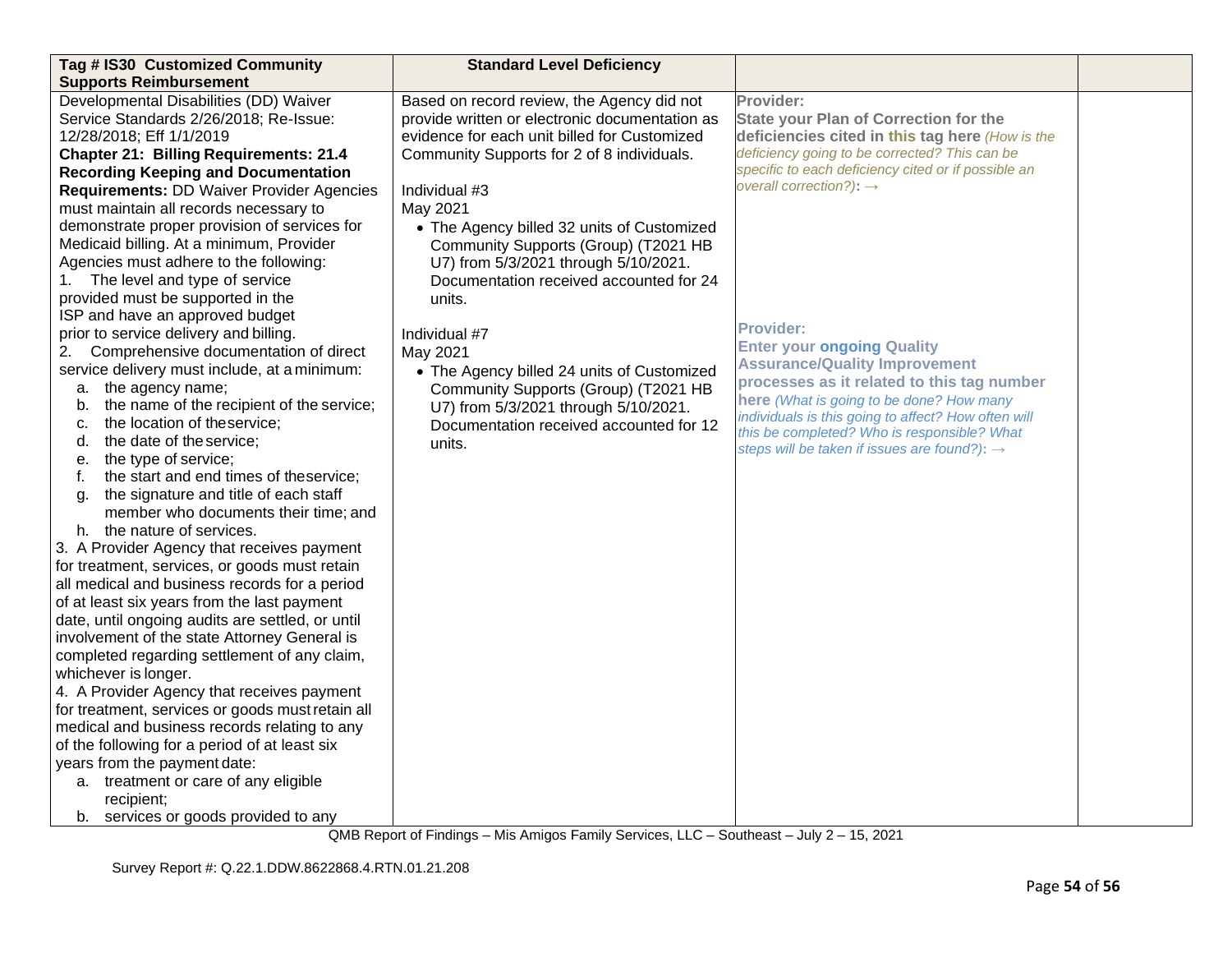| eligible recipient;<br>c. amounts paid by MAD on behalf of any<br>eligible recipient; and<br>any records required by MAD for the<br>d.<br>administration of Medicaid.                                                                                                                                                                                                                                                                                                                                                                                                                                                                                                                                                                                                                                                                                                                                                                                                                   |  |  |
|-----------------------------------------------------------------------------------------------------------------------------------------------------------------------------------------------------------------------------------------------------------------------------------------------------------------------------------------------------------------------------------------------------------------------------------------------------------------------------------------------------------------------------------------------------------------------------------------------------------------------------------------------------------------------------------------------------------------------------------------------------------------------------------------------------------------------------------------------------------------------------------------------------------------------------------------------------------------------------------------|--|--|
| 21.9 Billable Units: The unit of billing<br>depends on the service type. The unit may be<br>a 15-minute interval, a daily unit, a monthly unit<br>or a dollar amount. The unit of billing is<br>identified in the current DD Waiver Rate Table.<br>Provider Agencies must correctly report<br>service units.                                                                                                                                                                                                                                                                                                                                                                                                                                                                                                                                                                                                                                                                            |  |  |
| 21.9.1 Requirements for Daily Units: For<br>services billed in daily units, Provider Agencies<br>must adhere to the following:<br>1. A day is considered 24 hours from midnight<br>to midnight.<br>2. If 12 or fewer hours of service are<br>provided, then one-half unit shall be billed.<br>A whole unit can be billed if more than 12<br>hours of service is provided during a 24-<br>hour period.<br>3. The maximum allowable billable units<br>cannot exceed 340 calendar days per ISP<br>year or 170 calendar days per six months.<br>4. When a person transitions from one<br>Provider Agency to another during the ISP<br>year, a standard formula to calculate the<br>units billed by each Provider Agency must be<br>applied as follows:<br>a. The discharging Provider Agency<br>bills the number of calendar days<br>that services were provided<br>multiplied by .93 (93%).<br>b. The receiving Provider Agency bills the<br>remaining days up to 340 for the ISP<br>year. |  |  |
| 21.9.2 Requirements for Monthly Units: For<br>services billed in monthly units, a Provider<br>Agency must adhere to the following:                                                                                                                                                                                                                                                                                                                                                                                                                                                                                                                                                                                                                                                                                                                                                                                                                                                      |  |  |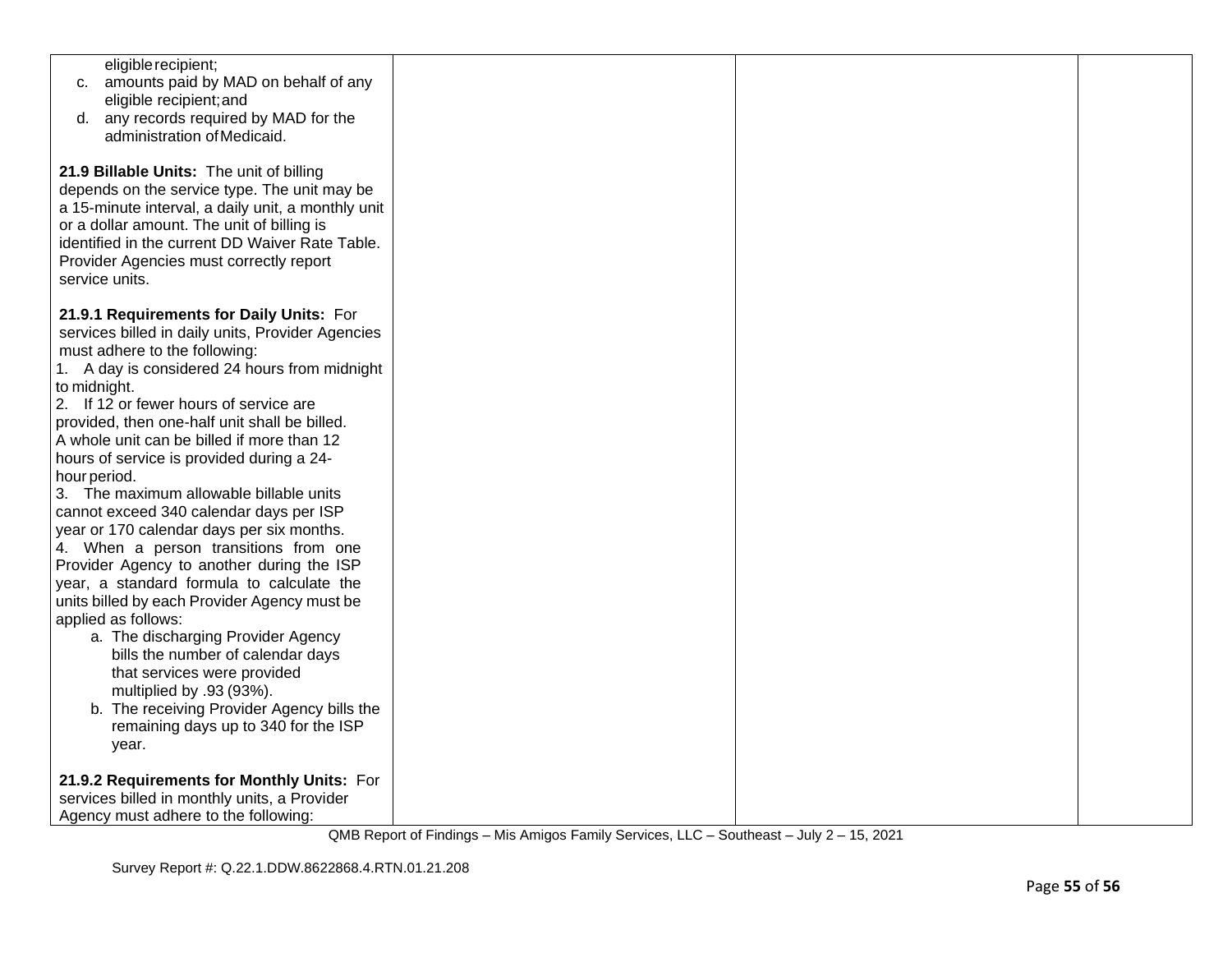| 1. A month is considered a period of 30<br>calendar days.<br>2. At least one hour of face-to-face<br>billable services shall be provided during<br>a calendar month where any portion of a<br>monthly unit is billed.<br>3. Monthly units can be prorated by a half unit.<br>4. Agency transfers not occurring at the<br>beginning of the 30-day interval are required<br>to be coordinated in the middle of the 30-day<br>interval so that the discharging and receiving<br>agency receive a half unit. |  |  |
|----------------------------------------------------------------------------------------------------------------------------------------------------------------------------------------------------------------------------------------------------------------------------------------------------------------------------------------------------------------------------------------------------------------------------------------------------------------------------------------------------------|--|--|
| 21.9.3 Requirements for 15-minute and<br>hourly units: For services billed in 15-minute<br>or hourly intervals, Provider Agencies must<br>adhere to the following:<br>1. When time spent providing the service<br>is not exactly 15 minutes or one hour,<br>Provider Agencies are responsible for<br>reporting time correctly following NMAC<br>8.302.2.<br>2. Services that last in their entirety less than<br>eight minutes cannot be billed.                                                         |  |  |